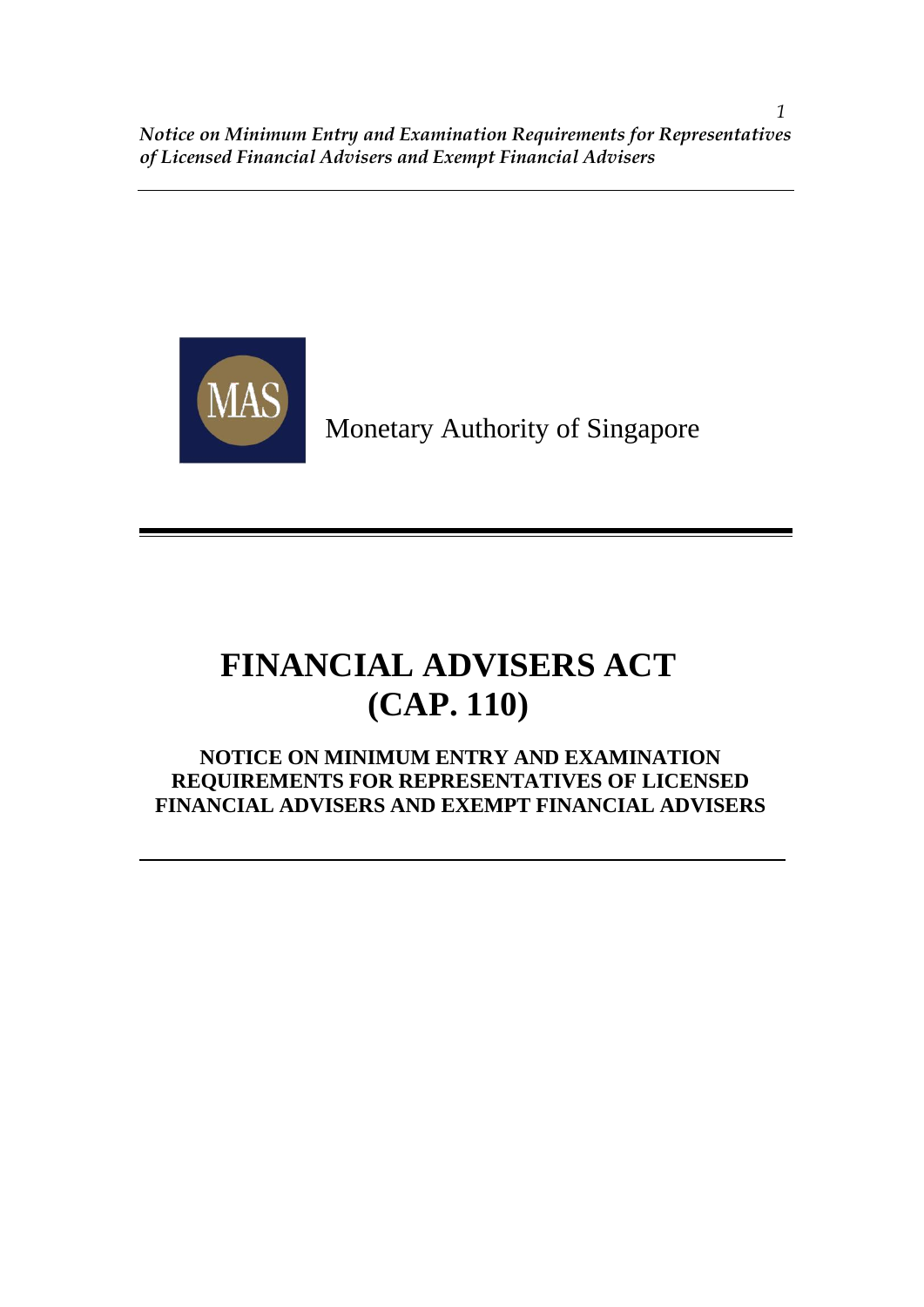### **Notice No : FAA-N13**

**Issue Date : 26 November 2016 [Last revised on 5 October 2018]**

### **NOTICE ON MINIMUM ENTRY AND EXAMINATION REQUIREMENTS FOR REPRESENTATIVES OF LICENSED FINANCIAL ADVISERS AND EXEMPT FINANCIAL ADVISERS**

- 1 This Notice is issued pursuant to section 58 of the Financial Advisers Act (Cap. 110) ["the Act"]. The earlier notice (FAA-N07) issued on 16 January 2004 and last amended on 31 December 2007) on the same subject is cancelled.
- 2 This Notice shall apply to all licensed financial advisers, persons who are exempt from holding a financial adviser's licence under section 23(1)(a), (b), (c), (d), or (e) of the Act, and their appointed representatives.
- 3 This Notice shall not apply to
	- (a) persons specified in regulation 4 of the Financial Advisers (Structured Deposits – Prescribed Investment Products and Exemption) Regulations in relation to the provision of any financial advisory service relating to any structured deposit as defined in those Regulations; and

[FAA-N13 (Amendment No. 2) 2013]

- (b) persons specified in regulation 3 of the Financial Advisers (Exemption from Section 25 to 29 and 36) Regulations in respect of the provision of any financial advisory service relating to the investment products referred to in regulation 3 of those Regulations. [FAA-N13 (Amendment No. 2) 2013]
- 4 This Notice sets out the following:
	- (a) minimum entry requirements for appointed representatives;
	- (b) application of the Capital Markets and Financial Advisory Services Examination ("CMFAS Exam") requirements to persons intending to provide financial advisory services as appointed representatives under the Act;
	- (c) circumstances under which the CMFAS Exam requirements do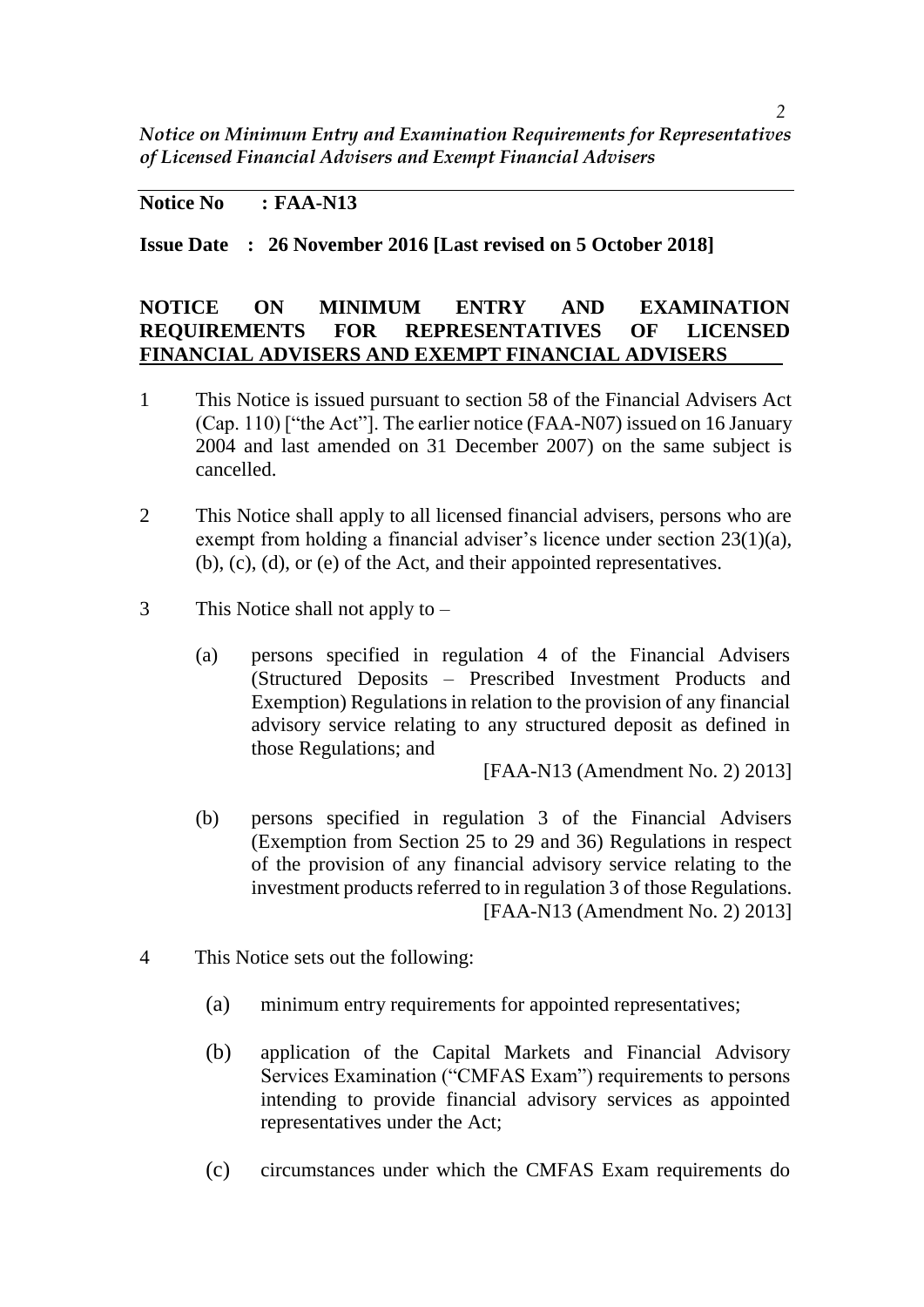not apply;

- (d) obligations of licensed financial advisers and exempt financial advisers; and
- (e) continuing professional development requirements for appointed representatives.

[FAA-N13 (Amendment No. 2) 2015]

#### **DEFINITIONS**

5 For the purposes of this Notice:

"accident and health benefits" has the same meaning as in First Schedule to the Insurance Act (Cap. 142);

[FAA-N13 (Amendment No. 2) 2013]

*Deleted*

[FAA-N13 (Amendment No.2) 2018]

"CMFAS Exam requirements" means the requirement to pass the relevant modules of the CMFAS Exam;

"CTA" means the Commodity Trading Act (Cap. 48A) in force immediately before 27 February 2008;

"derivatives contracts" has the same meaning as in section  $2(1)$  of the SFA; [FAA-N13 (Amendment No.2) 2018]

"exchange-traded derivatives contracts" has the same meaning as in section 2(1) of the SFA;

[FAA-N13 (Amendment No.2) 2018]

"Excluded Investment Product" has the same meaning as in paragraph 6 of the FAA Notice on Recommendations on Investment Products (FAA-N16);

[FAA-N13 (Amendment) 2011]

"execution-related advice" has the same meaning as in regulation 34A (2) of the Financial Advisers Regulations (Reg 2);

[FAA-N13 (Amendment) 2011]

[FAA-N13 (Amendment) 2017]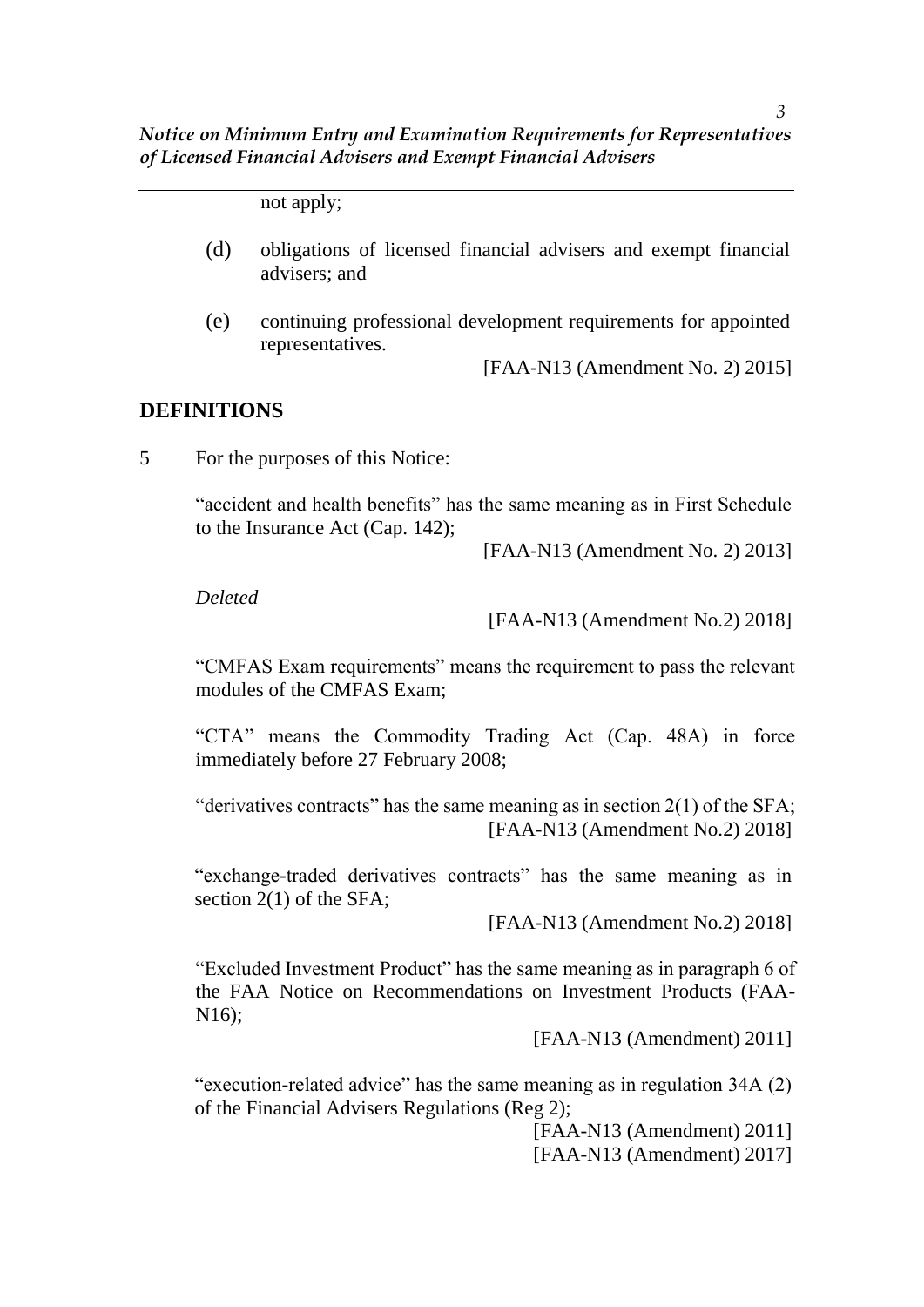"exempt financial adviser" means a person exempt from holding a financial adviser's licence under section  $23(1)(a)$ , (b), (c), (d) or (e) of the  $Act$ 

"financial adviser" means a licensed financial adviser or an exempt financial adviser;

"Government securities" has the same meaning as in regulation 2 of the Securities and Futures (Licensing and Conduct of Business) Regulations [FAA-N13 (Amendment No.2) 2018]

"over-the-counter derivatives contract" means a derivatives contract which is not an exchange-traded derivatives contract;

[FAA-N13 (Amendment No.2) 2018]

"qualifying corporation" has the same meaning as in regulation 2 of the Securities and Futures (Provision for Persons and Matters Previously Regulated under Commodity Trading Act) Regulations 2007 in force immediately before 8 October 2018

> [FAA-N13 (Amendment No. 2) 2013] [FAA-N13 (Amendment No.2) 2018]

"SFA" means the Securities and Futures Act (Cap. 289); [FAA-N13 (Amendment No.2) 2018]

"Specified Investment Products" has the same meaning as in paragraph 6 of the FAA Notice on Recommendations on Investment Products (FAA-N16);

[FAA-N13 (Amendment) 2011]

5A The expressions used in this Notice shall, except where expressly defined in this Notice or where the context otherwise requires, have the same respective meanings as in the Act and the Financial Advisers Regulations (Reg 2) ["FAR"]. [FAA-N13 (Amendment No. 2) 2013]

[FAA-N13 (Amendment No. 2) 2015]

### **APPLICATION OF CMFAS EXAM REQUIREMENTS**

6 The CMFAS Exam, which commenced on 1 December 2002, comprises 14 modules, of which Modules 5 to 9A are applicable under the Act.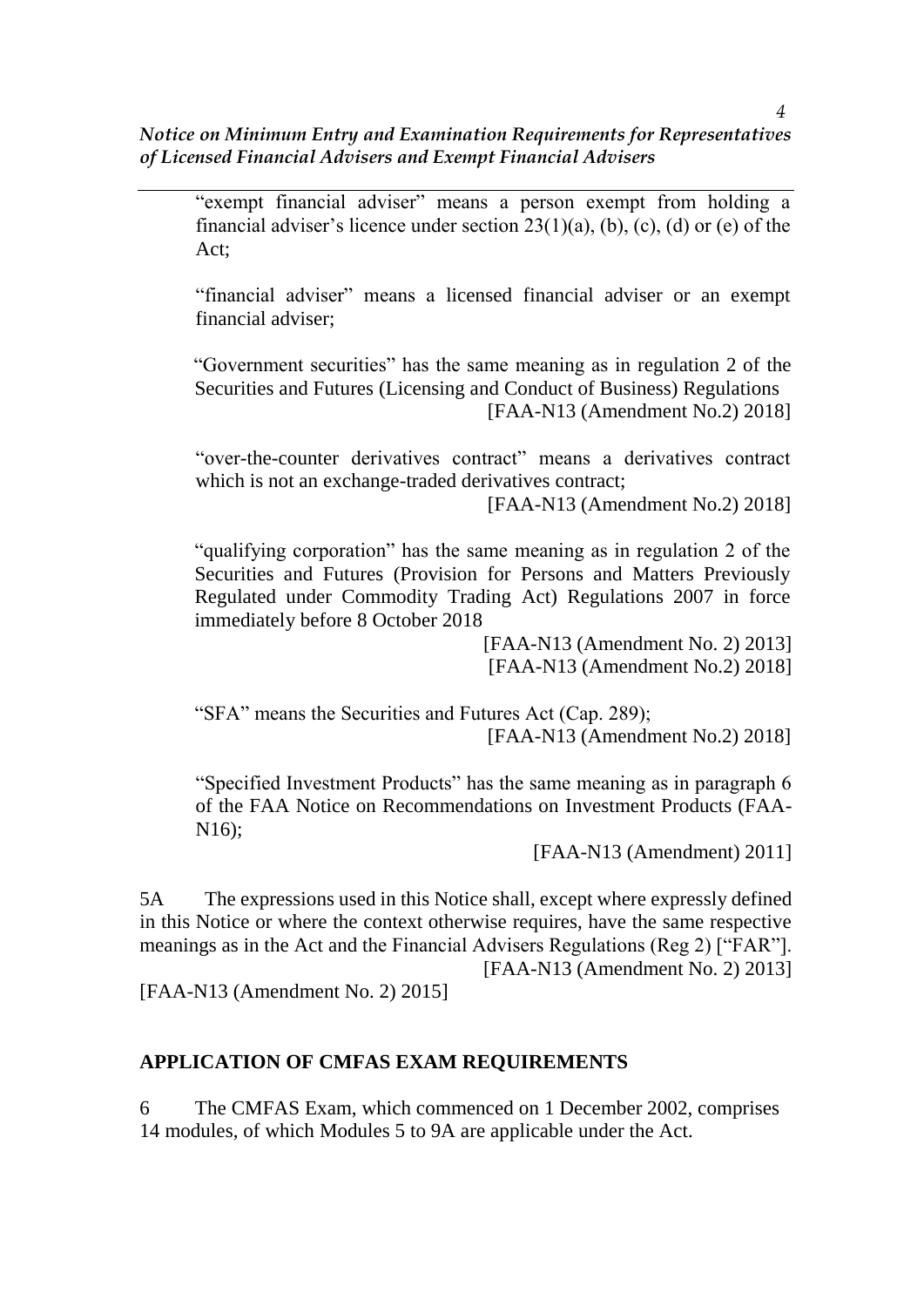*Notice on Minimum Entry and Examination Requirements for Representatives of Licensed Financial Advisers and Exempt Financial Advisers*

| <b>Module</b>                           | <b>Examination</b>                                                       |  |  |  |  |
|-----------------------------------------|--------------------------------------------------------------------------|--|--|--|--|
| <b>Rules &amp; Regulations</b>          |                                                                          |  |  |  |  |
| 1A                                      | Rules and Regulations for Dealing in Securities (for members of          |  |  |  |  |
|                                         | the Singapore Exchange Securities Trading Limited ("SGX-ST"))            |  |  |  |  |
| 1B                                      | Rules and Regulations for Dealing in Securities (Non SGX-ST)<br>members) |  |  |  |  |
| 2A                                      | Rules and Regulations for Trading in Futures Contracts (for              |  |  |  |  |
|                                         | members of the Singapore Exchange Derivatives Trading Limited            |  |  |  |  |
|                                         | $("SGX-DT")$                                                             |  |  |  |  |
| 3                                       | <b>Rules and Regulations for Fund Management</b>                         |  |  |  |  |
| 4A                                      | Rules and Regulations for Advising on Corporate Finance                  |  |  |  |  |
| 4B                                      | Rules and Regulations for Advising on Corporate Finance (Solely          |  |  |  |  |
|                                         | Debt Securities)                                                         |  |  |  |  |
| 5 <sup>5</sup>                          | Rules and Regulations for Financial Advisory Services                    |  |  |  |  |
| 10                                      | Rules and Regulations for REIT Management, with Product                  |  |  |  |  |
|                                         | Knowledge and Analysis                                                   |  |  |  |  |
| <b>Product Knowledge &amp; Analysis</b> |                                                                          |  |  |  |  |
| 6                                       | Securities Products and Analysis                                         |  |  |  |  |
| 6A                                      | Securities and Futures Product Knowledge                                 |  |  |  |  |
| 8                                       | <b>Collective Investment Schemes</b>                                     |  |  |  |  |
| <b>8A</b>                               | <b>Collective Investment Schemes II</b>                                  |  |  |  |  |
| 9                                       | Life Insurance and Investment-Linked Policies                            |  |  |  |  |
| <b>9A</b>                               | Life Insurance and Investment-Linked Policies II                         |  |  |  |  |

[FAA-N13 (Amendment) 2011]

[FAA-N13 (Amendment) 2015]

[FAA-N13 (Amendment No.2) 2018]

7 The CMFAS Exam requirements apply to individuals who wish to provide any of the following types of financial advisory service:

- (a) advising others, either directly or through publications or writings, and whether in electronic, print or other form, concerning the following investment products:
	- (i) securities;
	- (ii) units in collective investment schemes;
	- (iii) exchange-traded derivatives contracts;
	- (iv) spot foreign exchange contracts for the purposes of leveraged foreign exchange trading;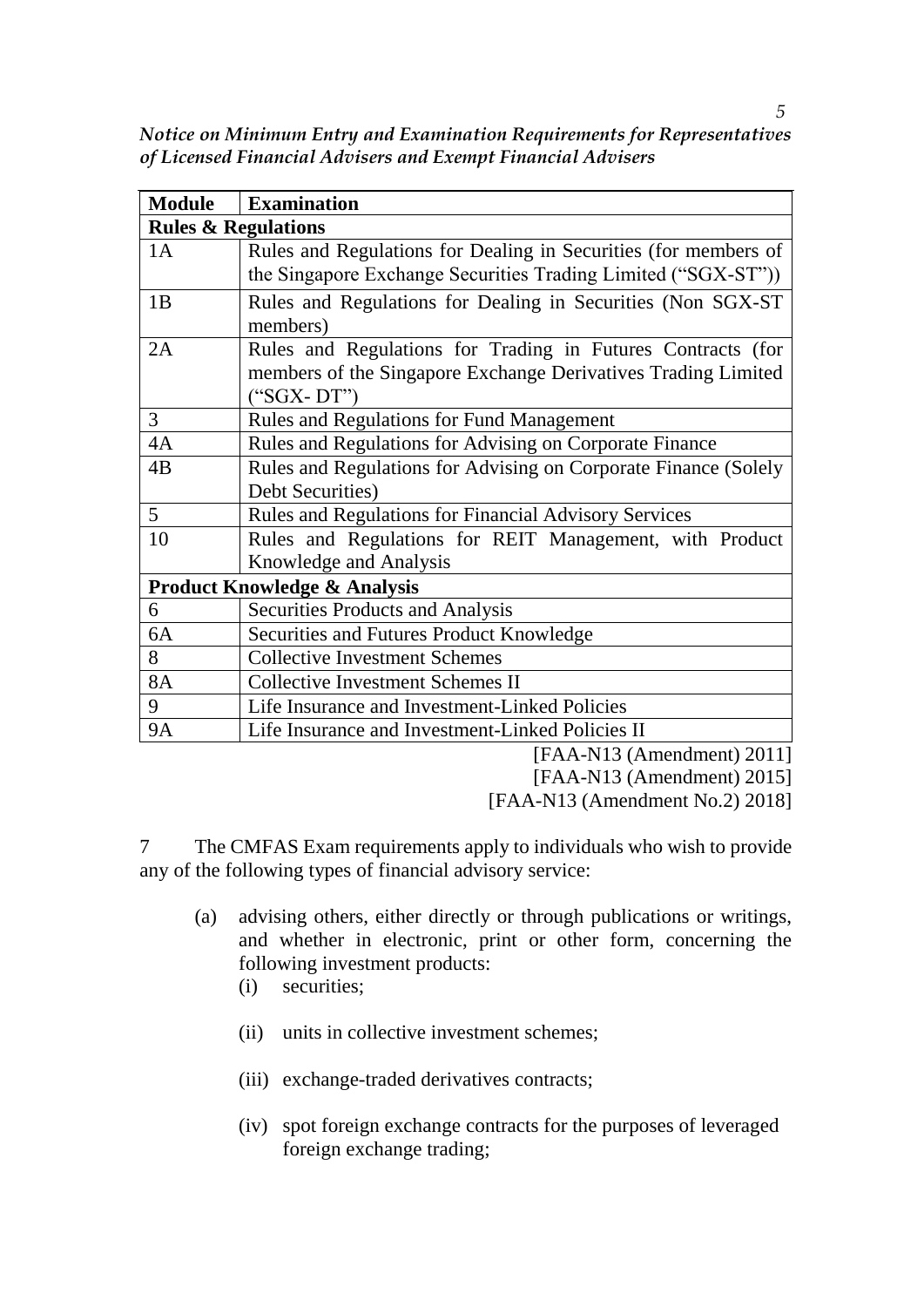*6*

(iva) over-the-counter derivatives contracts;

(v) life policies,

other than—

- (A) in the manner specified in paragraph 8(b) of this Notice; or
- (B) advising on corporate finance within the meaning of the SFA;
- (b) *Deleted* ;
- (c) arranging of any contract of insurance in respect of life policies, other than a contract of reinsurance.

[FAA-N13 (Amendment No.2) 2018]

8 The CMFAS Exam requirements do not apply to individuals who intend to provide any of the following types of financial advisory service:

- (a) advising others, either directly or through publications or writings, and whether in electronic, print or other form, concerning the following investment products:
	- (i) spot foreign exchange contracts other than for the purposes of leveraged foreign exchange trading;
	- (ii) structured deposits as defined in the Financial Advisers (Structured Deposits – Prescribed Investment Products and Exemption) Regulations;

[FAA-N13 (Amendment No. 2) 2013] [FAA-N13 (Amendment No.2) 2018]

(iii) investment products referred to in the Financial Advisers (Exemption from Section 25 to 29 and 36) Regulations, [FAA-N13 (Amendment No. 2) 2013]

other than –

- (A) in the manner specified in paragraph 8(b) of this Notice; or
- (B) advising on corporate finance within the meaning of the SFA;
- (b) advising others by issuing or promulgating research analyses or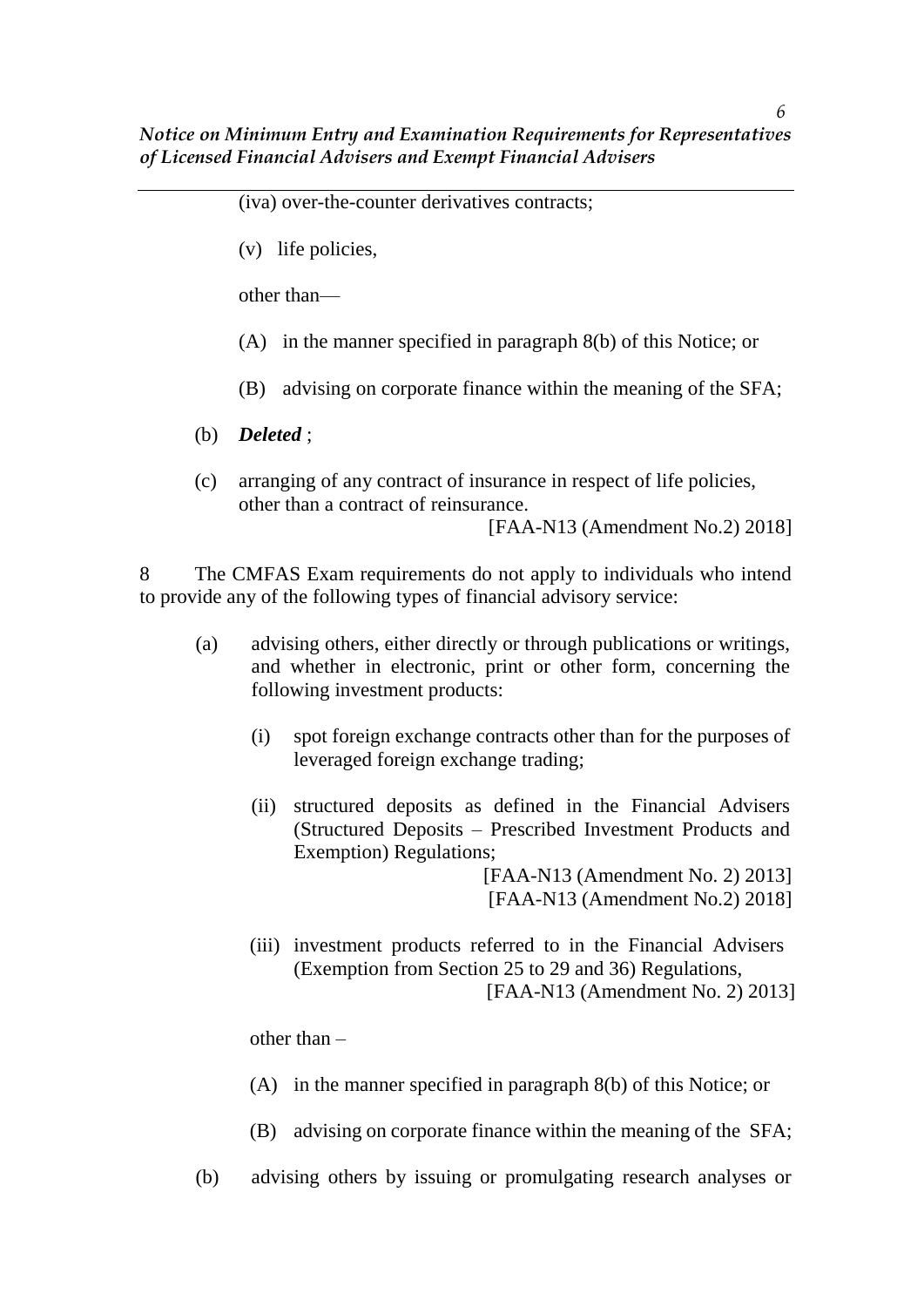research reports, whether in electronic, print or other form, concerning the following investment products:

- (i) securities;
- (ii) units in collective investment schemes;
- (iii) exchange-traded derivatives contracts ;
- (iv) spot foreign exchange contracts other than for the purposes of leveraged foreign exchange trading
- (va) spot foreign exchange contracts for the purposes of leveraged foreign exchange trading;
- (vb) over-the-counter derivatives contracts;

[FAA-N13 (Amendment No.2) 2018]

- (vi) life policies;
- (vii) structured deposits as defined in the Financial Advisers (Structured Deposits – Prescribed Investment Product and Exemption) Regulations;

[FAA-N13 (Amendment No. 2) 2013]

(viii) investment products referred to in the Financial Advisers (Exemption from Section 25 to 29 and 36) Regulations. [FAA-N13 (Amendment No. 2) 2013]

9 The following table sets out the applicable modules under the CMFAS Exam for each of the financial advisory services.

| <b>TYPES OF FINANCIAL</b>                        | <b>MODULE</b>                    |                                                 |                                                  |   |    |                                                          |           |
|--------------------------------------------------|----------------------------------|-------------------------------------------------|--------------------------------------------------|---|----|----------------------------------------------------------|-----------|
| <b>ADVISORY SERVICE</b>                          | Rules $\&$<br><b>Regulations</b> | <b>Product Knowledge and</b><br><b>Analysis</b> |                                                  |   |    |                                                          |           |
|                                                  |                                  |                                                 | <b>Excluded</b><br>Investment<br><b>Products</b> |   |    | <b>Specified</b><br><b>Investment</b><br><b>Products</b> |           |
|                                                  | 5                                | 6                                               | 8                                                | 9 | 6A | <b>8A</b>                                                | <b>9A</b> |
| Advising others concerning:<br>$\left( a\right)$ |                                  |                                                 |                                                  |   |    |                                                          |           |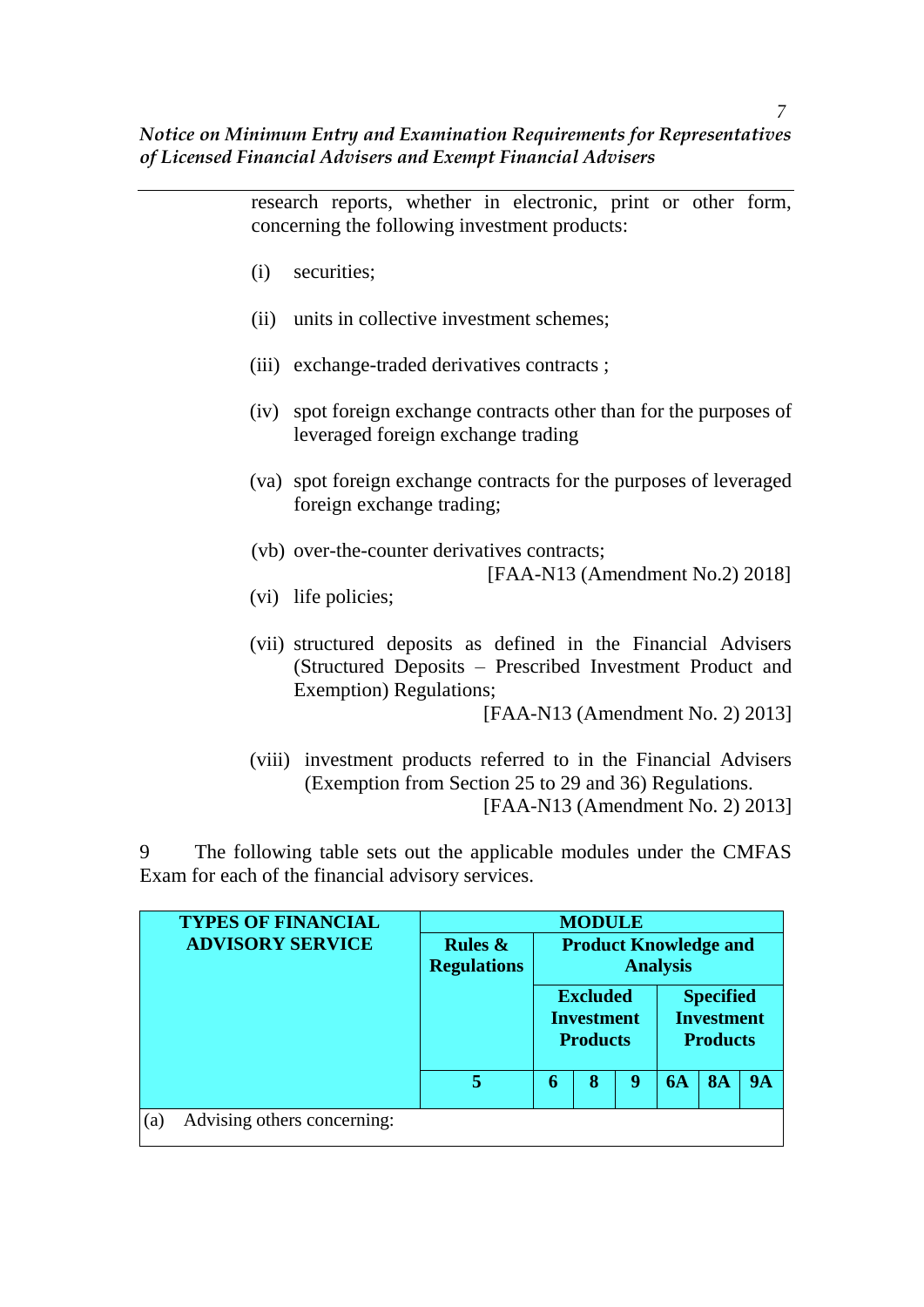| <b>TYPES OF FINANCIAL</b>                                                                                          |                                          |                                                         | <b>MODULE</b> |                                                          |           |           |           |
|--------------------------------------------------------------------------------------------------------------------|------------------------------------------|---------------------------------------------------------|---------------|----------------------------------------------------------|-----------|-----------|-----------|
| <b>ADVISORY SERVICE</b>                                                                                            | <b>Rules &amp;</b><br><b>Regulations</b> | <b>Product Knowledge and</b><br><b>Analysis</b>         |               |                                                          |           |           |           |
|                                                                                                                    |                                          | <b>Excluded</b><br><b>Investment</b><br><b>Products</b> |               | <b>Specified</b><br><b>Investment</b><br><b>Products</b> |           |           |           |
|                                                                                                                    | 5                                        | 6                                                       | 8             | 9                                                        | <b>6A</b> | <b>8A</b> | <b>9A</b> |
| (i) securities                                                                                                     |                                          | $\checkmark$                                            |               |                                                          | ✓         |           |           |
| collective<br>(ii) units<br>in<br>a<br>scheme<br>investment<br>that are:                                           |                                          |                                                         |               |                                                          |           |           |           |
| listed<br>$(A)$ not<br><sub>on</sub><br>an<br>exchange                                                             |                                          |                                                         |               |                                                          |           |           |           |
| (B) listed on an exchange                                                                                          |                                          |                                                         |               |                                                          | ✔         |           |           |
| (iii) exchange-traded<br>derivatives<br>contracts<br>that are:                                                     |                                          |                                                         |               |                                                          |           |           |           |
| (A) futures contracts                                                                                              |                                          |                                                         |               |                                                          |           |           |           |
| (B) not futures contracts                                                                                          |                                          |                                                         |               |                                                          |           |           |           |
| foreign<br>$(iv)$ spot<br>exchange<br>contracts for the purposes<br>of<br>leveraged<br>foreign<br>exchange trading |                                          |                                                         |               |                                                          |           |           |           |
| (v) over-the-counter<br>derivatives contracts                                                                      |                                          |                                                         |               |                                                          | ✔         |           |           |
| (b) Advising on and/or arranging<br>life policies                                                                  |                                          |                                                         |               | √                                                        |           |           |           |

[FAA-N13 (Amendment) 2011] [FAA-N13 (Amendment) 2013] [FAA-N13 (Amendment No.2) 2018]

9A *Deleted.*

[FAA-N13 (Amendment No.2) 2018]

9B *Deleted* 

[FAA-N13 (Amendment No.2) 2018]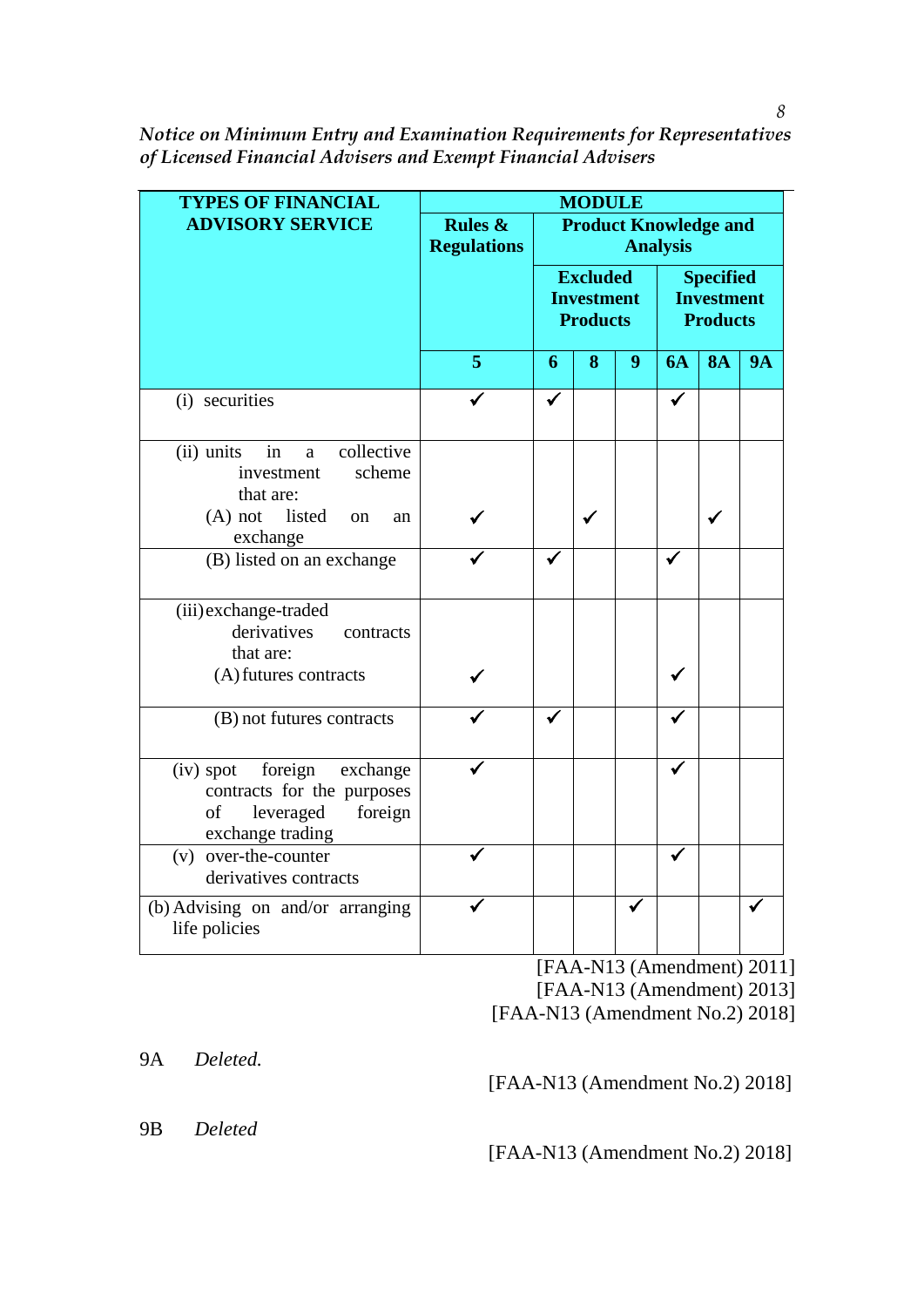10 *Deleted.*

[FAA-N13 (Amendment No.2) 2018]

11 *Deleted*.

[FAA-N13 (Amendment No.2) 2018]

12 MAS Notice 117 (Training and Competency Requirement: Health Insurance Module) issued under the Insurance Act (Cap. 142) shall apply to appointed representatives of financial advisers who provide the financial advisory services specified in paragraph  $7(a)(v)$  and (c) of this Notice concerning any life policy with accident and health benefits but excluding such policy where accident and health benefits are paid out only –

- (a) in the event of an injury to, or disability of, the insured as a result of an accident;
- (b) in the event that the insured becomes total and permanently disabled;
- (c) on the death of the insured by accidental cause; or
- (d) on the occurrence of a combination of the events set out in (a) to (c).

MAS Notice 117 requires such appointed representatives to obtain the requisite qualification in health insurance before they can provide any advice on or arrange such policies or both, unless the appointed representatives fall within paragraph 6 or 7 of MAS Notice 117.

# **MINIMUM ENTRY REQUIREMENTS**

13 Any person who acts as or holds himself out to be an appointed representative of a financial adviser must:

- (a) be at least 21 years old;
- (b) subject to paragraphs 16 and 16A, satisfy the minimum academic qualification requirements set out under paragraph 15 of this Notice; and

[FAA-N13 (Amendment No. 2) 2013]

(c) subject to paragraph 22, comply with the examination requirements of this Notice.

14 In addition, a financial adviser shall certify that every of its appointed representatives meets the minimum entry requirements stipulated in paragraph 13 of this Notice.

[FAA-N13 (Amendment No. 2) 2013]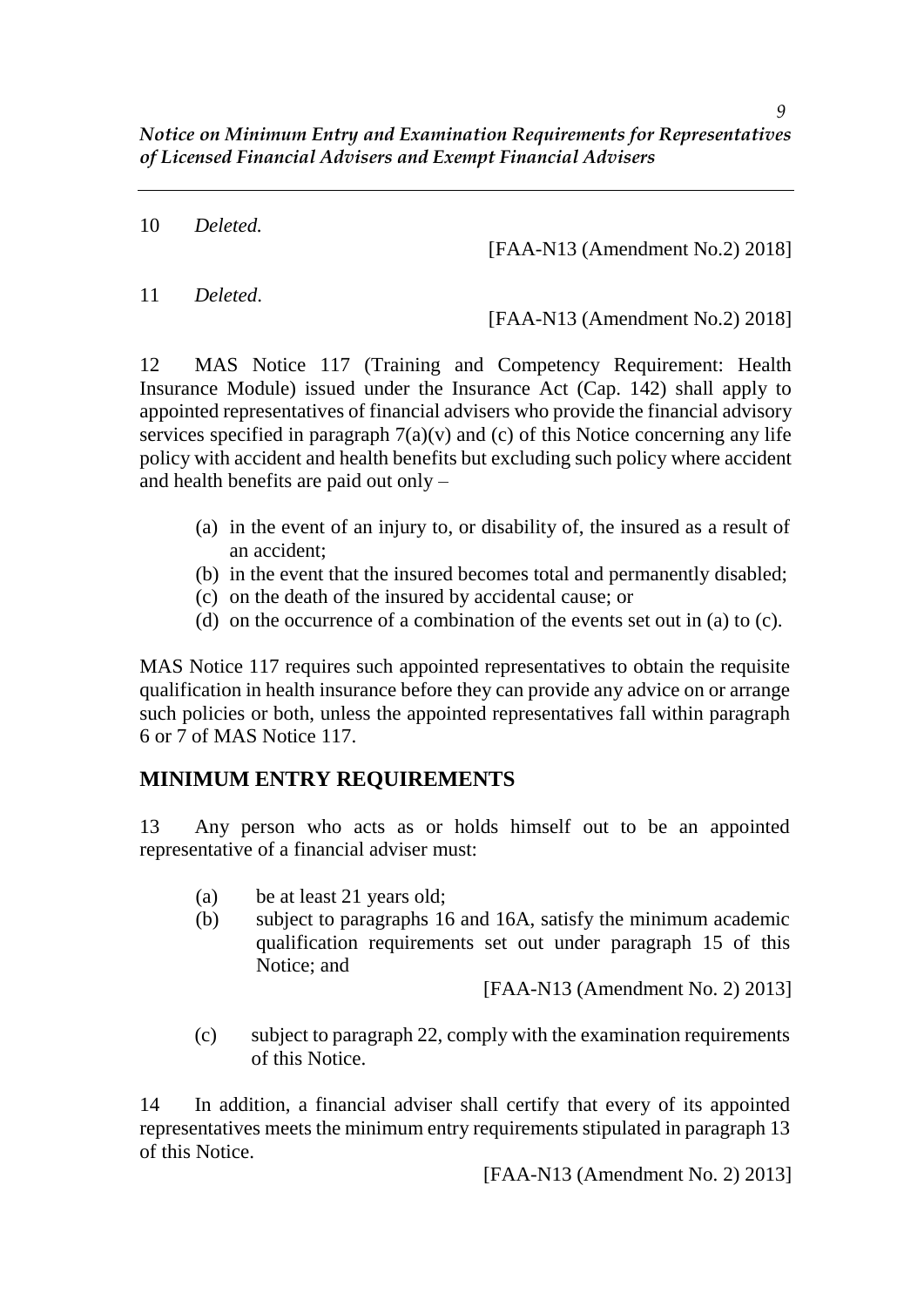15 For the purpose of paragraph 13(b) of this Notice, the minimum academic qualification requirements are as follows:

- (a) a GCE 'A' Level certificate with passes in at least three subjects at "Higher 2" level and two subjects at "Higher 1" level;
- (b) an International Baccalaureate Diploma qualification;
- (c) a diploma awarded by a polytechnic in Singapore; or
- (d) any other academic qualification which is equivalent to the qualifications set out in sub-paragraph (a), (b) or (c) above.

For the purposes of paragraph 15(d), a financial adviser shall determine if such other academic qualification is the equivalent to the qualifications set out in paragraph 15(a), 15(b) or 15(c). The Authority will provide guidance on the determination of such other academic qualification.

[FAA-N13 (Amendment No. 2) 2013] [FAA-N13 (Amendment No. 2) 2015] [FAA-N13 (Amendment) 2016]

16 Subject to paragraph 16A, an individual who acts as or holds himself out to be an appointed representative of a financial adviser, but does not have the academic qualifications set out in paragraph  $15(a)$ , (b), (c) or (d), need not comply with paragraph 13(b) if he satisfies any of the following conditions:

- (a) he had been providing financial advisory services immediately before 1 February 2014, and continued to do so –
	- (i) from 1 February 2014, as a representative of a financial adviser; or
	- (ii) on 1 February 2014, as a representative of a financial adviser, but ceased to carry out such activity on a date after 1 February 2014, prior to his re-commencement of carrying out such activity as a representative of a financial adviser;
- (b) he had been providing financial advisory services before 1 February 2014, and had ceased to provide such services on a date before or on 1 February 2014, prior to his re-commencement of carrying out such activity as a representative of a financial adviser on or after 1 February 2014 (as the case may be); or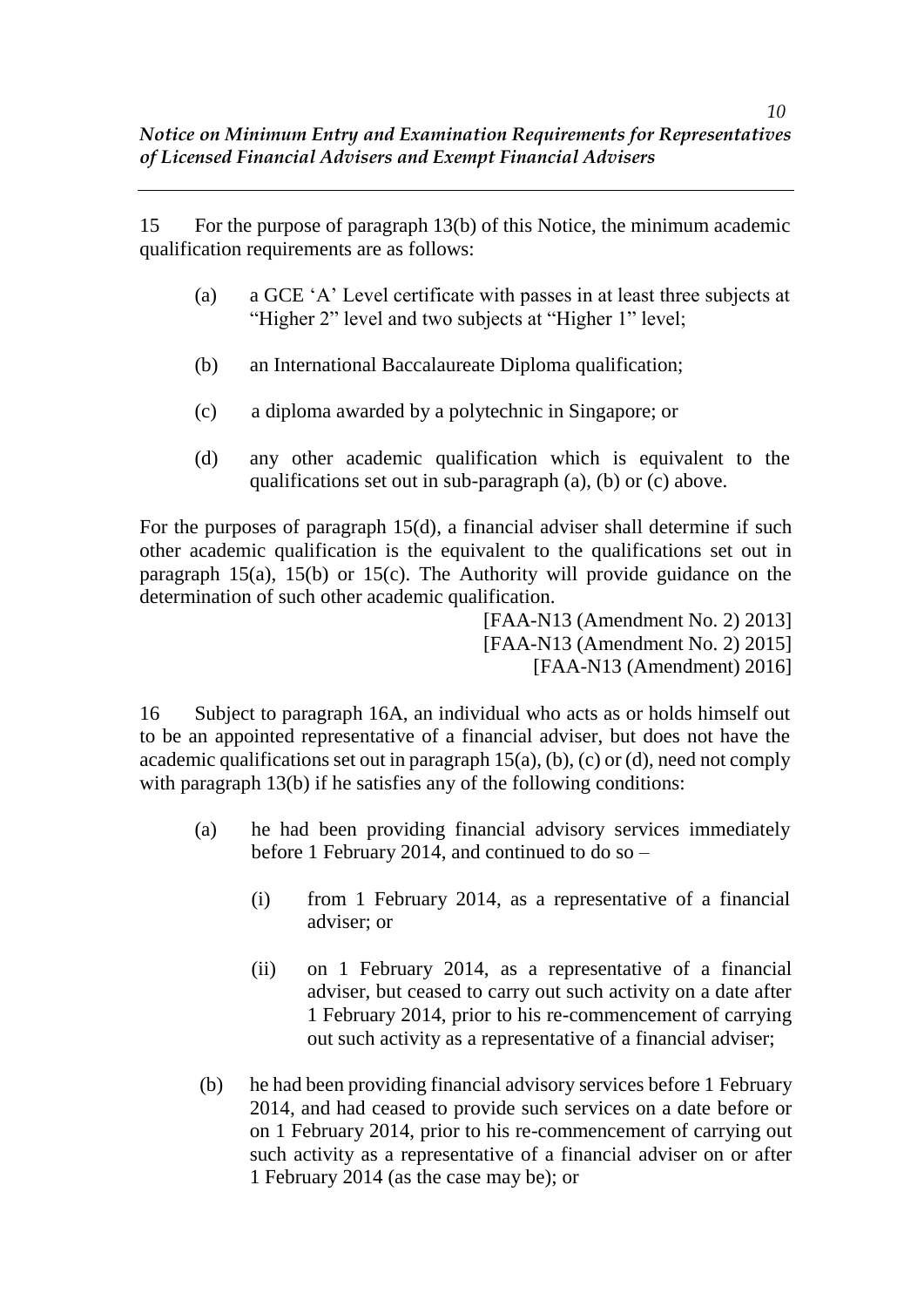(c) his principal had, before 1 February 2014, submitted a notice of intent under section 23F(1)(a) of the Act to appoint the individual as its appointed representative, and the individual's appointment is subsequently entered in the public register of representatives on or after 1 February 2014.

> [FAA-N13 (Amendment No. 2) 2013] [FAA-N13 (Amendment No. 2) 2015]

16A The following categories of individuals, who satisfy the conditions in paragraph 16, shall re-take and pass the applicable modules under the CMFAS Exams as set out in paragraph 9 before providing any financial advisory services referred to in paragraph 7 as an appointed representative:

- (a) any individual referred to in paragraph 16(b) who does not recommence providing any financial advisory service as a representative of a financial adviser for a continuous period of 1 year from the date of cessation; or
- (b) any individual who ceases to provide any financial advisory service as a representative after 1 February 2014, but does not recommence the provision of any financial advisory service with a financial adviser for a continuous period of 1 year from the date of cessation.

Any individual who falls under paragraph 16A shall not be entitled to rely on the exemptions set out in Annexes 3, 3A, 4 and 4A.

> [FAA-N13 (Amendment No. 2) 2013] [FAA-N13 (Amendment No. 2) 2015]

# **CIRCUMSTANCES UNDER WHICH THE CMFAS EXAM REQUIREMENTS DO NOT APPLY**

17 A representative who possesses specified qualifications and work experience or who confines the performance of financial advisory services to a limited segment of the market is not required to pass certain modules of the CMFAS Exam. Details of the circumstances under which the CMFAS Exam requirements do not apply are set out in paragraphs 18 to 24 of this Notice.

[FAA-N13 (Amendment) 2011]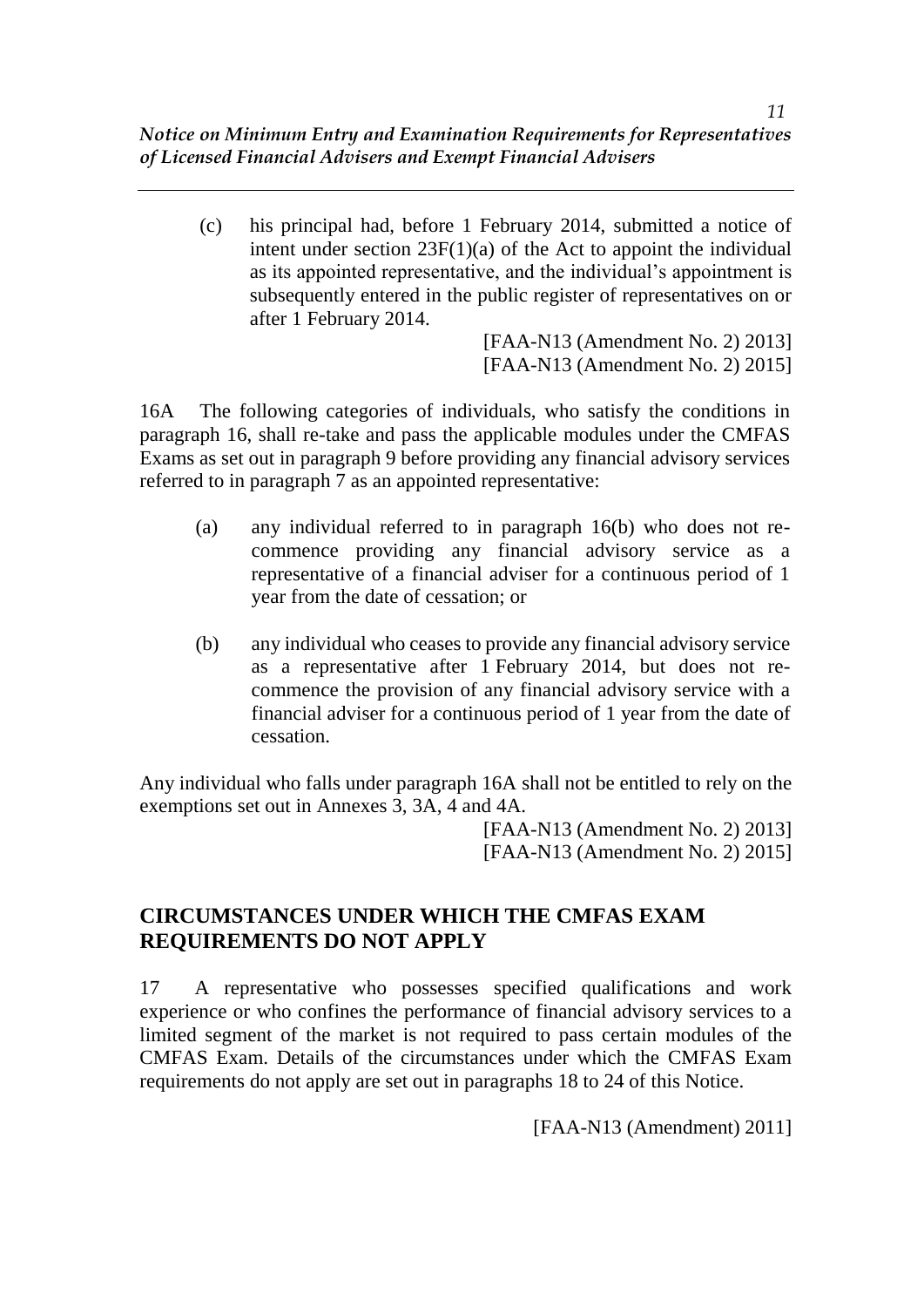# **Specified Qualifications or Work Experience**

18 With effect from 19 October 2011, a representative who possesses any of the qualifications, where such qualification was obtained by way of passing the required examination(s)<sup>1</sup>, or work experience listed in Annexes 1A, 3A or 4A will not be required to pass Modules 6, 8 or 9 respectively.

[FAA-N13 (Amendment) 2011] [FAA-N13 (Amendment No.2) 2018]

18A With effect from 19 October 2011, a representative who possesses any of the qualifications or work experience listed in Annexes 1, 3 or 4 is not required to pass Modules 6, 8 or 9 respectively, if:

- (a) he has been conducting relevant regulated activities as a representative immediately before 19 October 2011 and continues to conduct such regulated activities on and after 19 October 2011;
- (b) his principal has lodged with the Authority documents under section 23F of the Act, in relation to his appointment as an appointed representative before 1 January 2012; or
- (c) there is no break in service of more than 6 months between his last working experience as a representative conducting relevant regulated activities and the date of his principal's lodgement with the Authority of documents under section 23F of the Act, in relation to his appointment as an appointed representative.

[FAA-N13 (Amendment) 2011]

[FAA-N13 (Amendment No.2) 2018]

18B A representative who possesses any of the following qualifications is not required to pass Module 6A, 8A or 9A (as may be applicable).

- (a) a degree or higher qualification in finance, financial engineering or computational finance; or
- (b) Chartered Financial Analyst (CFA) by the CFA Institute, USA [FAA-N13 (Amendment) 2011]

19 With effect from 1 July 2005, the Authority will only recognise the qualifications listed in Annexes 1, 1A, 3, 3A, 4 and 4A where the individual has attained such qualifications through passing the specific respective

 $\overline{a}$ <sup>1</sup> Except for item 8 of Annex 1A, item 10 of Annex 3A, and item 8 of Annex 4A.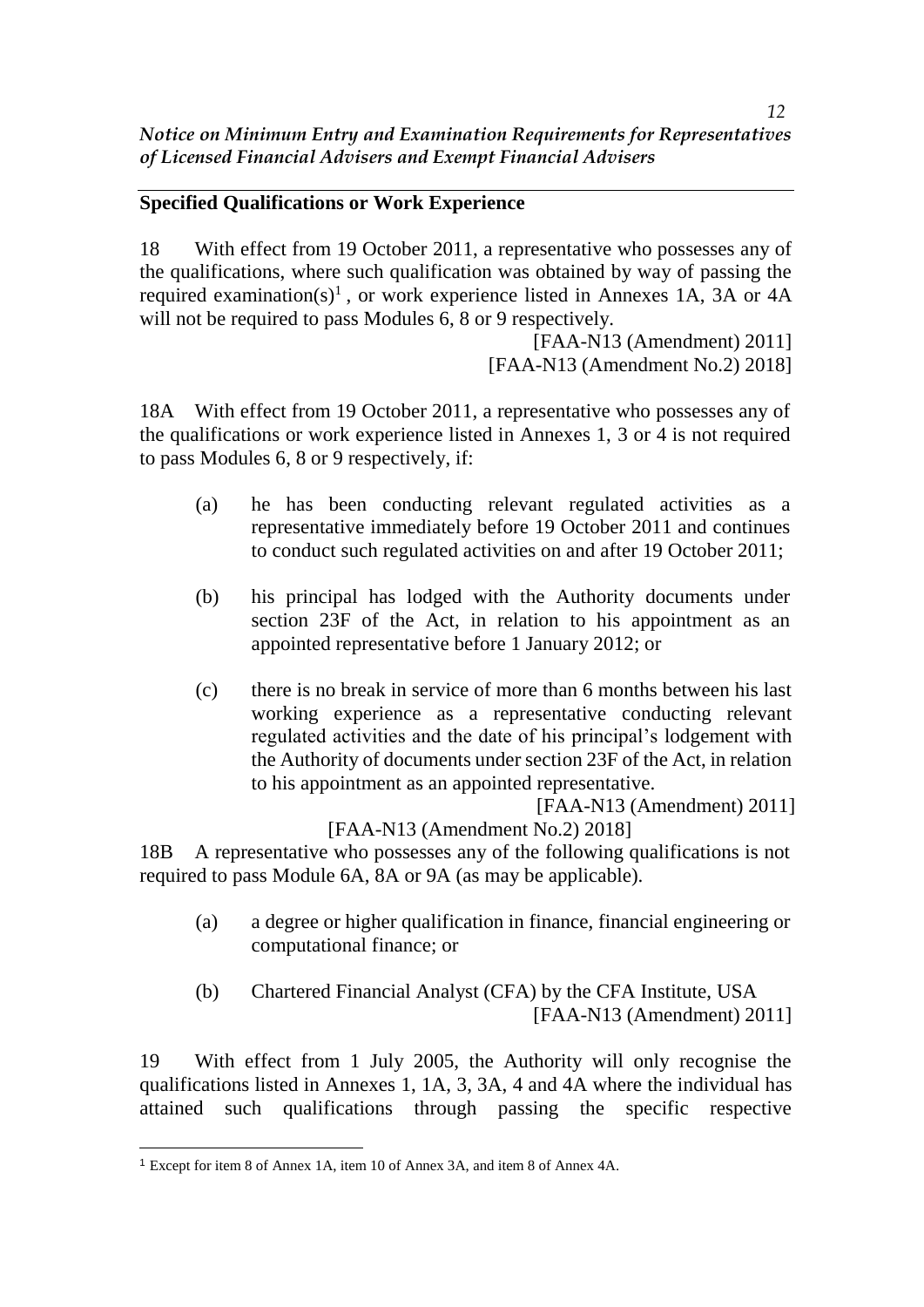examination(s)<sup>2</sup>.

[FAA-N13 (Amendment) 2011] [FAA-N13 (Amendment No.2) 2018]

20 Subject to paragraph 21, paragraph 19 shall not apply to an individual who

–

 $\overline{a}$ 

- (a) has attained the qualification listed in Annex 1, 3 or 4 before 1 July  $2005 -$ 
	- (i) by passing examination(s) which is(are) recognised by the tertiary institutions, institutes, boards, associations or other bodies listed in Annex 1, 3 or 4, to be equivalent to passing the specific examination(s) for attainment of the respective qualifications listed in Annexes 1, 3 and 4; or
	- (ii) by fulfilling such other criteria specified by the tertiary institutions, institutes, boards, associations or other bodies listed in Annex 1, 3 or 4, as prerequisites for the attainment of the respective qualifications listed in Annexes 1, 3 or 4; and
- (b) has been providing financial advisory services as a representative of a financial adviser immediately before 1 July 2005 and continues to provide such financial advisory services after 1 July 2005, whether on behalf of the same financial adviser or any other financial adviser.

[FAA-N13 (Amendment No.2) 2018]

21 Paragraph 19 shall apply to an individual who would otherwise satisfy paragraph 20 if he ceases to act as a representative of any financial adviser at any time after 1 July 2005.

22 The Authority shall not require an individual who meets the following criteria in respect of the provision of financial advisory service as specified in paragraph 7(a) concerning exchange-traded derivatives that are futures contracts to pass Module 5:

(a) the individual has at least 3 years of relevant and continuous working experience in Singapore in the provision of financial

<sup>2</sup> Except for item 34 of Annex 1, item 8 of Annex 1A, item 40 of Annex 3, and item 10 of Annex 3A, item 8 of Annex 4, and item 8 of Annex 4A.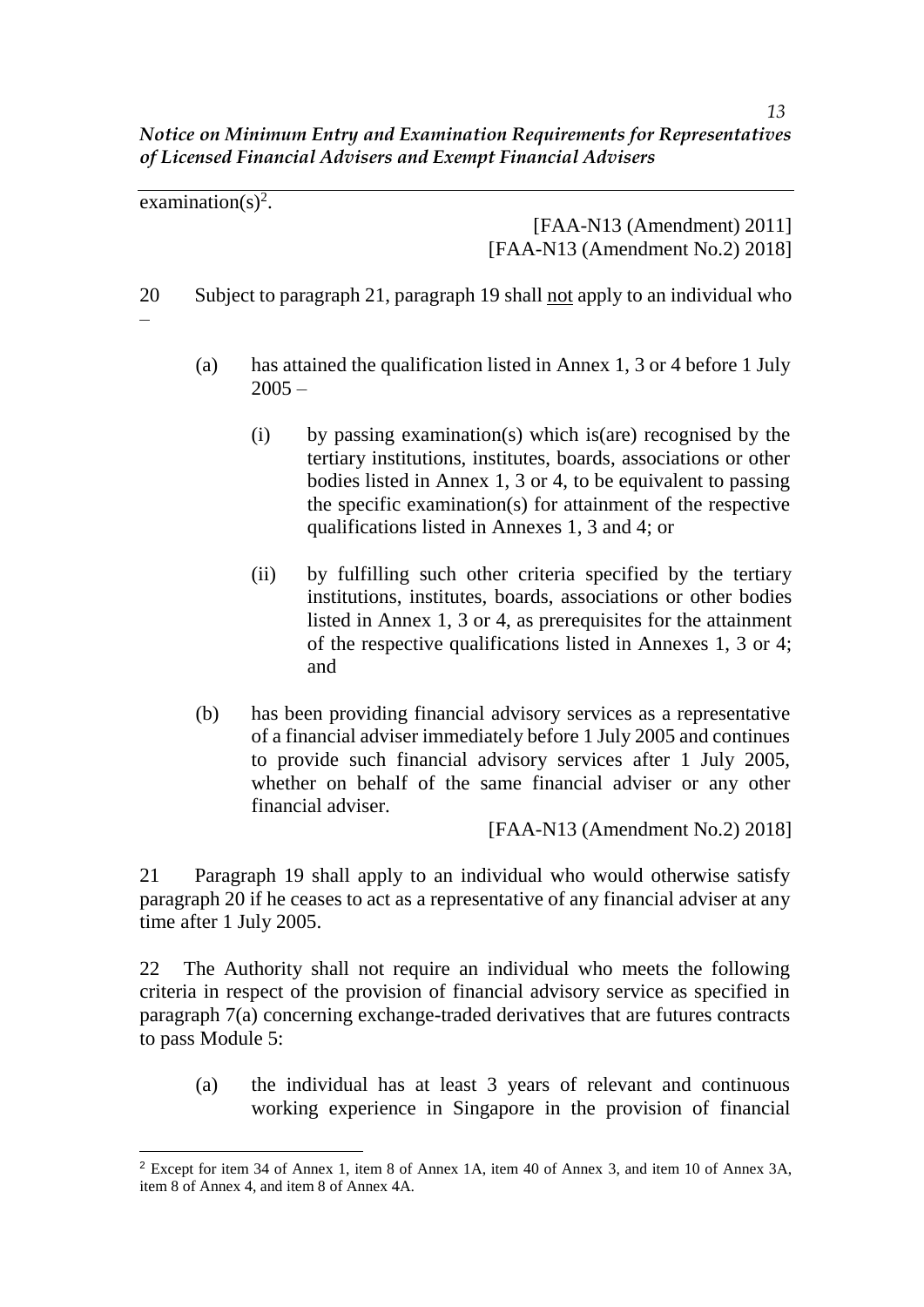advisory services in respect of futures contracts as defined in the Act in force immediately before 8 October 2018 at the same time that he is a licensed commodity futures broker's representative under section 13 of the CTA in relation to a qualifying corporation prior to 27 February 2008, without any break-in-service of more than 6 months between the person's last working experience in the provision of financial advisory services in respect of futures contracts as defined in the Act in force immediately before 8 October 2018 and the date of his licence application prior to 26 November 2010; entry into the industry prior to 26 November 2010; or principal's lodgment with the Authority of documents under section 23F of the Act, in relation to his appointment as an appointed representative, as the case may be.

- (b) the individual is a person who, prior to 27 February 2008
	- (i) has at least 3 years of relevant and continuous working experience in Singapore in the provision of financial advisory services in respect of futures contracts as defined in the Act in force immediately before 8 October 2018 at the same time that he is an associated person in relation to a qualifying corporation and registered with the Singapore Commodity Exchange Ltd; and

[FAA-N13 (Amendment No.2) 2018]

(ii) does not hold a commodity futures broker's representative's licence under section 13 of the CTA in relation to that corporation,

and there is no break-in-service of more than 6 months between the person's last working experience in the provision of financial advisory services in respect of futures contracts as defined in the Act in force immediately before 8 October 2018 and the date of his licence application prior to 26 November 2010; entry into the industry prior to 26 November 2010; or principal's lodgment with the Authority of documents under section 23F of the Act, in relation to his appointment as an appointed representative, as the case may be. An "associated person", for the purposes of this sub-paragraph, has the same meaning as in the Rules and Regulations of the Singapore Commodity Exchange Ltd;

[FAA-N13 (Amendment No. 2) 2013] [FAA-N13 (Amendment No.2) 2018]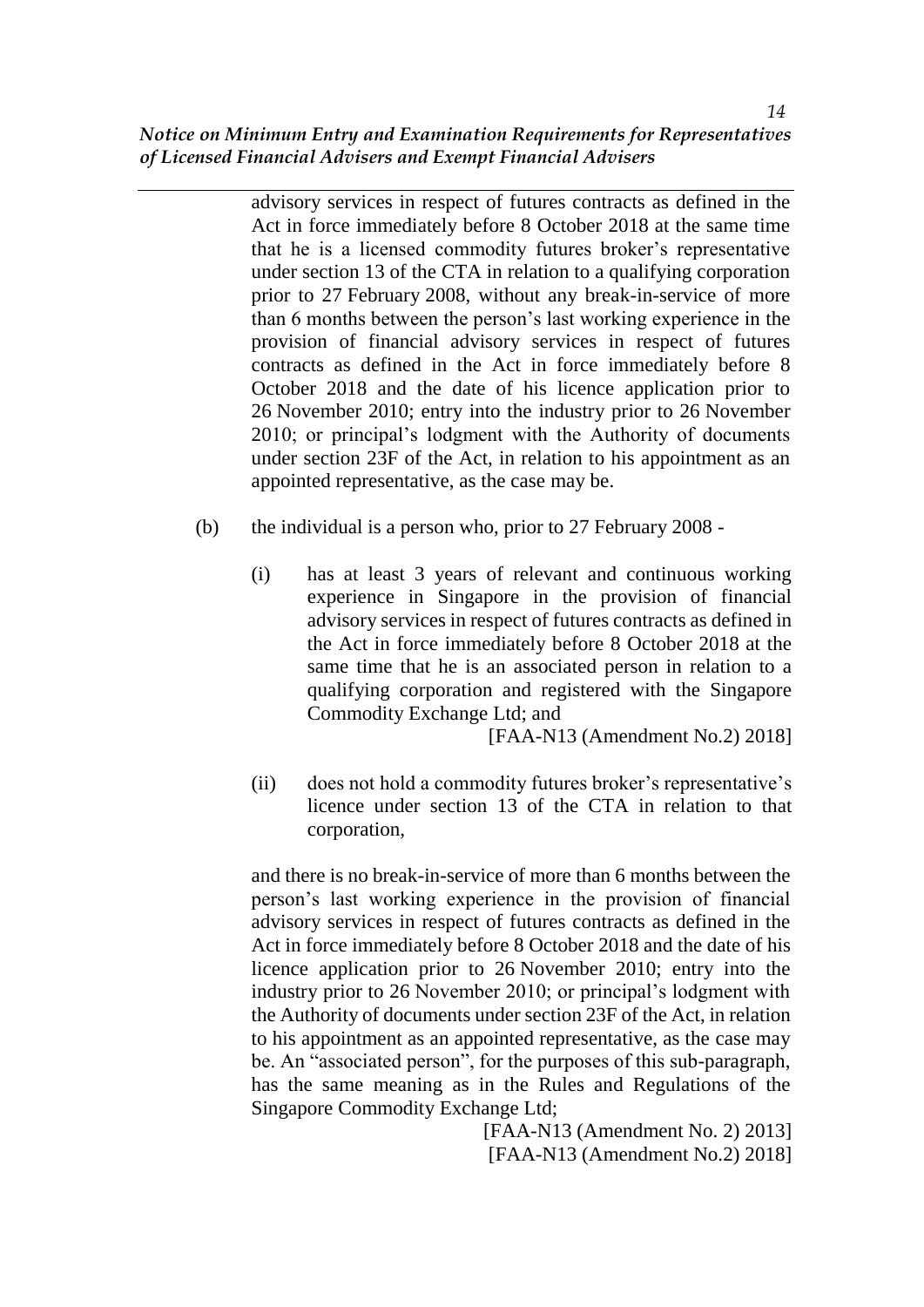- (c) before 8 October 2018 at the same time that he is a licensed commodity futures broker's representative under section 13 of the CTA in relation to a corporation which prior to 27 February 2008, is the holder of a commodity futures broker's licence under the CTA and a capital markets services licence under the SFA, and there is no break-in-service of more than 6 months between the person's last working experience in the provision of financial advisory services in respect of futures contracts as defined in the Act in force immediately before 8 October 2018 and the date of his licence application prior to 26 November 2010; entry into the industry prior to 26 November 2010; or principal's lodgment with the Authority of documents under section 23F of the Act, in relation to his appointment as an appointed representative, as the case may be; or [FAA-N13 (Amendment No.2) 2018]
- (d) the individual, prior to 27 February 2008
	- (i) is exempted from holding a commodity futures broker's representative licence under the CTA;
	- (ii) is employed by or acting for a bank licensed under the Banking Act (Cap. 19) or a merchant bank approved under the Monetary Authority of Singapore Act (Cap. 186), and
	- (iii) has at least 3 years of relevant and continuous working experience in Singapore in the provision of financial advisory services in respect of futures contracts as defined in the Act in force immediately before 8 October 2018,

and there is no break-in-service of more than 6 months between the person's last working experience in the provision of financial advisory services in respect of futures contracts as defined in the Act in force immediately before 8 October 2018 and the date of his licence application prior to 26 November 2010; entry into the industry prior to 26 November 2010; or principal's lodgment with the Authority of documents under section 23F of the Act, in relation to his appointment as an appointed representative, as the case may be.

[FAA-N13 (Amendment No.2) 2018]

23 Any representative of a financial adviser who, immediately before 1 July 2005, was providing the financial advisory service specified in paragraph 7(a) concerning contracts or arrangements for the purposes of leveraged foreign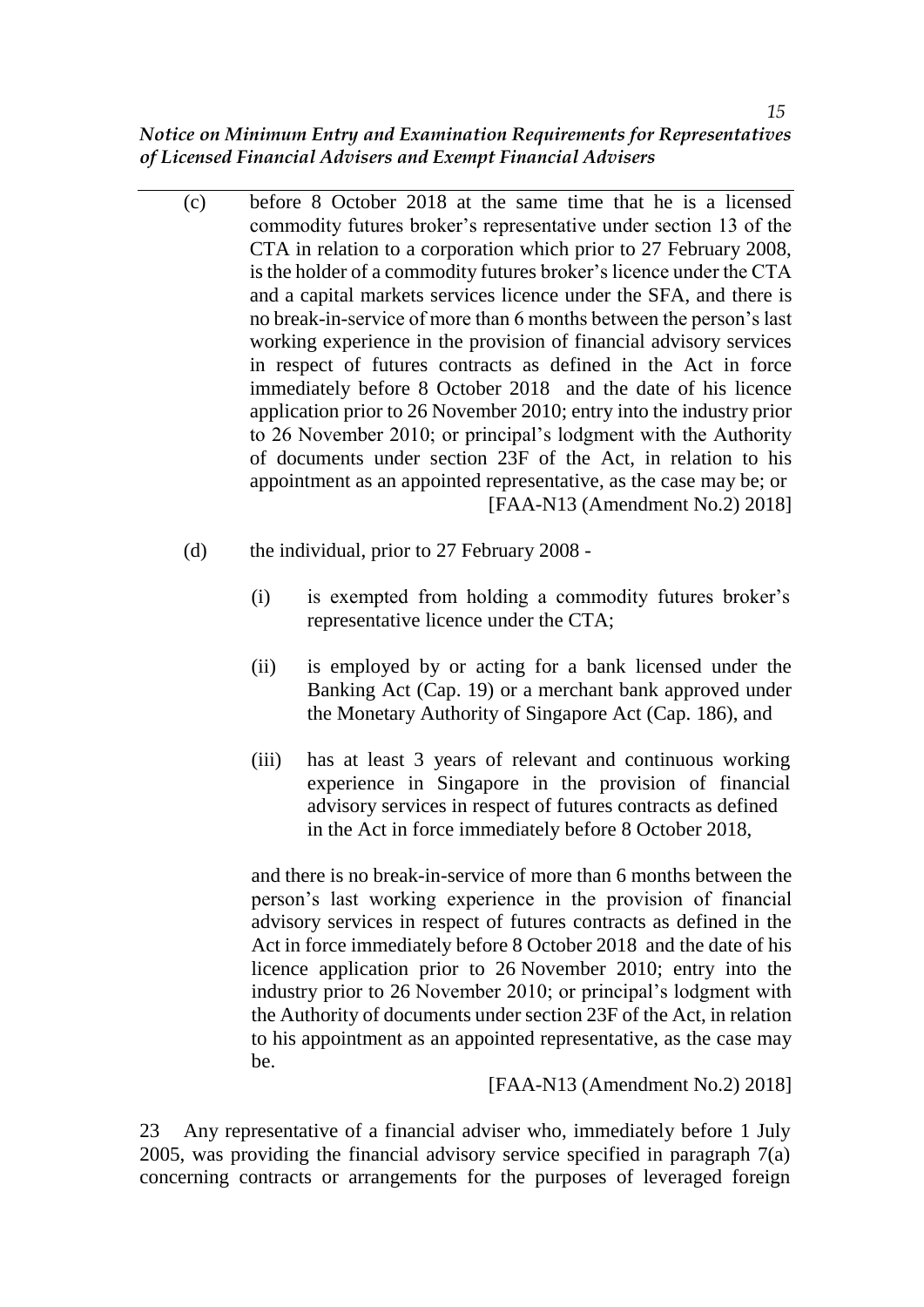exchange trading under the Act in force immediately before 8 October 2018, shall not be required to pass any of the modules of the CMFAS Exam if he continues to act in the same manner on or after 1 July 2005. With effect from 1 January 2012, such a representative is required to pass Module 6A.

> [FAA-N13 (Amendment) 2011] [FAA-N13 (Amendment No.2) 2018]

23A *Deleted*

[FAA-N13 (Amendment) 2012] [FAA-N13 (Amendment No.2) 2018]

#### **Specified Types of Financial Advisory Services**

24 For the purposes of paragraph 17 of this Notice, the CMFAS Exam requirements shall not apply to any representative who confines the performance of financial advisory services in respect of:

- (a) any capital markets product to an expert investor as defined in regulation 2(1) of the FAR;
- (b) any investment product to:
	- (i) an accredited investor as defined in regulation 2(1) of the FAR;
	- (ii) an institutional investor as defined in regulation  $2(1)$  of the FAR;
	- (iii) a related corporation of the licensed financial adviser for whom the representative acts:
	- (iv) a person that is connected to the licensed financial adviser for whom the representative acts; or
	- (v) any person outside Singapore who is an individual and
		- (AA) not a citizen of Singapore;
		- (AB) not a permanent resident of Singapore; and
		- (AC) not a person who is wholly or partly dependent on the person referred to in sub-paragraph (AA) or (AB); or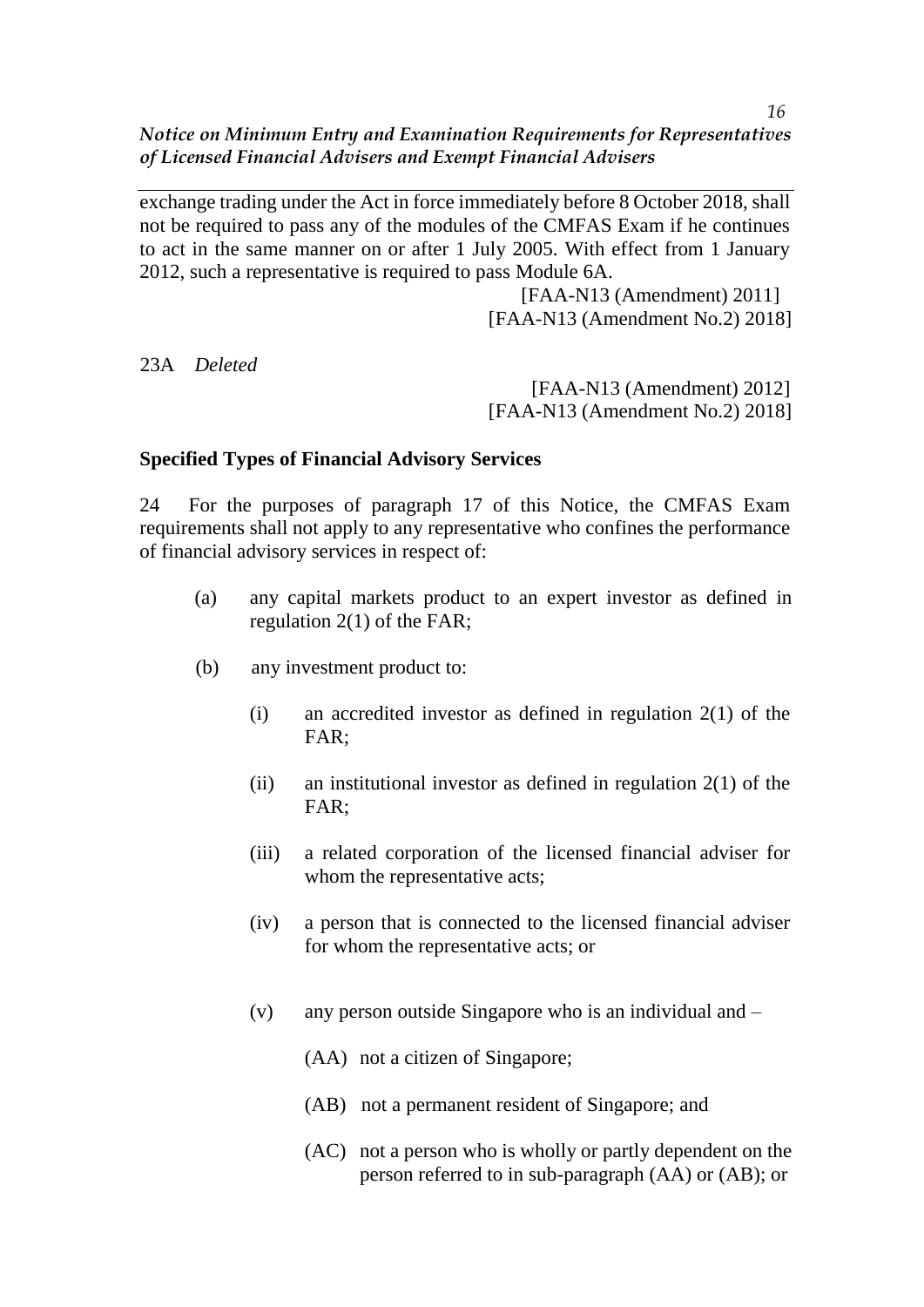> (vi) any person outside Singapore, other than a person referred to in sub-paragraph  $(b)(v)$ , with no commercial or physical presence in Singapore.

(c) any Singapore Government Securities. [FAA-N13 (Amendment) 2011] [FAA-N13 (Amendment No. 2) 2015]

20 Subject to paragraph 4.2.721, paragraph 4.2.519 shall not apply to an individual who –

- (a) has attained the qualification listed in Annex 1, 2, 3 or 4 before 1 July 2005 –
	- (i) by passing examination(s) which is(are) recognised by the tertiary institutions, institutes, boards, associations or other bodies listed in Annex 1, 2, 3 or 4, to be equivalent to passing the specific examination(s) for attainment of the respective qualifications listed in Annexes 1, 2, 3 and 4; or
	- (ii) by fulfilling such other criteria specified by the tertiary institutions, institutes, boards, associations or other bodies listed in Annex 1, 2, 3 or 4, as prerequisites for the attainment of the respective qualifications listed in Annexes 1, 2, and 3 or 4; and
- (b) has been providing financial advisory services as a representative of a financial adviser immediately before 1 July 2005 and continues to provide such financial advisory services after 1 July 2005, whether on behalf of the same financial adviser or any other financial adviser.

[FAA-N13 (Amendment No.2) 2018]

21 Paragraph 19 shall apply to an individual who would otherwise satisfy paragraph 20 if he ceases to act as a representative of any financial adviser at any time after 1 July 2005.

22 The Authority shall not require an individual who meets the following criteria in respect of the provision of financial advisory service as specified in paragraph 7(a) concerning futures contracts to pass Module 5:

(a) the individual has at least 3 years of relevant and continuous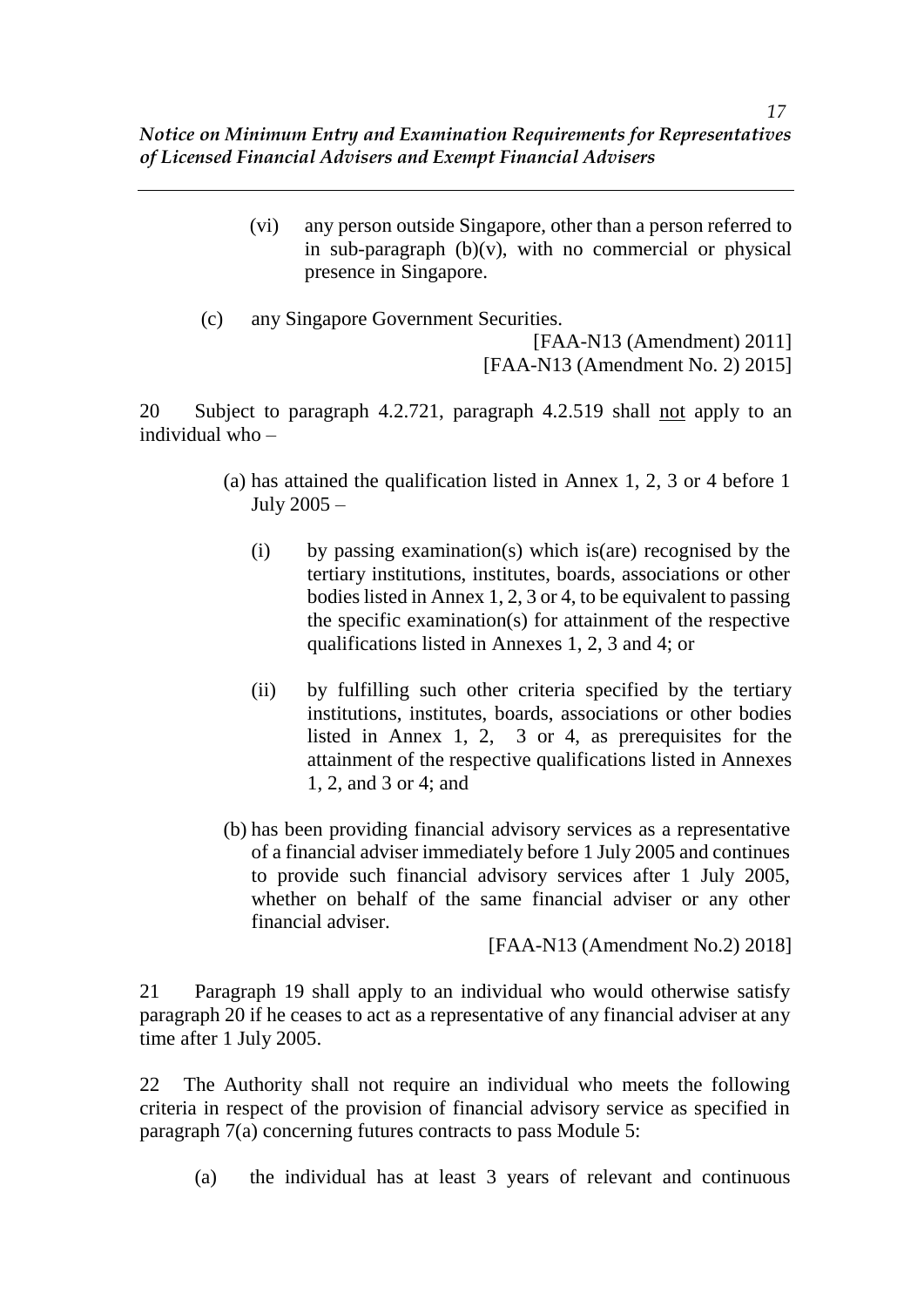working experience in Singapore in the provision of financial advisory services in respect of futures contracts as defined in the Act in force immediately before 2018 at the same time that he is a licensed commodity futures broker's representative under section 13 of the CTA in relation to a qualifying corporation prior to 27 February 2008, without any break-in-service of more than 6 months between the person's last working experience in the provision of financial advisory services in respect of futures contracts as defined in the Act in force immediately before 2018 and the date of his licence application prior to 26 November 2010; entry into the industry prior to 26 November 2010; or principal's lodgment with the Authority of documents under section 23F of the Act, in relation to his appointment as an appointed representative, as the case may be.

- (b) the individual is a person who, prior to 27 February 2008
	- (i) has at least 3 years of relevant and continuous working experience in Singapore in the provision of financial advisory services in respect of futures contracts as defined in the Act in force immediately before at the same time that he is an associated person in relation to a qualifying corporation and registered with the Singapore Commodity Exchange Ltd; and
	- (ii) does not hold a commodity futures broker's representative's licence under section 13 of the CTA in relation to that corporation, and there is no break-in-service of more than 6 months between the person's last working experience in the provision of financial advisory services in respect of futures contracts as defined in the Act in force immediately before

and the date of his licence application prior to 26 November 2010; entry into the industry prior to 26 November 2010; or principal's lodgment with the Authority of documents under section 23F of the Act, in relation to his appointment as an appointed representative, as the case may be. An "associated person", for the purposes of this sub-paragraph, has the same meaning as in the Rules and Regulations of the Singapore Commodity Exchange Ltd;

> [FAA-N13 (Amendment No. 2) 2013] [FAA-N13 (Amendment No.2) 2018]

(c) the individual is a person who, prior to 27 February 2008, has at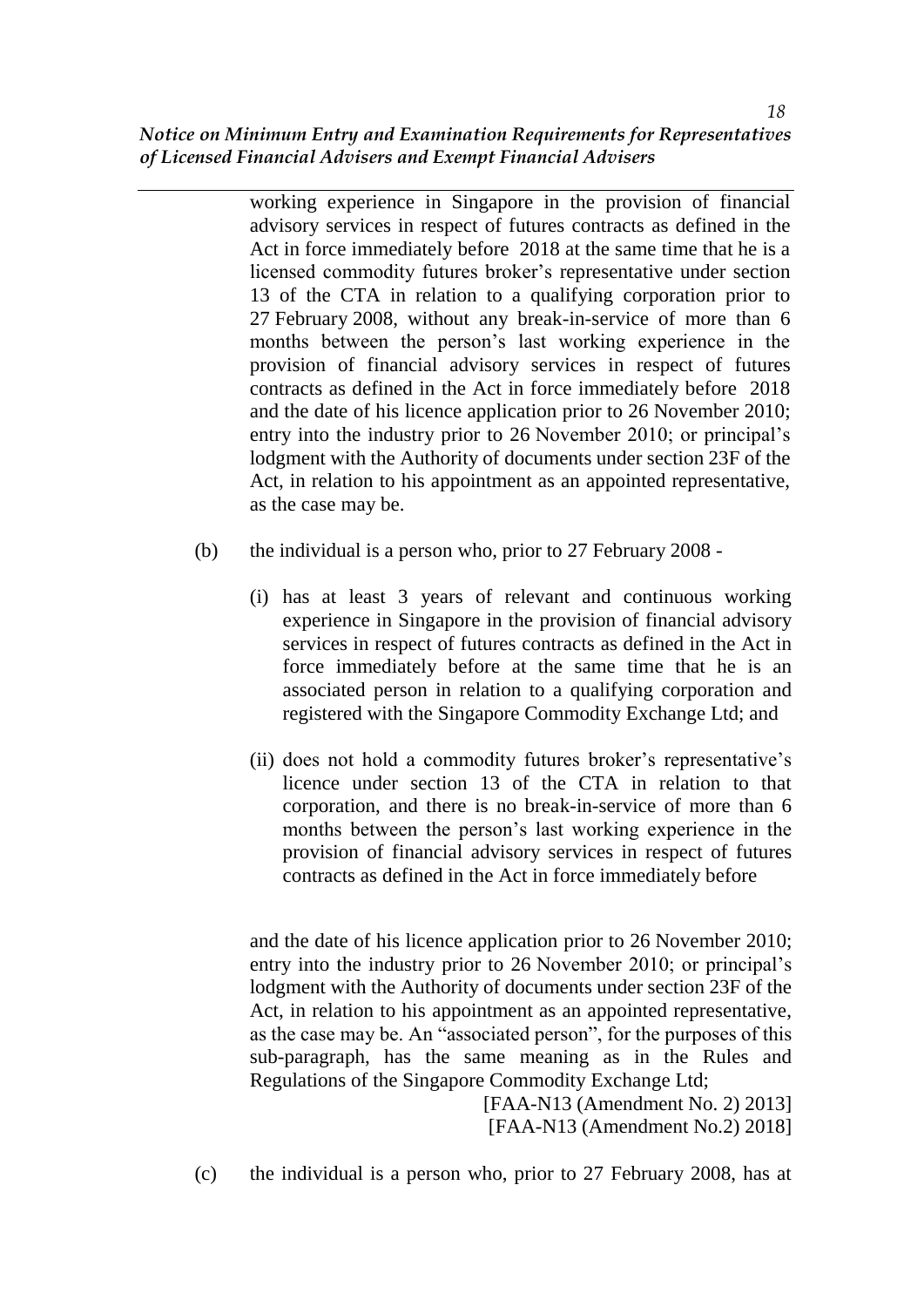least 3 years of relevant and continuous working experience in Singapore in the provision of financial advisory services in respect of futures contracts as defined in the Act in force immediately before at the same time that he is a licensed commodity futures broker's representative under section 13 of the CTA in relation to a corporation which prior to 27 February 2008, is the holder of a commodity futures broker's licence under the CTA and a capital markets services licence under the SFA, and there is no break-inservice of more than 6 months between the person's last working experience in the provision of financial advisory services in respect of futures contracts as defined in the Act in force immediately before and the date of his licence application prior to 26 November 2010; entry into the industry prior to 26 November 2010; or principal's lodgment with the Authority of documents under section 23F of the Act, in relation to his appointment as an appointed representative, as the case may be; or

- (d) the individual, prior to 27 February 2008
	- (i) is exempted from holding a commodity futures broker's representative licence under the CTA;
	- (ii) is employed by or acting for a bank licensed under the Banking Act (Cap. 19) or a merchant bank approved under the Monetary Authority of Singapore Act (Cap. 186), and
	- (iii) has at least 3 years of relevant and continuous working experience in Singapore in the provision of financial advisory services in respect of futures contracts as defined in the Act in force immediately before,

and there is no break-in-service of more than 6 months between the person's last working experience in the provision of financial advisory services in respect offutures contracts as defined in the Act in force immediately before and the date of his licence application prior to 26 November 2010; entry into the industry prior to 26 November 2010; or principal's lodgment with the Authority of documents under section 23F of the Act, in relation to his appointment as an appointed representative, as the case may be. [FAA-N13 (Amendment No.2) 2018]

23 Any representative of a financial adviser who, immediately before 1 July 2005, was providing the financial advisory service specified in paragraph 7(a)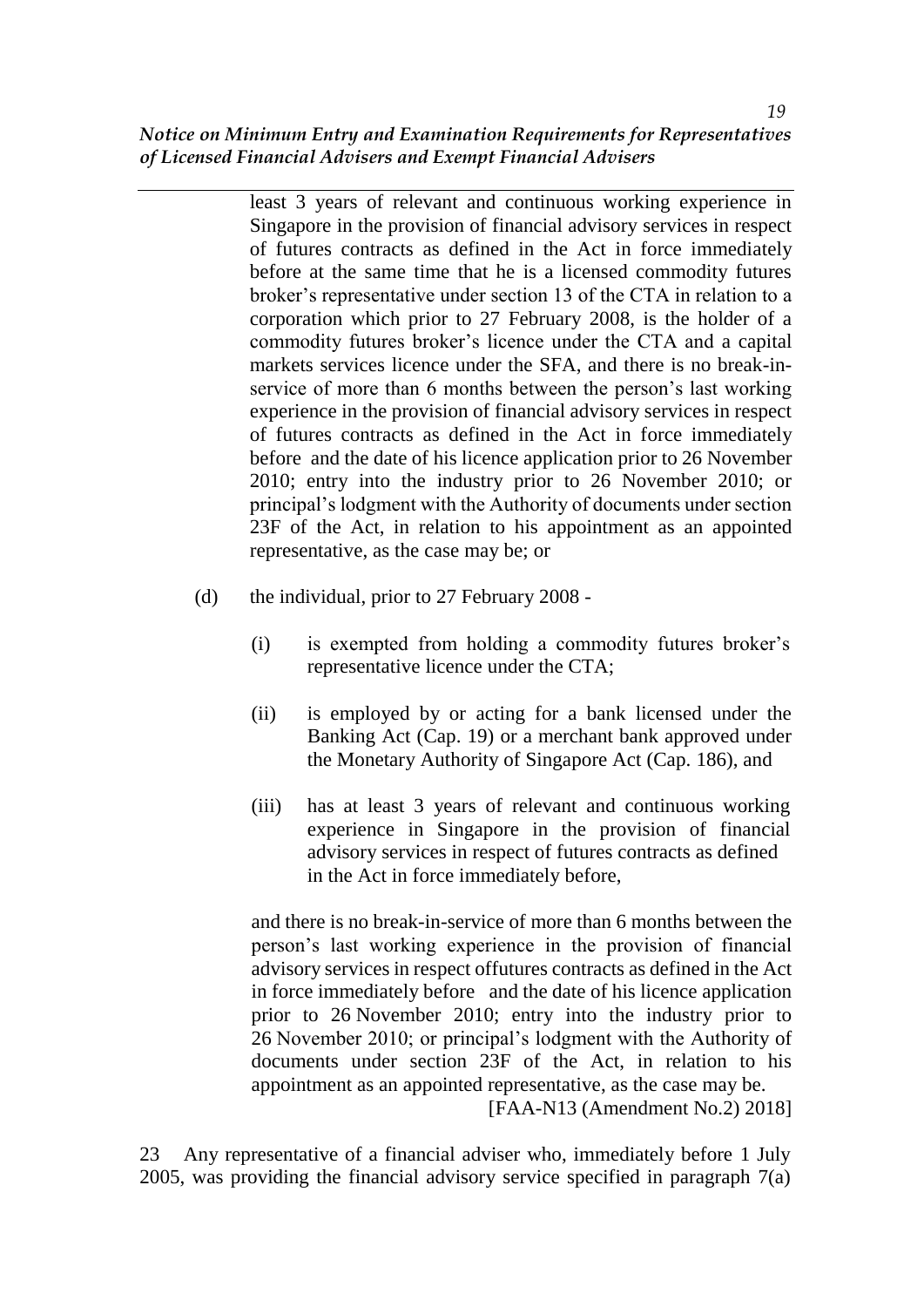concerning contracts or arrangements for the purposes of leveraged foreign exchange trading under the Act in force immediately before, shall not be required to pass any of the modules of the CMFAS Exam if he continues to act in the same manner on or after 1 July 2005. With effect from 1 January 2012, such a representative is required to pass Module 6A in accordance to paragraph 34 of this Notice.

> [FAA-N13 (Amendment) 2011] [FAA-N13 (Amendment No.2) 2018]

23A A representative who provides financial advisory services concerning futures contracts and securities (excluding collective investment schemes) is not required to pass Module 6 if his provision of financial advisory services in securities is confined to the securities prescribed in regulation  $3(1)(iv)$  of the Securities and Futures (Prescribed Securities) Regulations 2012

> [FAA-N13 (Amendment) 2012] [FAA-N13 (Amendment No.2) 2018]

# **Specified Types of Financial Advisory Services**

24 For the purposes of paragraph 17 of this Notice, the CMFAS Exam requirements shall not apply to any representative who confines the performance of financial advisory services in respect of:

- (a) any capital markets product to an expert investor as defined in regulation 2(1) of the FAR;
- (d) any investment product to:
	- (i) an accredited investor as defined in regulation  $2(1)$  of the FAR;
	- (ii) an institutional investor as defined in regulation  $2(1)$  of the FAR;
	- (iii) a related corporation of the licensed financial adviser for whom the representative acts;
	- (iv) a person that is connected to the licensed financial adviser for whom the representative acts; or
	- (v) any person outside Singapore who is an individual and –

(AA) not a citizen of Singapore;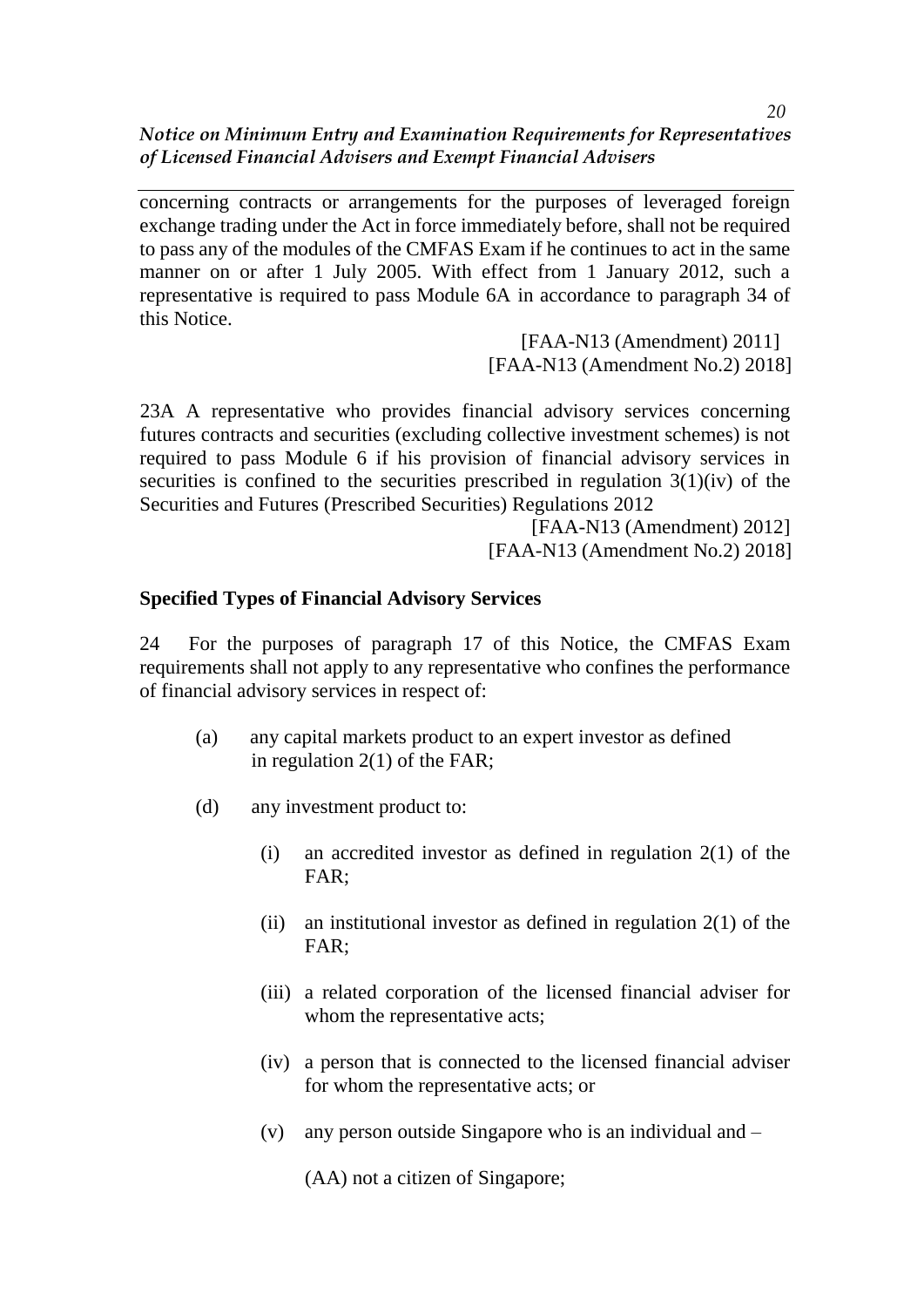- (AB) not a permanent resident of Singapore; and
- (AC) not a person who is wholly or partly dependent on the person referred to in sub-paragraph (AA) or (AB); or
- (vi) any person outside Singapore, other than a person referred to in sub-paragraph  $(b)(v)$ , with no commercial or physical presence in Singapore.
- (c) any Singapore Government Securities.

[FAA-N13 (Amendment) 2011] [FAA-N13 (Amendment No. 2) 2015]

# **RE-TAKING OF MODULE 5**

25 Subject to paragraph 16A and 26, the following categories of individuals shall re-take and pass Module 5 of the CMFAS Exam before providing any financial advisory service referred to in paragraph 7 of this Notice as an appointed representative:

- (a) any individual who
	- (i) passed Module 5 of the CMFAS Exam; or
	- (ii) was subject to the requirement of completing the nonexaminable course on Module 5 by the stipulated deadline in cancelled Notice No. FAA-N04 (Notice on Minimum Entry and Examination Requirements for Representatives of Licensed Financial Advisers and Exempt Financial Advisers) issued on 1 October 2002 and cancelled on 16 January 2004, and had completed the non-examinable course on Module 5 by 30 November 2003,

as the case may be, but subsequently—

(i) ceased providing any financial advisory service for a financial adviser before 8 October 2018, without re-commencing the provision of any financial advisory service set out at paragraph 7 of the Notice on Minimum Entry and Examination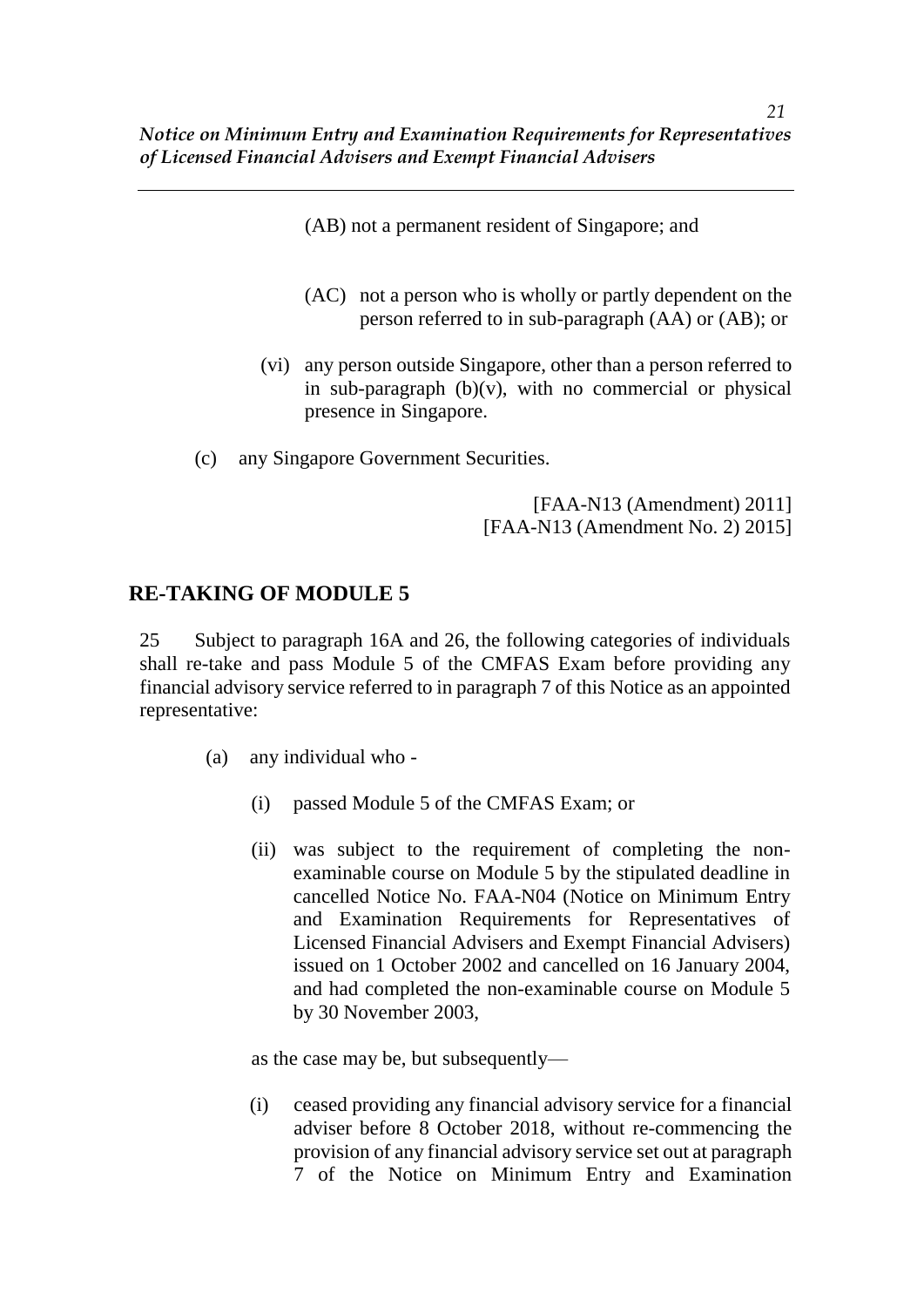Requirements for Representatives of Licensed Financial Advisers and Exempt Financial Advisers [Notice No. FAA-N13] dated 26 November 2010 and last revised on 11 April 2018, in force immediately before 8 October 2018, for a financial adviser within 3 years from the date of cessation;

- (ii) ceased providing any financial advisory service for a financial adviser before 8 October 2018, without re-commencing the provision of any financial advisory service set out at paragraph 7 of this Notice, for a financial adviser within 3 years from the date of cessation; or
- (iii) ceased providing any financial advisory service for a financial advisory on or after 8 October 2018, without re-commencing the provision of any financial advisory services set out at paragraph 7 of this Notice, for a financial adviser within 3 years from the date of cessation.

[FAA-N13 (Amendment No.2) 2018]

- (c) any individual who
	- (i) was subject to the requirement of completing the nonexaminable course on Module 5 by the stipulated deadline in cancelled Notice No. FAA-N04 (Notice on Minimum Entry and Examination Requirements for Representatives of Licensed Financial Advisers and Exempt Financial Advisers) issued on 1 October 2002 and cancelled on 16 January 2004 and completed the non-examinable course on Module 5 by 30 November 2003 but only after he ceased to provide financial advisory services; and
	- (ii) did not re-commence the provision of financial advisory services for a financial adviser within 3 years from the date of completing the non-examinable course.

[FAA-N13 (Amendment) 2016]

- 26 Paragraph 25 of this Notice shall not apply to an individual who
	- (a) as of 18 February 2004, was a representative of an exempt financial adviser providing execution-related advice, and has completed a nonexaminable course on Module 5 by 17 August 2004; or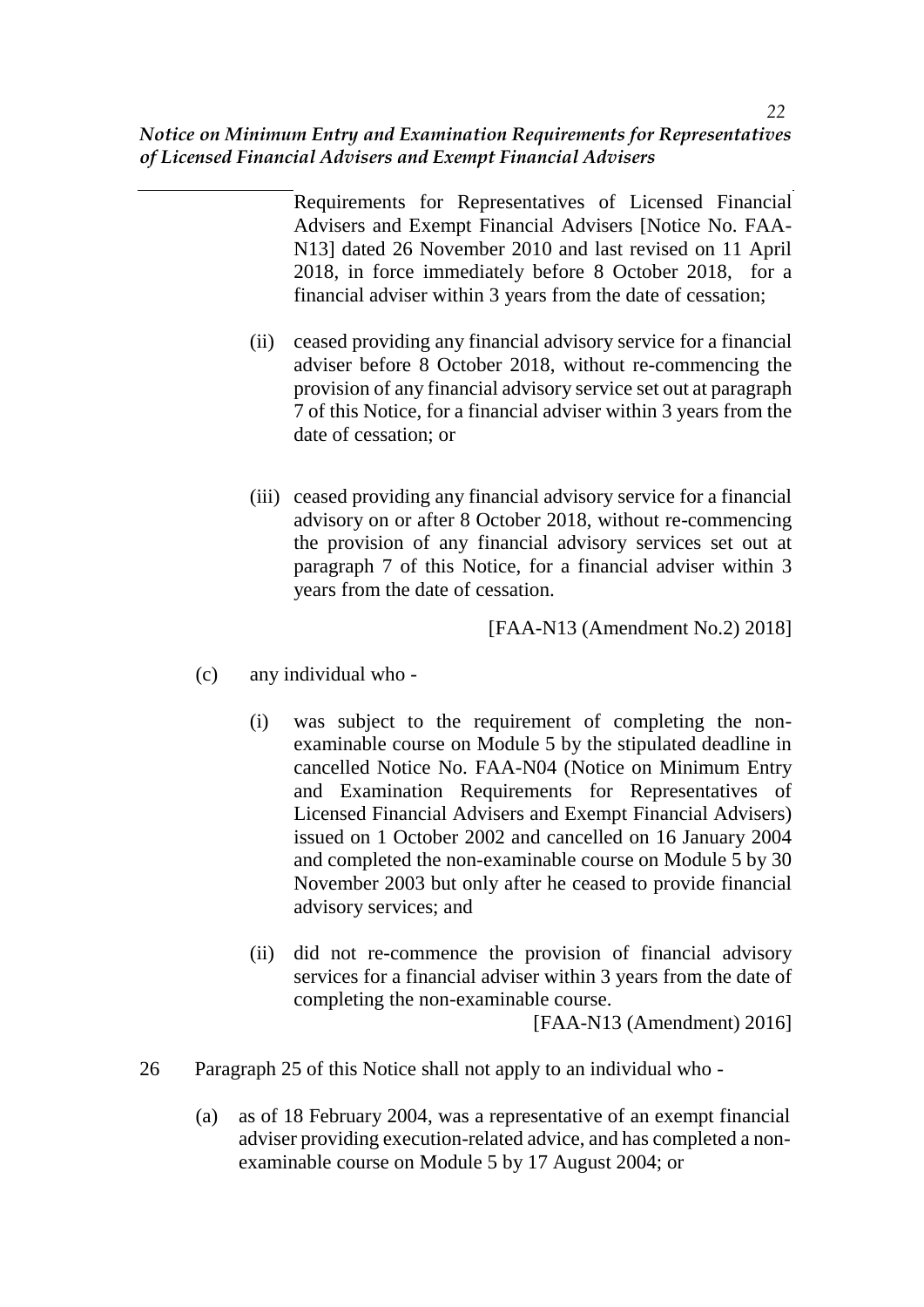(b) is or was a representative of an exempt financial adviser who had commenced the provision of execution-related advice within 12 months from 18 February 2004, and has completed a non-examinable course on Module 5 within 6 months from the date of commencement of the activity,

unless such individual has ceased the provision of execution-related advice for an exempt financial adviser for a period exceeding 3 years.

# **OBLIGATIONS OF A FINANCIAL ADVISER**

27 A financial adviser shall maintain a register stating whether its representative is subject to the CMFAS Exam requirements or the nonexaminable course(s), where applicable, relevant to the type of financial advisory services provided by the representative. A financial adviser shall enter in the register the type of financial advisory services conducted by its representative, the date on which its representative completed the CMFAS Exam or non-examinable course(s), where applicable, and in respect of such representative who is not required to pass certain modules of the CMFAS Exam under this Notice, to state the details thereof, if any.

28 In addition, a financial adviser shall ensure that its representative comply with the examination requirements of this Notice. A financial adviser shall not allow its representative who is subject to the CMFAS Exam requirements to commence any type of financial advisory service unless he has passed the applicable modules of the CMFAS Exam or completed the relevant nonexaminable course, where applicable.

# **ADMINISTRATION OF CMFAS EXAM**

29 The Institute of Banking and Finance ("IBF") administers Modules 1A, 1B, 2A, 3, 4A, 4B, 6, 6A and 10 while the Singapore College of Insurance ("SCI") administers Modules 5, 8, 8A, 9 and 9A. Details of the syllabus and examination format of these modules may be obtained from IBF and SCI.

[FAA-N13 (Amendment) 2011] [FAA-N13 (Amendment No.2) 2018]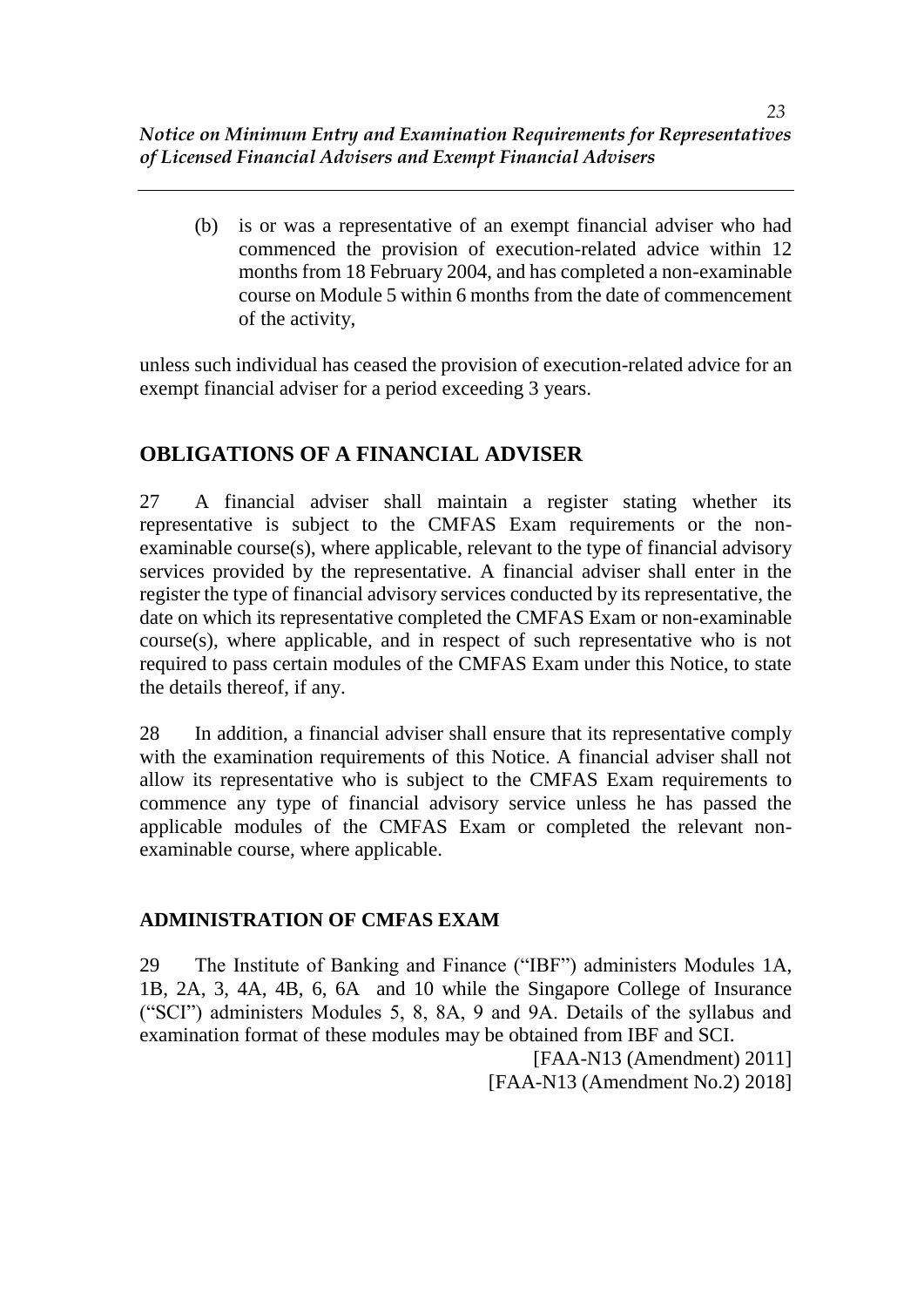### **CONTINUING PROFESSIONAL DEVELOPMENT REQUIREMENTS FOR APPOINTED REPRESENTATIVES**

30 As set out in the Guidelines on Fit and Proper Criteria (Guideline No. FSG-G01), competence and capability are criteria which the Authority will take into account in considering whether a person is fit and proper. The Authority expects appointed representatives of financial advisers to undergo continuing professional development so as to keep abreast of developments in the financial advisory industry and update their skills and knowledge in relation to the type of financial advisory services which they provide. In this regard, a principal must include the structured continuing professional development ("CPD") training undertaken by its appointed representatives under paragraph 30A of this Notice in its assessment on whether its appointed representatives remain fit and proper in respect of their provision of financial advisory services<sup>3</sup>.

> [FAA-N13 (Amendment No. 2) 2015] [FAA-N13 (Amendment No.2) 2018]

30A Every appointed representative of a financial adviser must –

- (a) undergo structured CPD training which is relevant to the type of financial advisory services that he provides; and
- (b) obtain and retain relevant supporting evidence that he has completed the minimum hours of structured CPD training under paragraph 31 or 31B of this Notice, as applicable, within the stipulated period. [FAA-N13 (Amendment No. 2) 2015]

30B Every principal must –

 $\overline{\phantom{a}}$ 

- (a) review and follow up on each of its appointed representatives' structured CPD training needs on an annual basis; and
- (b) obtain and retain the relevant supporting evidence that each of its appointed representatives has completed the minimum hours of structured CPD training under paragraph 31 or 31B of this Notice, as applicable, within the stipulated period.

[FAA-N13 (Amendment No. 2) 2015]

<sup>&</sup>lt;sup>3</sup> Under regulations  $14A(1)(a)(ii)$  and  $14A(2)(b)$  of the FAR, exempt financial advisers and licensed financial advisers are respectively required to ensure that their representatives are fit and proper persons in relation to the carrying out of financial advisory services as representatives. Pursuant to section 23J of the Act, the Authority may revoke or suspend the status of an individual as an appointed representative if he or his principal fails to satisfy the Authority that he remains a fit and proper person to be an appointed representative.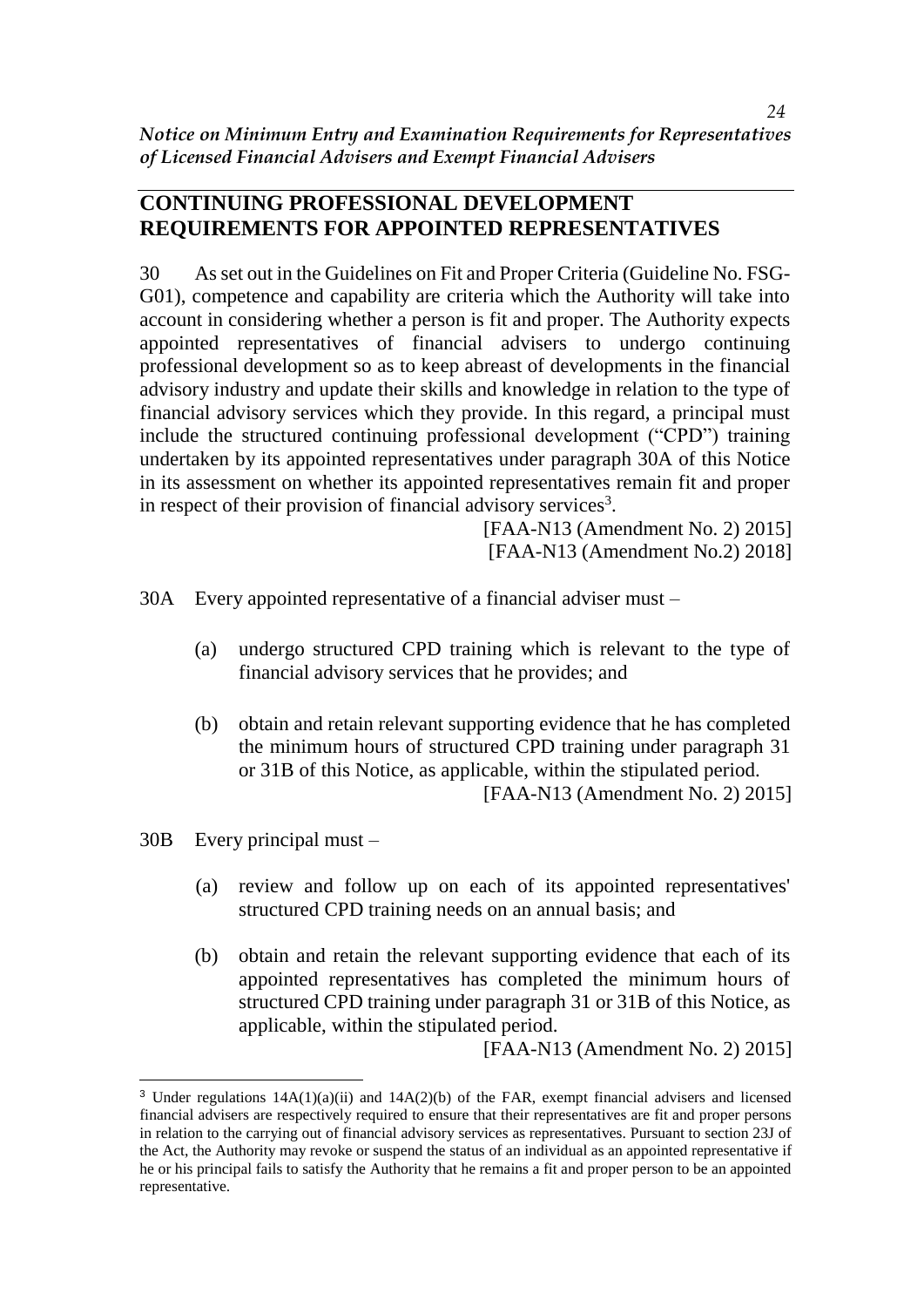30C In this section, "structured CPD training" includes –

- (a) lectures;
- (b) conferences:
- (c) workshops;
- (d) courses;
- (e) product seminars prior to the launch of new products; and
- (f) e-learning courses

which have clear learning objectives and outcomes that are clearly documented and independently verified but excludes activities that are part of the job scope of an appointed representative, such as carrying out research on products and services for clients.

[FAA-N13 (Amendment No.2) 2018]

### **Minimum hours of structured CPD training required and calculation of structured CPD training hours**

31 Subject to paragraph 31D(b), an individual who acts or holds himself out to be an appointed representative and provides –

- (a) only one type of financial advisory service, must complete by the end of every calendar year –
	- (i) the minimum number of training hours in Ethics or Rules and Regulations, or both, as the case may be, set out in the second column of Table A for that type of financial advisory service; and
	- (ii) the minimum number of training hours set out in the third column of Table A for that type of financial advisory service; and
- (b) two or more types of financial advisory services, must complete by the end of every calendar year –
	- (i) the minimum number of training hours in Ethics or Rules and Regulations, or both, as the case may be, set out in the second column of Table A for those types of financial advisory service; and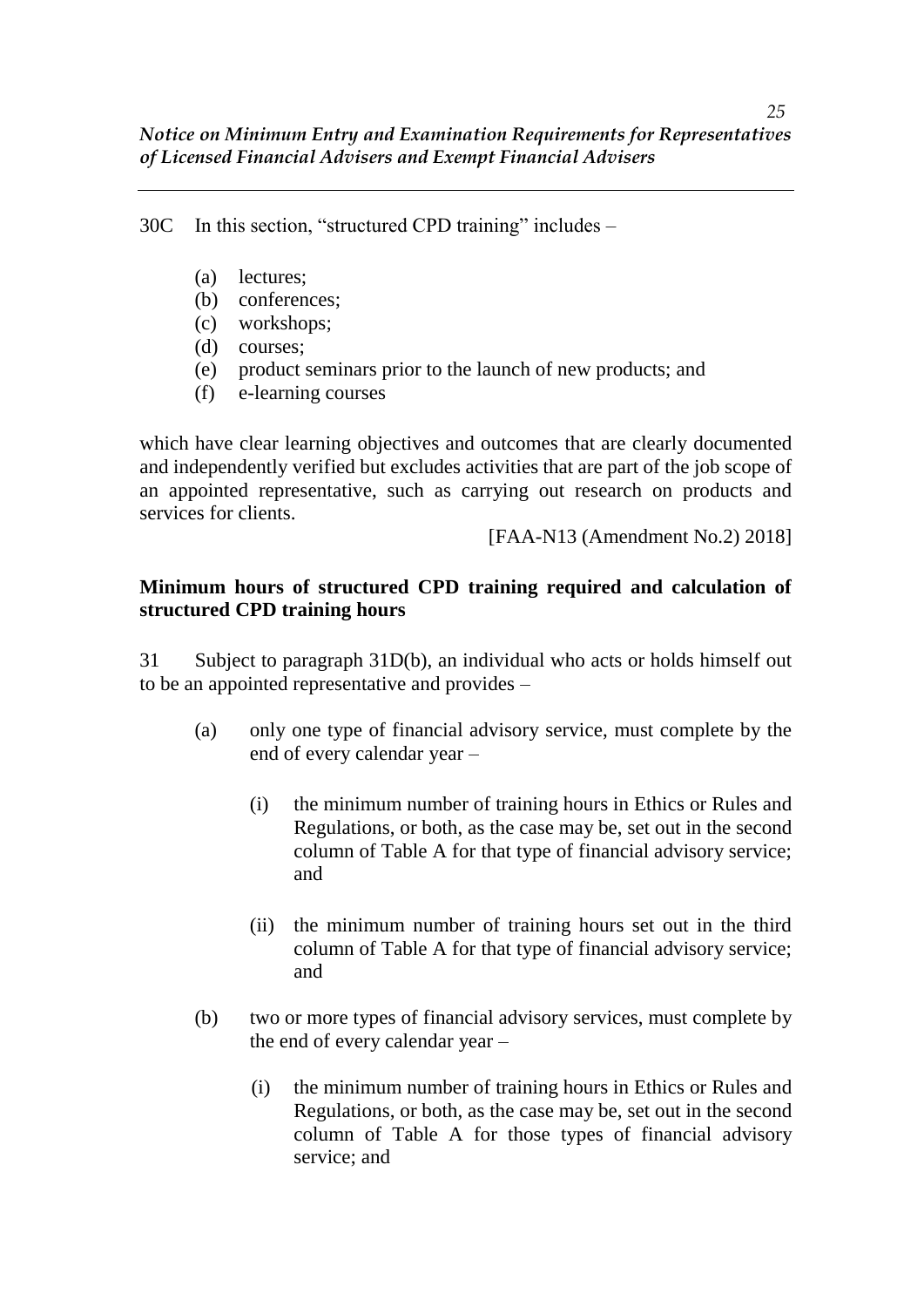> (ii) the higher of the minimum number of training hours set out in the third column of Table A for those types of financial advisory services.

The minimum number of training hours under paragraph  $31(a)(i)$  or  $31(b)(i)$ , as the case may be, applicable to an appointed representative is referred to in this Notice as the Core CPD hours, and the minimum number of training hours under paragraph  $31(a)(ii)$  or  $31(b)(ii)$ , as the case may be, applicable to an appointed representative is referred to in this Notice as Supplementary CPD hours. The total of the Core CPD hours and Supplementary CPD hours is referred to as the Total Annual CPD hours.

Table A

| <b>First Column</b>                                                                                                                                                                                                                                                                                                                                                                                                                                                | Second Column                                                                                                                                                                                                                                                                                                                                               | Third Column            |
|--------------------------------------------------------------------------------------------------------------------------------------------------------------------------------------------------------------------------------------------------------------------------------------------------------------------------------------------------------------------------------------------------------------------------------------------------------------------|-------------------------------------------------------------------------------------------------------------------------------------------------------------------------------------------------------------------------------------------------------------------------------------------------------------------------------------------------------------|-------------------------|
| Types of financial advisory                                                                                                                                                                                                                                                                                                                                                                                                                                        | Core CPD hours                                                                                                                                                                                                                                                                                                                                              | Supplementary CPD hours |
| service<br>1.<br>Advising others,<br>either<br>directly<br>through<br><sub>or</sub><br>publications or writings, and<br>whether in electronic, print or<br>other form, concerning any<br>of<br>insurance<br>contract<br>in<br>respect of mortgage reducing<br>term assurance policies or<br>group term life insurance<br>policies or both (as the case<br>may be), other than $-$<br>in the manner set out in<br>(a)<br>item 2; or<br>(b)<br>advising on corporate | 6 training hours in respect of<br>Rules<br><b>Ethics</b><br><sub>or</sub><br>and<br>Regulations, or both, as the case<br>may be<br>* Only training hours of courses<br><b>Ethics</b><br>$\alpha$<br>Rules<br>in<br>and<br>Regulations, or both, as the case<br>may be, which are accredited by<br>IBF or SCI will be counted<br>towards the Core CPD hours. | 10 hours                |
| within<br>finance<br>the<br>meaning of the SFA.<br>2. Advising others by issuing or<br>promulgating<br>research<br>analyses or research reports,<br>whether in electronic, print or<br>other form, concerning any<br>of<br>contract<br>insurance<br>in<br>respect of mortgage reducing<br>term assurance policies or<br>group term life insurance<br>policies or both (as the case<br>may be).                                                                     |                                                                                                                                                                                                                                                                                                                                                             |                         |
| 3. Arranging of any contract of<br>insurance<br>respect<br>of<br>in<br>reducing<br>mortgage<br>term<br>assurance policies or group<br>term life insurance policies or<br>both (as the case may be),<br>other than a contract<br>of                                                                                                                                                                                                                                 |                                                                                                                                                                                                                                                                                                                                                             |                         |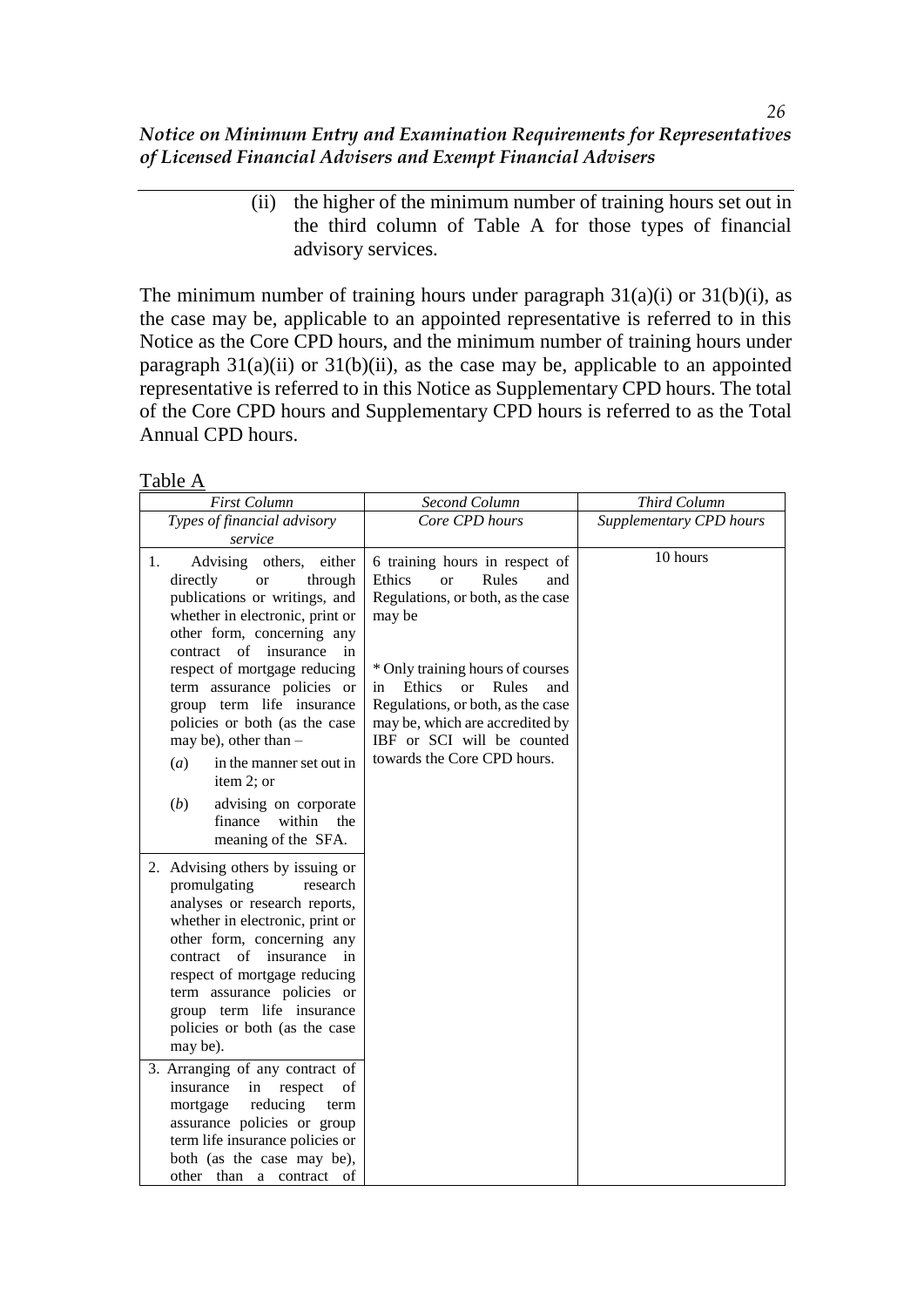| Notice on Minimum Entry and Examination Requirements for Representatives |  |
|--------------------------------------------------------------------------|--|
| of Licensed Financial Advisers and Exempt Financial Advisers             |  |

| First Column                                                                                                                                                                                                                                                                                                                                                    | Second Column  | Third Column            |
|-----------------------------------------------------------------------------------------------------------------------------------------------------------------------------------------------------------------------------------------------------------------------------------------------------------------------------------------------------------------|----------------|-------------------------|
| Types of financial advisory                                                                                                                                                                                                                                                                                                                                     | Core CPD hours | Supplementary CPD hours |
| service                                                                                                                                                                                                                                                                                                                                                         |                |                         |
| reinsurance.                                                                                                                                                                                                                                                                                                                                                    |                |                         |
| 4. Advising others, either directly<br>or through publications or<br>writings, and whether<br>in<br>electronic, print or<br>other<br>concerning<br>form,<br>any<br>investment product (other<br>than mortgage reducing term<br>assurance policies or group<br>term life insurance policies),<br>other than $-$<br>(a)<br>in the manner set out in<br>item 5; or |                | 24 hours                |
| advising on corporate<br>(b)<br>within<br>finance<br>the<br>meaning of the SFA.                                                                                                                                                                                                                                                                                 |                |                         |
| 5. Advising others by issuing or<br>promulgating<br>research<br>analyses or research reports,<br>whether in electronic, print or<br>other form, concerning any<br>investment product (other<br>than mortgage reducing term<br>assurance policies or group<br>term life insurance policies).                                                                     |                |                         |
| 6. Deleted.                                                                                                                                                                                                                                                                                                                                                     |                |                         |
| 7. Arranging of any contract of<br>insurance in respect of life<br>policies (other than a contract<br>of reinsurance,<br>mortgage<br>reducing<br>assurance<br>term<br>policy or group term life<br>insurance policy).                                                                                                                                           |                |                         |

[FAA-N13 (Amendment No. 2) 2015] [FAA-N13 (Amendment) 2018] [FAA-N13 (Amendment No.2) 2018]

31A Any appointed representative who, within the period of 1 January 2018 to 10 April 2018 (both dates inclusive), completed courses under his structured CPD training (including courses in Ethics or Rules and Regulations, or both, as the case may be) in compliance with the Notice on Minimum Entry and Examination Requirements for Representatives of Licensed Financial Advisers and Exempt Financial Advisers [Notice No. FAA-N13] dated 26 November 2010 and last revised on 30 June 2017, in force immediately before 11 April 2018 may count the training hours in such completed courses towards his Core CPD hours or Supplementary CPD hours, for the calendar year of 2018 only.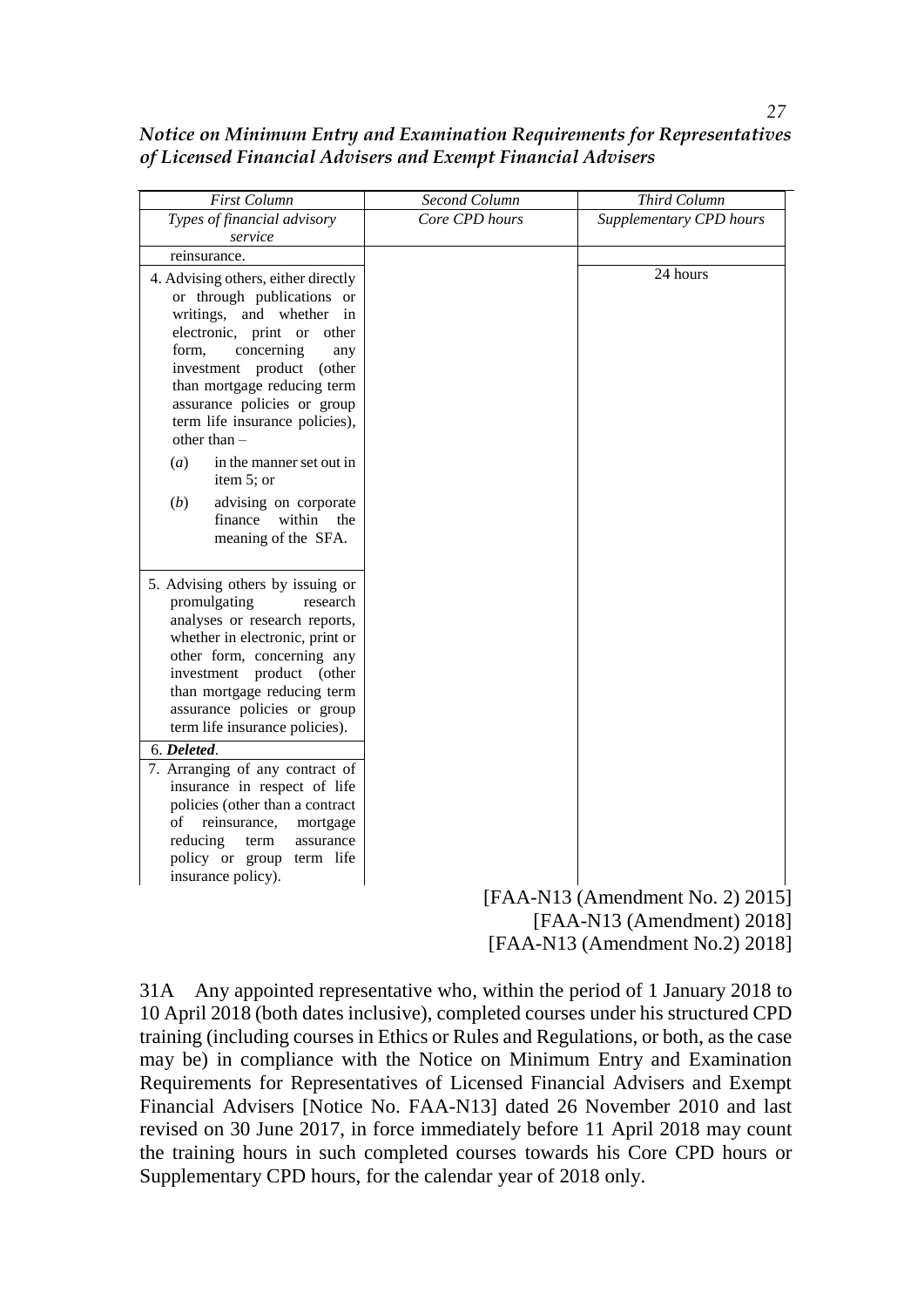[FAA-N13 (Amendment) 2018]

31B Subject to paragraphs 31C and 31D(b), where an individual is an appointed representative of a particular principal for an aggregate period of less than a year in a calendar year, the appointed representative must complete by the end of that calendar year –

- (a) a pro-rated minimum number of training hours in Ethics or Rules and Regulations, or both as the case may be, calculated in accordance with the formula in sub-paragraph (i) below ("Pro-rated Core CPD hours"); and
- (b) a pro-rated minimum number of Supplementary CPD training hours calculated in accordance with the formula in sub-paragraph (ii) ("Prorated Supplementary CPD hours").

The total of the Pro-rated Core CPD hours and Pro-rated Supplementary CPD hours is referred to in this Notice as the Total Pro-rated CPD hours.

Formulas:

- (i) Pro-rated minimum number of training hours in Ethics or Rules and Regulations, or both (as the case may be)
	- $=$  (Total number of days appointed as an appointed representative of the particular principal in the calendar year  $\hat{O}(365) \times$  Core CPD hours
- (ii) Pro-rated minimum number of Supplementary CPD hours
	- $=$  (Total number of days appointed as an appointed representative of the particular principal in the calendar year  $\angle 365$   $\times$  Supplementary CPD hours

For avoidance of doubt, where an appointed representative has more than one principal in a calendar year, paragraph 31B shall apply only in respect of the particular principal for whom the appointed representative still provides financial advisory services.

> [FAA-N13 (Amendment No. 2) 2015] [FAA-N13 (Amendment) 2018]

31C Subject to paragraph 31D(a), an individual who is an appointed representative of a particular principal for an aggregate period of less than 183 days in a calendar year and is unable to complete his Total Pro-rated CPD hours by the end of that calendar year, may carry over his unfulfilled Total Pro-rated CPD hours to the next calendar year ("New Calendar Year") on the condition that he completes his unfulfilled Total Pro-rated CPD hours by the end of the New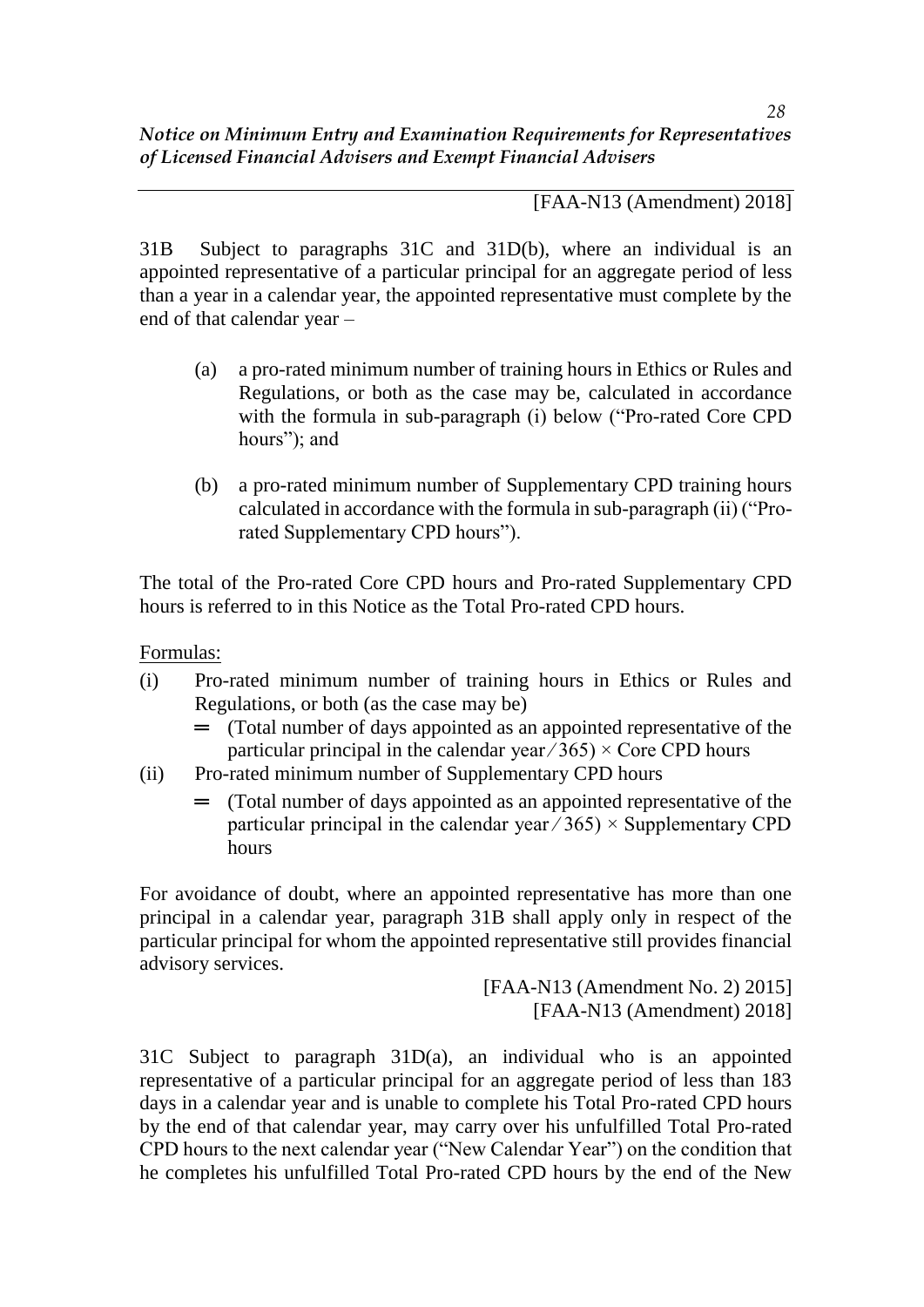Calendar Year.

[FAA-N13 (Amendment No. 2) 2015]

- 31D In respect of an appointed representative who
	- (a) carries over his unfulfilled Total Pro-rated CPD hours to the New Calendar Year and changes his principal in the New Calendar Year (the "new principal"), the appointed representative is not required to comply with the condition under paragraph 31C as an appointed representative of the new principal<sup>4</sup>; or
	- (b) ceases to be an appointed representative in any calendar year, the appointed representative is not required to complete his Total Annual CPD hours or Total Pro-rated CPD hours, as the case may be, for that calendar year.

[FAA-N13 (Amendment No. 2) 2015]

31E For purposes of calculating Supplementary CPD hours or Pro-rated Supplementary CPD hours, as applicable, an appointed representative who completes at least 2 hours of structured CPD training<sup>5</sup> on –

- (a) Medishield Life Scheme content;
- (b) shield plan content; or
- (c) a combination of MediShield Life Scheme content and shield plan content, as required under MAS Notice 117 (Training and Competency Requirement: Health Insurance) ("MAS Notice 117") before the end of any calendar year may –
	- (i) treat up to 2 hours of that structured CPD training, as equivalent to the same in structured CPD training hours under this Notice for the same calendar year ("Equivalent CPD hours"); and
	- (ii) count the Equivalent CPD hours towards his Supplementary CPD hours or Pro-rated Supplementary CPD training hours, as applicable.

 $\overline{\phantom{a}}$ 

<sup>4</sup> For avoidance of doubt, the appointed representative must comply with paragraph 31 or 31B, as the case may be.

<sup>5</sup> Please see paragraph 9A of MAS Notice 117.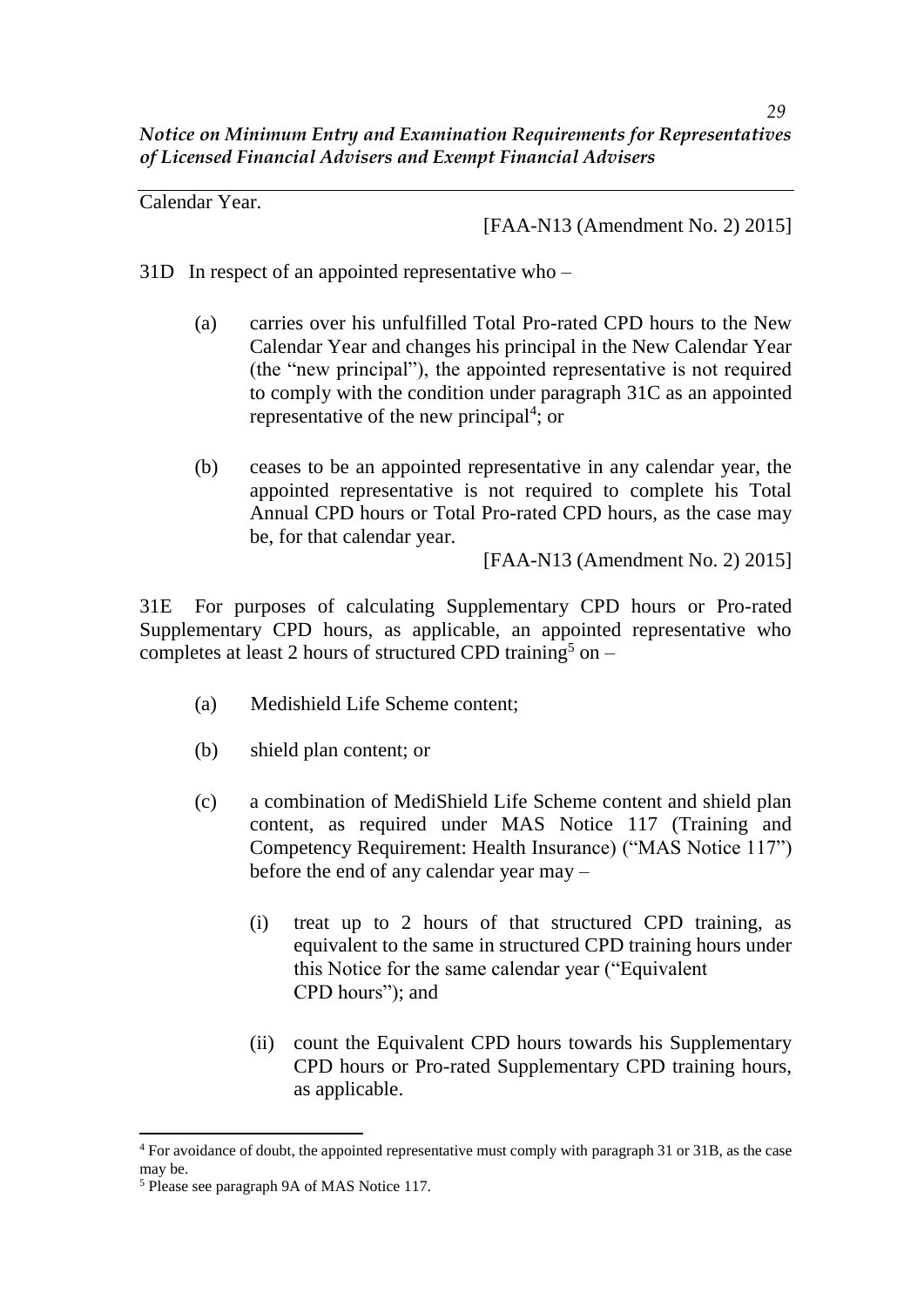For avoidance of doubt, the Equivalent CPD hours do not count towards Core CPD hours or Pro-rated Core CPD hours, as applicable. For purposes of this paragraph, "MediShield Life Scheme" and "shield plan" have the same respective meanings as in paragraph 2 of MAS Notice 117.

[FAA-N13 (Amendment No. 2) 2015]

31F Where an appointed representative (other than an appointed representative referred to in paragraph 31D) is or will be unable to fulfil any of the requirements under paragraph 30A, 31 or 31B of this Notice, as the case may be, within the stipulated period due to circumstances beyond the control of the appointed representative that could not reasonably have been foreseen by the appointed representative, the appointed representative will not be treated as having breached the requirements under paragraph 30A, 31 or 31B of this Notice, if the appointed representative –

- (a) immediately informs his principal upon being aware of his inability to fulfil the requirements; and
- (b) completes the unfulfilled number of Total Annual CPD hours or Total Pro-rated CPD hours (as the case may be) within 12 months of being aware of his inability to fulfil the requirements.

The principal of the appointed representative, who has been informed of the fact referred to in sub-paragraph (a), must take reasonable steps to ensure that the appointed representative completes the unfulfilled number of Total Annual CPD hours or Total Pro-rated CPD hours (as the case may be) within 12 months of the appointed representative being aware of his inability to fulfil the requirements.

[FAA-N13 (Amendment No. 2) 2015]

- 32 A principal must
	- (a) calculate the total number of completed structured CPD training hours of each of its appointed representatives as at the end of each calendar year; and
	- (b) maintain a register containing records of each of its appointed representatives' total number of completed structured CPD training hours for each calendar year, and the principal must retain the register for a period of not less than 5 years from the end of the calendar year in which the appointed representative is appointed by the principal. [FAA-N13 (Amendment No. 2) 2015]

*30*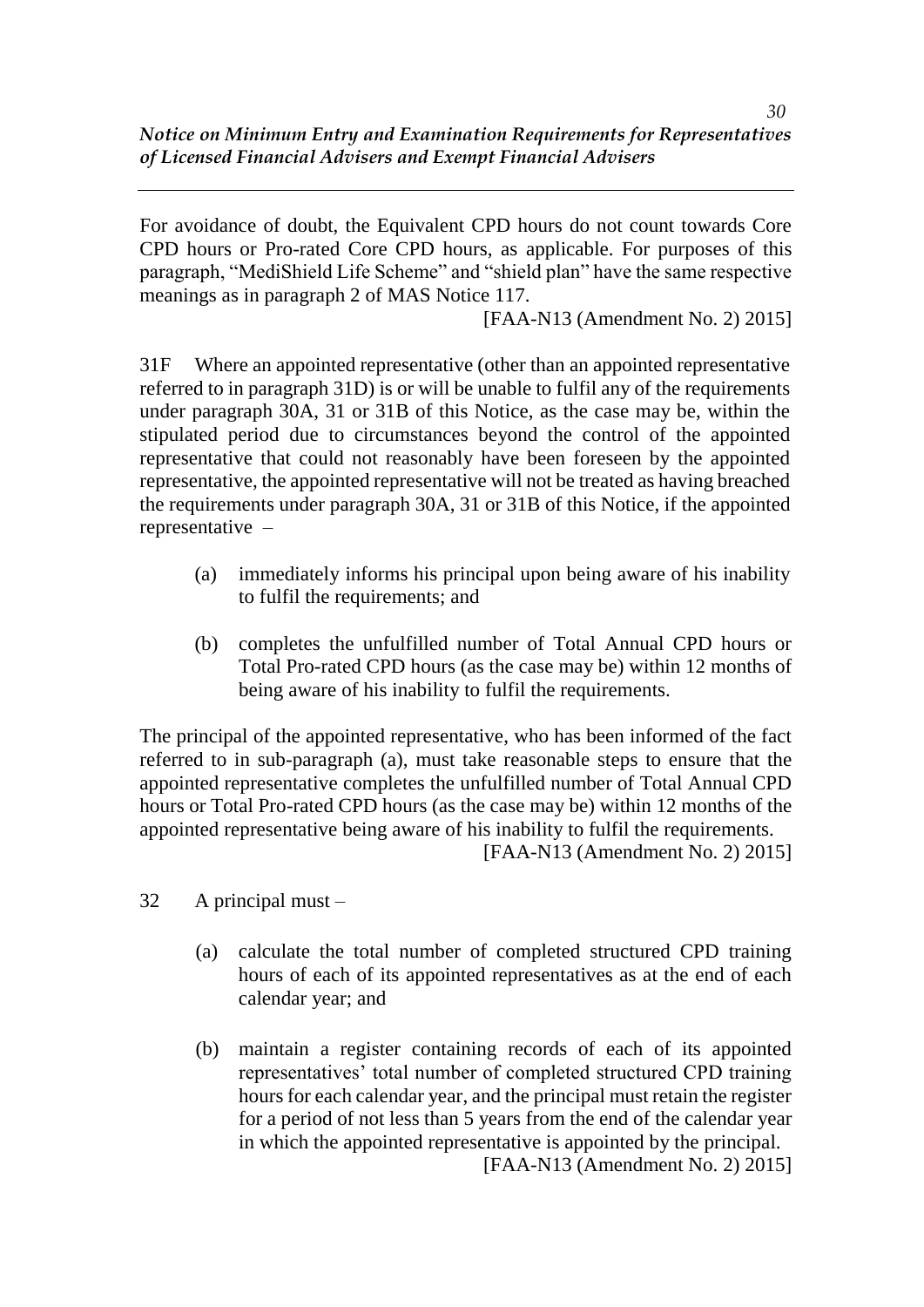[FAA-N13 (Amendment) 2018]

32A A financial adviser should ensure that its representatives have undergone adequate relevant training in any new Specified Investment Products, prior to their providing financial advisory services concerning such products.

[FAA-N13 (Amendment No. 2) 2015]

32B For the purposes of calculating Core CPD hours, or Pro-rated Core CPD hours, as applicable, or Supplementary CPD hours or Pro-rated Supplementary CPD hours, as applicable, a person who—

- (a) is an appointed representative under the SFA and the Act for the same principal; and
- (b) completes courses during the period he is an appointed representative under both the SFA and the Act for the same principal, under his structured CPD training in compliance with the Notice on Minimum Entry and Examination Requirements for Representatives of Holders of Capital Markets Services Licence and Exempt Financial Institutions [Notice No. SFA 04-N09] dated 11 August 2010 and last revised on 8 October 2018 ("SFA Exam Notice") before the end of any calendar year,

may count his training hours in such completed courses –

- (c) for Core CPD hours or Pro-rated Core CPD hours under the SFA Exam Notice, towards his Core CPD hours or Pro-rated Core CPD hours, as applicable, under this Notice, if IBF or SCI, as the case may be, has accredited that such training hours may be counted towards Core CPD hours under both the SFA Exam Notice and this Notice; and
- (d) for Supplementary CPD hours or Pro-rated Supplementary CPD hours under the SFA Exam Notice, towards his Supplementary CPD hours or Pro-rated Supplementary CPD hours, as applicable, under this Notice, subject to the condition in paragraph 32C being satisfied.

for the same calendar year.

[FAA-N13 (Amendment No.2) 2018]

32C The condition mentioned in paragraph 32B(d) is that the appointed representative's principal must determine that the Supplementary CPD hours completed by the appointed representative under the SFA Exam Notice are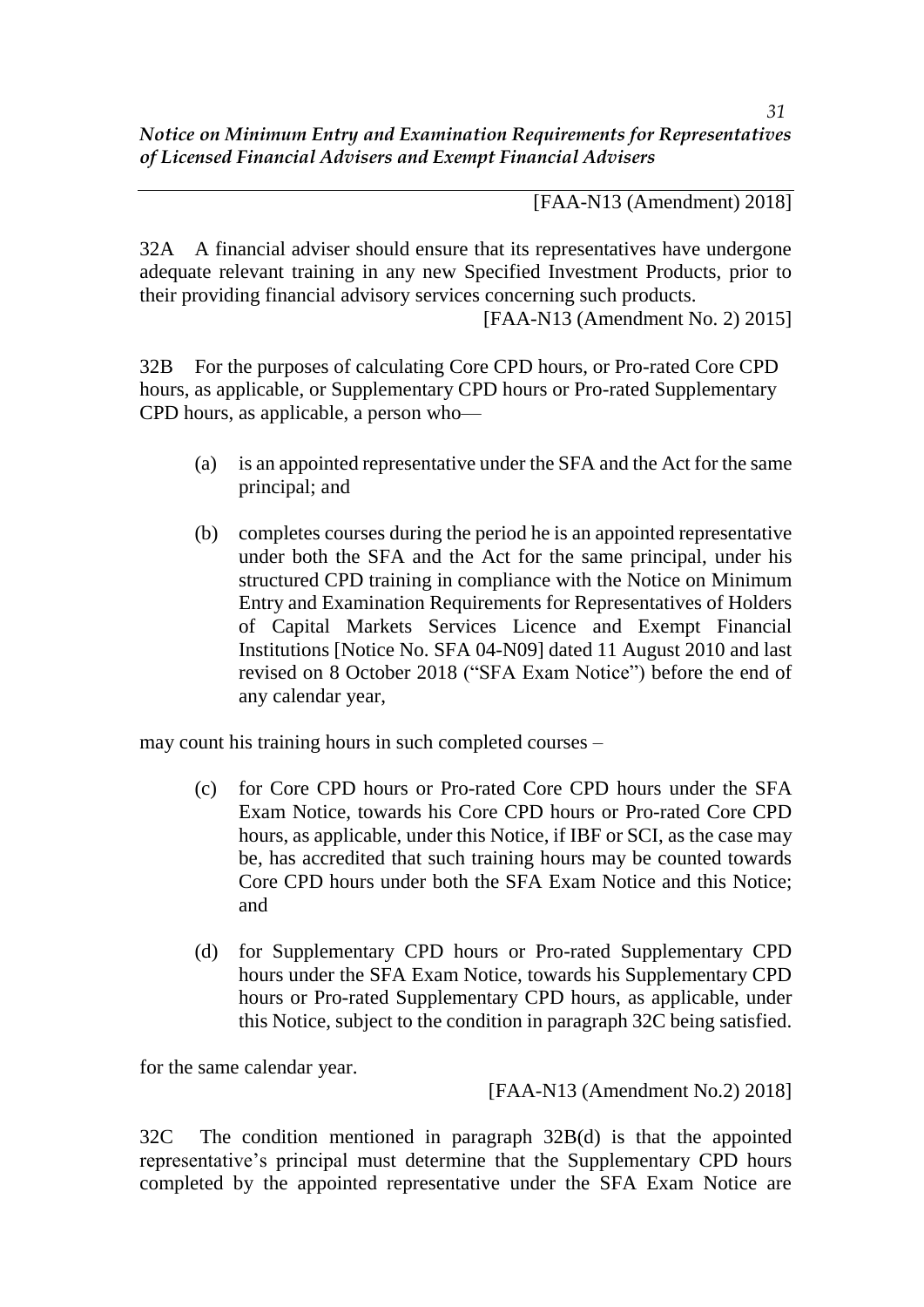relevant to one or more types of financial advisory services being provided by the appointed representative under this Notice.

[FAA-N13 (Amendment No.2) 2018]

# **CIRCUMSTANCES UNDER WHICH THE CPD REQUIREMENTS DO NOT APPLY**

33 Paragraphs 30A, 31 and 31B do not apply to an individual who has been appointed as an appointed representative of any financial adviser for the first time, for the period starting on the date of his first appointment as an appointed representative and ending on the last day of the same calendar year.

> [FAA-N13 (Amendment) 2011] [FAA-N13 (Amendment No. 2) 2015]

33A Where an appointed representative –

- (a) is required to take or re-take 1 or more applicable modules under the CMFAS Exams in any calendar year so as to –
	- (i) be able to continue providing the types of financial advisory service for which he is appointed;
	- (ii) provide a type of financial advisory service other than that in sub-paragraph (i); or
	- (iii) satisfy sub-paragraphs (i) and (ii); and
- (b) passes the applicable module or applicable modules under the CMFAS Exams (as the case may be),

paragraphs 30A, 31 and 31B of this Notice do not apply to the appointed representative for the period of the entire calendar year in which he passes the applicable module or applicable modules (as the case may be).

- 33B Paragraphs 30A, 31 and 31B do not apply to
	- (a) an appointed representative who is an individual referred to in paragraph 8 of this Notice;
	- (b) an appointed representative who is a representative referred to in paragraph 24 of this Notice;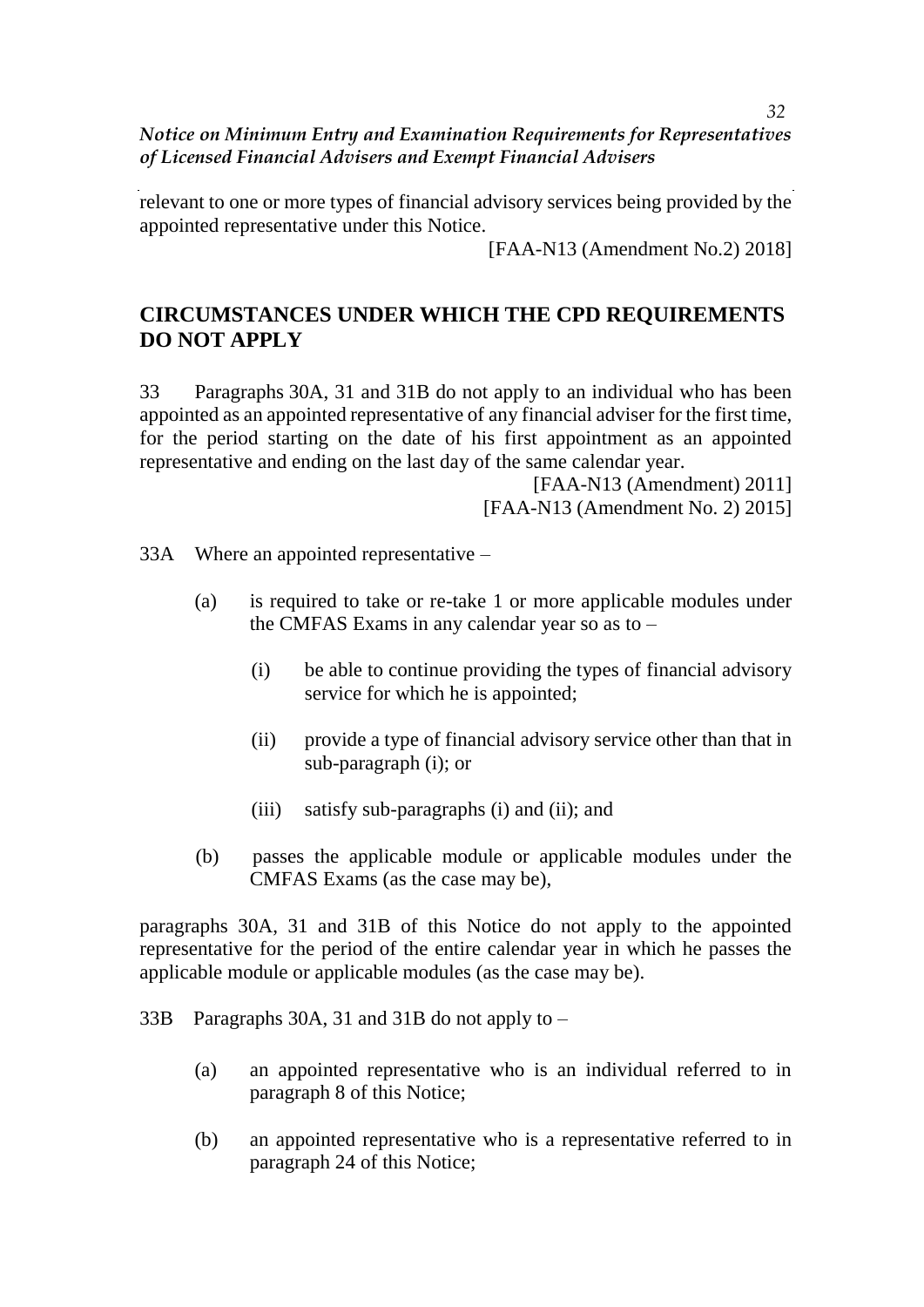- (c) an appointed representative whose principal is a financial adviser referred to in paragraph 13 of FAA-N16, and who provides execution-related advice only; or
- (d) *Deleted*
- (e) an appointed representative who satisfies any combination of subparagraphs  $(a)$ ,  $(b)$  or  $(c)$ .

[FAA-N13 (Amendment No. 2) 2015] [FAA-N13 (Amendment) 2016] [FAA-N13 (Amendment No. 2) 2016] [FAA-N13 (Amendment No. 2) 2018]

### **TRANSITIONAL ARRANGEMENTS FOR IMPLEMENTATION OF MODULES 6A, 8A AND 9A OF THE CMFAS EXAMINATION REQUIREMENTS**

#### **Existing Representatives**

34 *Deleted.*

[FAA-N13 (Amendment No.2) 2018]

#### **Outstanding Notifications with the Authority on 1 January 2012**

35 *Deleted*

[FAA-N13 (Amendment No.2) 2018]

#### **Notifications Submitted after 1 January 2012**

36 *Deleted*.

[FAA-N13 (Amendment No.2) 2018]

### **Representatives referred to in Securities and Futures (Prescribed Securities) (Exemption) Regulations 2012**

37 *Deleted.*

[FAA-N13 (Amendment No.2) 2018]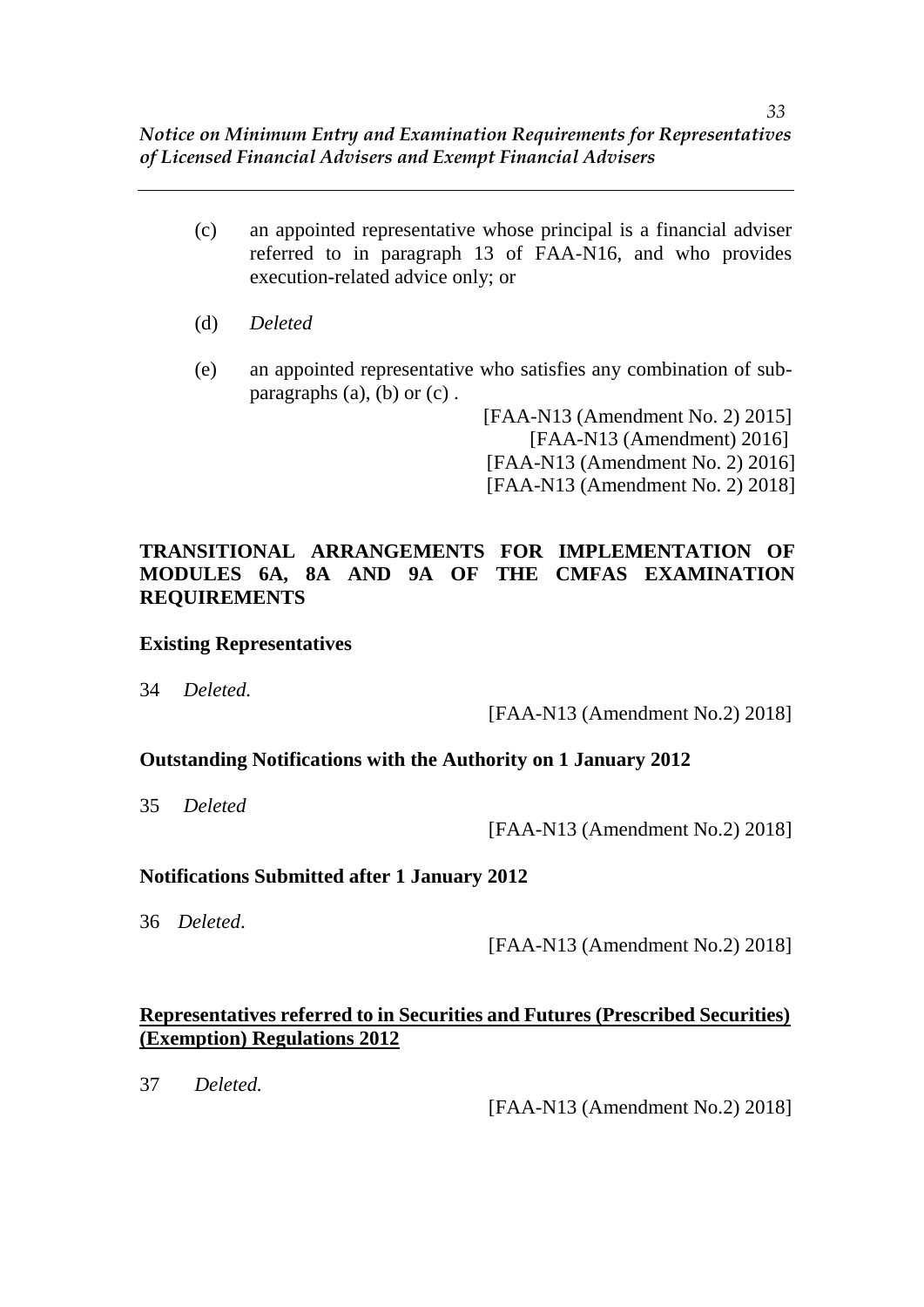# **TRANSITIONAL ARRANGEMENTS FOR IMPLEMENTATION OF THE SECURITIES AND FUTURES (AMENDMENT) ACT 2017**

# **Representatives conducting the regulated activity of advising others concerning over the counter derivatives contracts**

38 A person is treated as having satisfied paragraph 9 in respect of the regulated activity of advising others concerning over-the-counter derivatives contracts if all of the following conditions are satisfied –

- (a) at any time during the period of up to 1 year immediately prior to 8 October 2018, he carried out any activity which would have amounted to acting as a representative in respect of advising others concerning over-the-counter derivatives contracts;
- (b) he carries out the regulated activity of advising others concerning over-the-counter derivatives contracts on or after 8 October 2018;
- (c) if he ceased to carry out the activity mentioned in sub-paragraph (a) sometime ("date of cessation") during the period stipulated in subparagraph (a), and thereafter commenced carrying out of the activity mentioned in paragraph (b) ("date of re-commencement"), the time that elapsed between the latest date of cessation and the date of recommencement does not exceed a continuous period of 1 year. [FAA-N13 (Amendment No.2) 2018]

# **Representatives conducting the regulated activity of advising others concerning spot foreign exchange contracts for the purposes of leveraged foreign exchange trading**

39 A person is treated as having satisfied paragraph 9 in respect of the regulated activity of advising others concerning spot foreign exchange contracts for the purposes of leveraged foreign exchange trading if all of the following conditions are satisfied –

(a) at any time during the period of up to 1 year immediately prior to 8 October 2018, he carried out any activity which would have amounted to acting as a representative in respect of advising others concerning any spot foreign exchange contract for the purposes of leveraged foreign exchange trading arranged by any bank that is licensed under the Banking Act (Cap. 19) or any merchant bank that is approved as a financial institution under the Monetary Authority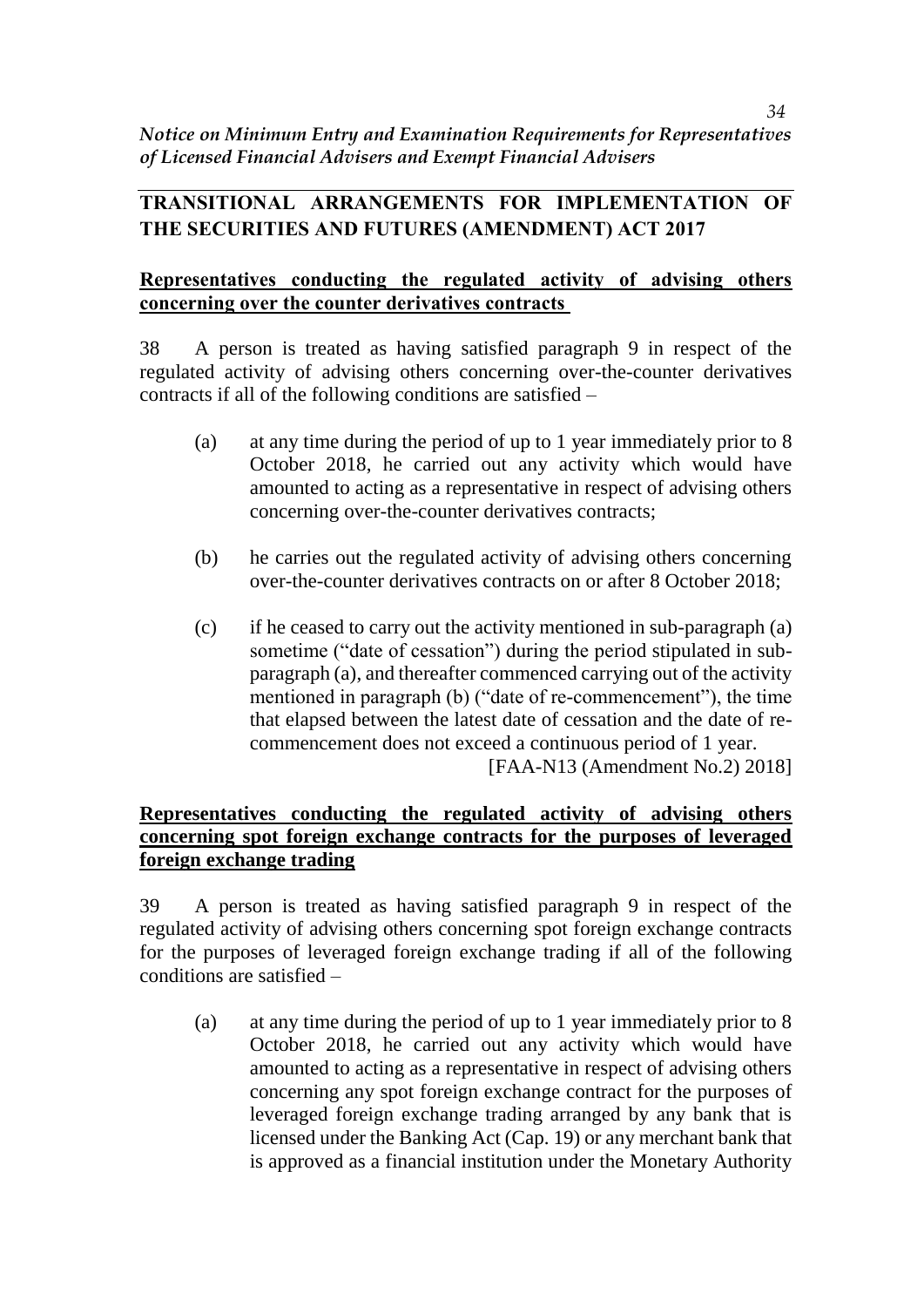of Singapore Act (Cap. 186);

- (b) he carries out the regulated activity of advising others concerning spot foreign exchange contracts for the purposes of leveraged foreign exchange trading on or after 8 October 2018;
- (c) if he ceased to carry out the activity mentioned in sub-paragraph (a) sometime ("date of cessation") during the period stipulated in subparagraph (a), and thereafter commenced carrying out of the activity mentioned in paragraph (b) ("date of re-commencement"), the time that elapsed between the latest date of cessation and the date of recommencement does not exceed a continuous period of 1 year.

40 A person that satisfies paragraphs 38(a) to 38(c) or 39(a) to 39(c) is not required to satisfy the minimum academic qualification requirements set out in paragraph 15 of this Notice.

[FAA-N13 (Amendment No.2) 2018]

### **Retaking of Rules and Regulations Module**

41 An individual relying on paragraphs 38 is required to pass, or re-take and pass, as the case may be, the relevant CMFAS rules and regulations modules set out in paragraph 9, if the individual ceases carrying out the regulated activity of advising others concerning over-the-counter derivatives contracts for a continuous period of more than 1 year on or after 8 October 2018

42 An individual relying on paragraph 39 is required to pass, or re-take and pass, as the case may be, the relevant CMFAS rules and regulations modules set out in paragraph 9, if the individual ceases carrying out the regulated activity of advising others concerning spot foreign exchange contracts for the purposes of leveraged foreign exchange trading for a continuous period of more than 1 year on or after 8 October 2018

[FAA-N13 (Amendment No.2) 2018]

#### **Retaking of Product Knowledge Modules**

43 An individual relying on paragraph 38 is required to pass the relevant CMFAS product knowledge modules set out in paragraph 9 if –

- (a) the individual ceases to carry out the regulated activity of advising others on over-the-counter derivatives contracts for a continuous period of more than 1 year on or after 8 October 2018; and
- (b) he does not have at least 3 years of continuous working experience in the relevant regulated activity prior to the break-in-service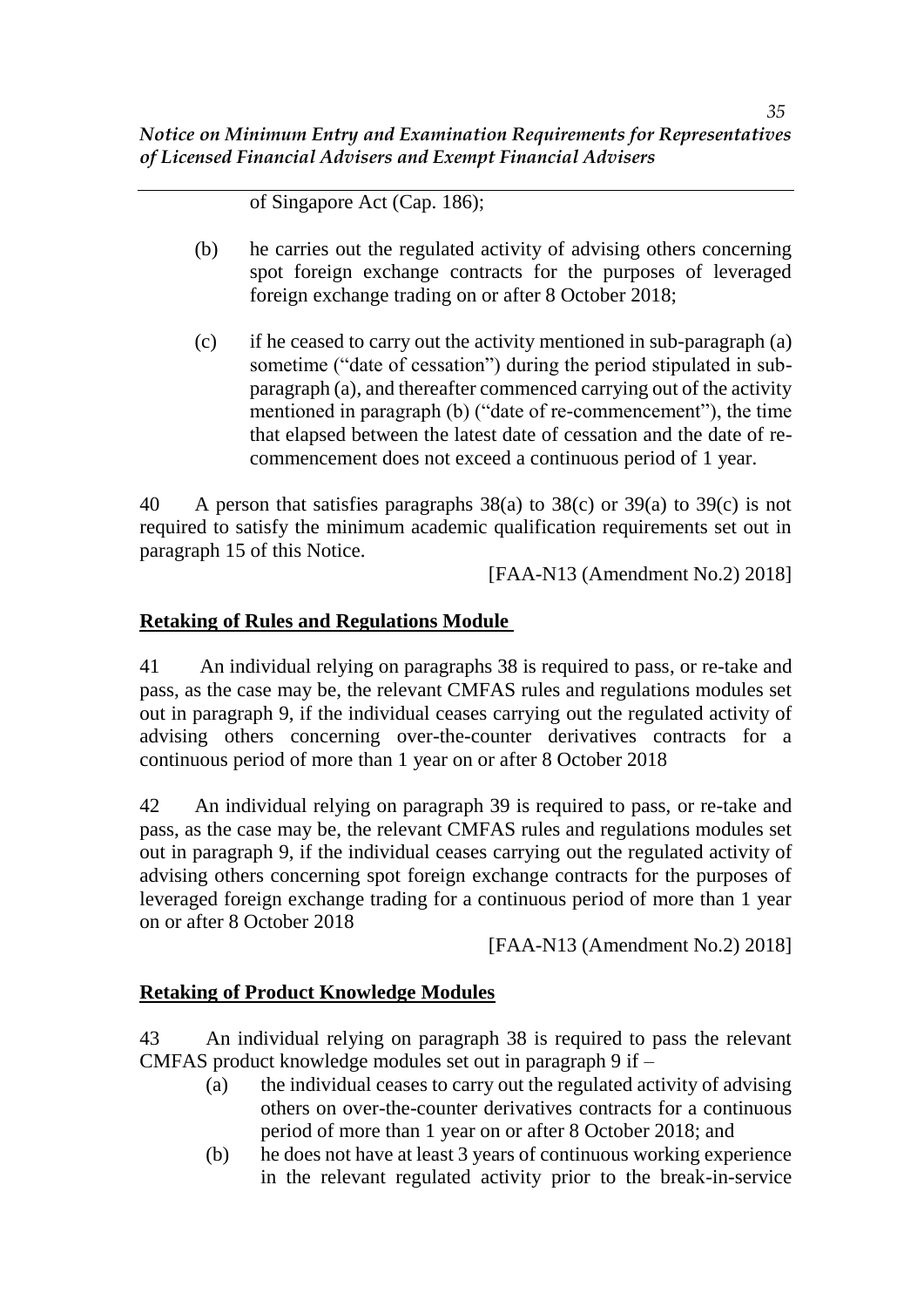referred to in paragraph (a).

[FAA-N13 (Amendment No.2) 2018]

44 An individual relying on paragraph 39 is required to pass the relevant CMFAS product knowledge modules set out in paragraph 9 if –

- (a) the individual ceases to carry out the regulated activity of advising others concerning spot foreign exchange contracts for the purposes of leveraged foreign exchange trading for a continuous period of more than 1 year on or after 8 October 2018; and
- (b) he does not have at least 3 years of continuous working experience in the relevant regulated activity prior to the break-in-service referred to in paragraph (a).

[FAA-N13 (Amendment No.2) 2018]

# Note:

Under section 58(5) of the Act, any person who contravenes any requirement specified in a written direction issued by the Authority (which would include this Notice), shall be guilty of an offence and shall be liable on conviction to a fine not exceeding \$25,000 and, in the case of a continuing offence, to a further fine not exceeding \$2,500 for every day or part thereof during which the offence continues after conviction.

\*Note on History of Amendment

- 1. FAA-N13 (Amendment) 2011 with effect from 19 October 2011.
- 2. FAA-N13 (Amendment) 2012 with effect from 2 May 2012.
- 3. FAA-N13 (Amendment) 2013 with effect from 20 February 2013.
- 4. FAA-N13 (Amendment No. 2) 2013 with effect from 1 February 2014.
- 5. FAA-N13 (Amendment) 2014 with effect from 10 June 2014.
- 6. FAA-N13 (Amendment) 2015 with effect from 7 October 2015.
- 7. FAA-N13 (Amendment No. 2) 2015 with effect from 1 January 2016.
- 8. FAA-N13 (Amendment) 2016 with effect from 9 September 2016
- 9. FAA-N13 (Amendment No. 2) 2016 with effect from 30 December 2016.
- 10.FAA-N13 (Amendment) 2017 with effect from 30 June 2017
- 11.FAA-N13 (Amendment) 2018 with effect from 11 April 2018
- 12. FAA-N13 (Amendment No.2) 2018 with effect from 8 October 2018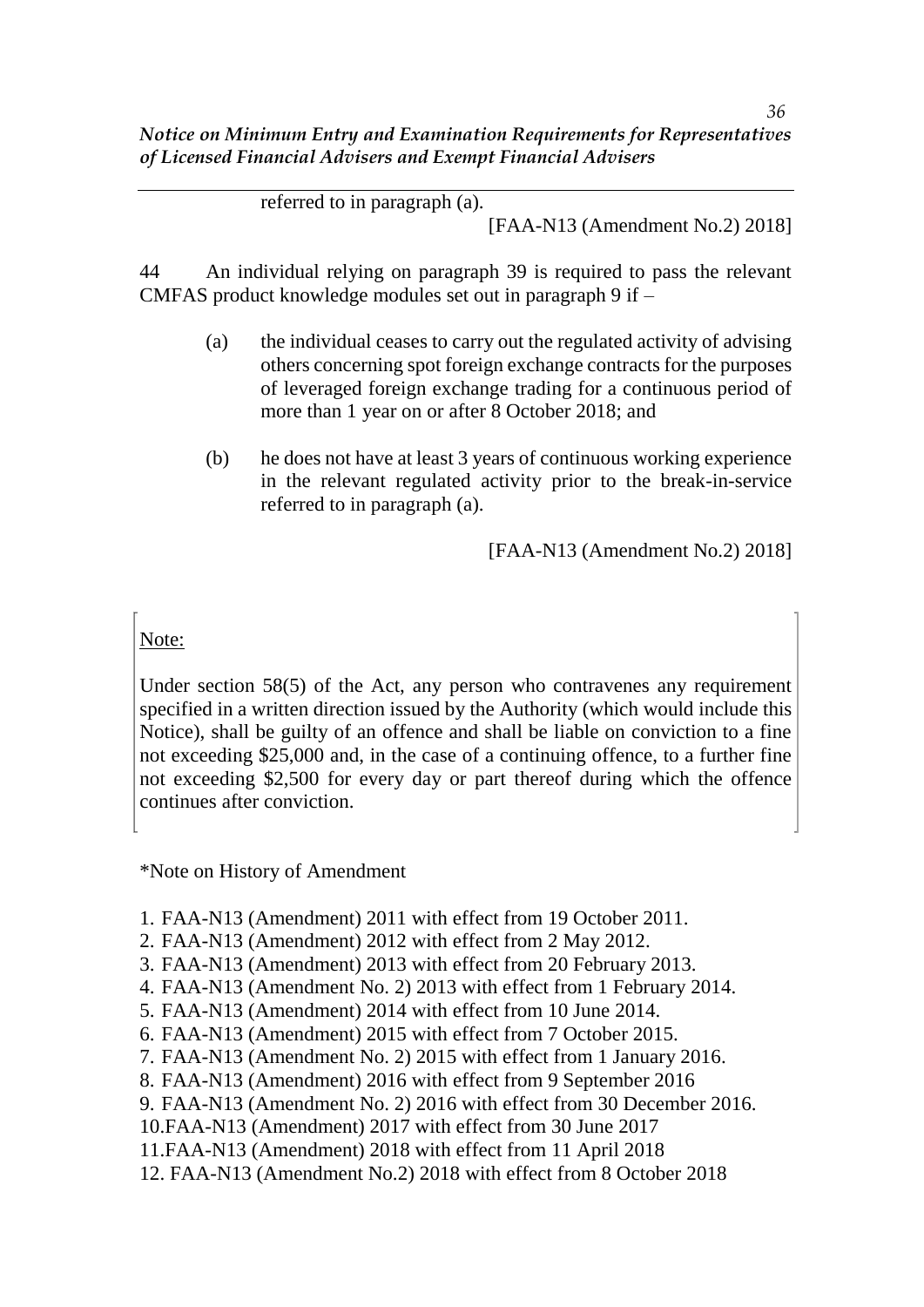# **ANNEX 1**

**Persons possessing any of the following qualifications (which must be attained through passing the specific respective examination(s)) or work experience are not required to pass Module 6**

- 1. Degree or higher qualification, with emphasis on accountancy, actuarial science, business/business administration/business management/business studies, capital markets, commerce, economics, finance, financial engineering, financial planning, or computational finance;
- 2. Trading Representatives' Examination Paper II (previously conducted by IBF);
- 3. Investment Representatives' Examination Paper II (previously conducted by IBF);
- 4. Diploma in Investment (previously conducted by IBF);
- 5. Diploma in Investment Analysis (previously conducted by the Singapore Securities Research Institute);
- 6. Diploma in Investment conducted by The Singapore Human Resources Institute ("SHRI");
- 7. Diploma in Banking and Finance (previously conducted by IBF);
- 8. Diploma in Banking and Finance from SHRI;
- 9. Diploma in Financial Planning from IBF/Singapore College of

Insurance ("SCI");

- 10. Diploma in Financial Planning from the Financial Planning Association of Australia;
- 11. Diploma in banking, finance, accountancy, business or business administration from all polytechnics in Singapore;
- 12. Diploma in Business Administration from the University of Singapore;
- 13. Graduate Diploma in Financial Management from Singapore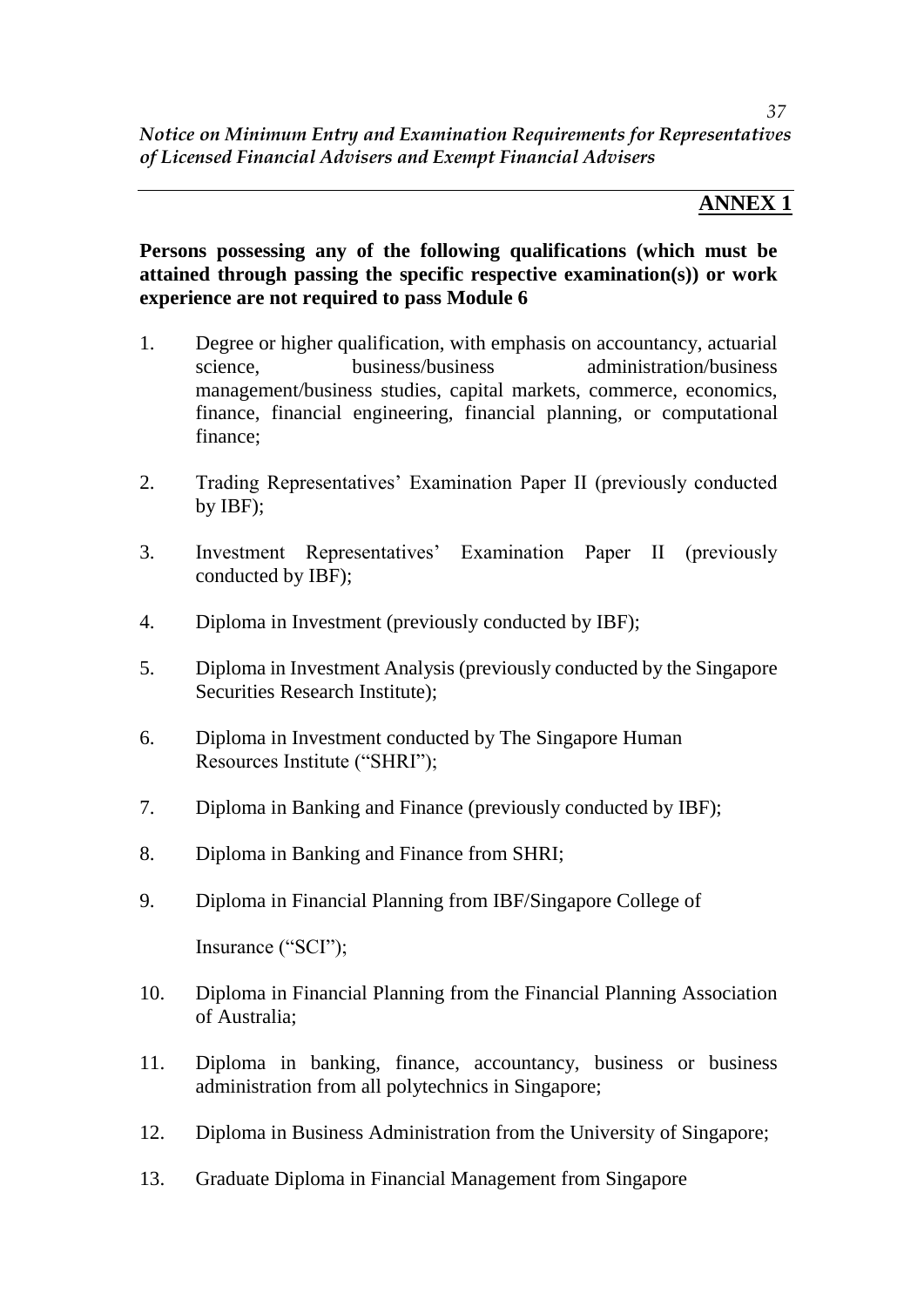Institute of Management ("SIM");

- 14. Royal Melbourne Institute of Technology's Diploma of Financial Services conducted by SIM;
- 15. Banking or Financial Studies Diploma from ifs School of Finance (previously known as the Chartered Institute of Bankers), UK;
- 16. Skills Certificate Investment (previously awarded by IBF);
- 17. Skills Certificate Investment awarded by SHRI;
- 18. Certificate in Private Banking awarded by The Wealth Management Institute Pte Ltd, Singapore;
- 19. Certificate in Financial Needs Analysis & Plan Construction awarded by Singapore College of Insurance, Singapore
- 20. Chartered Financial Analyst Level 1 Examination conducted by the CFA Institute, USA;
- 21. Associate Financial Consultant awarded by Insurance and Financial Practitioners Association of Singapore (previously known as Life Underwriters Association of Singapore);
- 22. Associate Financial Planner or Associate Wealth Planner awarded by the Financial Planning Association of Singapore;
- 23. Series 6 or Series 7 of the National Association of Securities Dealers, USA;
- 24. Investment Management Certificate of the UK Society of Investment Professionals (previously known as UK Institute of Investment Management & Research Examinations);
- 25. Chartered Life Underwriter by American College, USA; or Chartered Life Underwriter Singapore by SCI;
- 26. Chartered Financial Consultant by the American College, USA; or Chartered Financial Consultant Singapore by SCI;
- 27. Certified Financial Planner by the Financial Planning Standards Board or the Certified Financial Planners Board of Standards;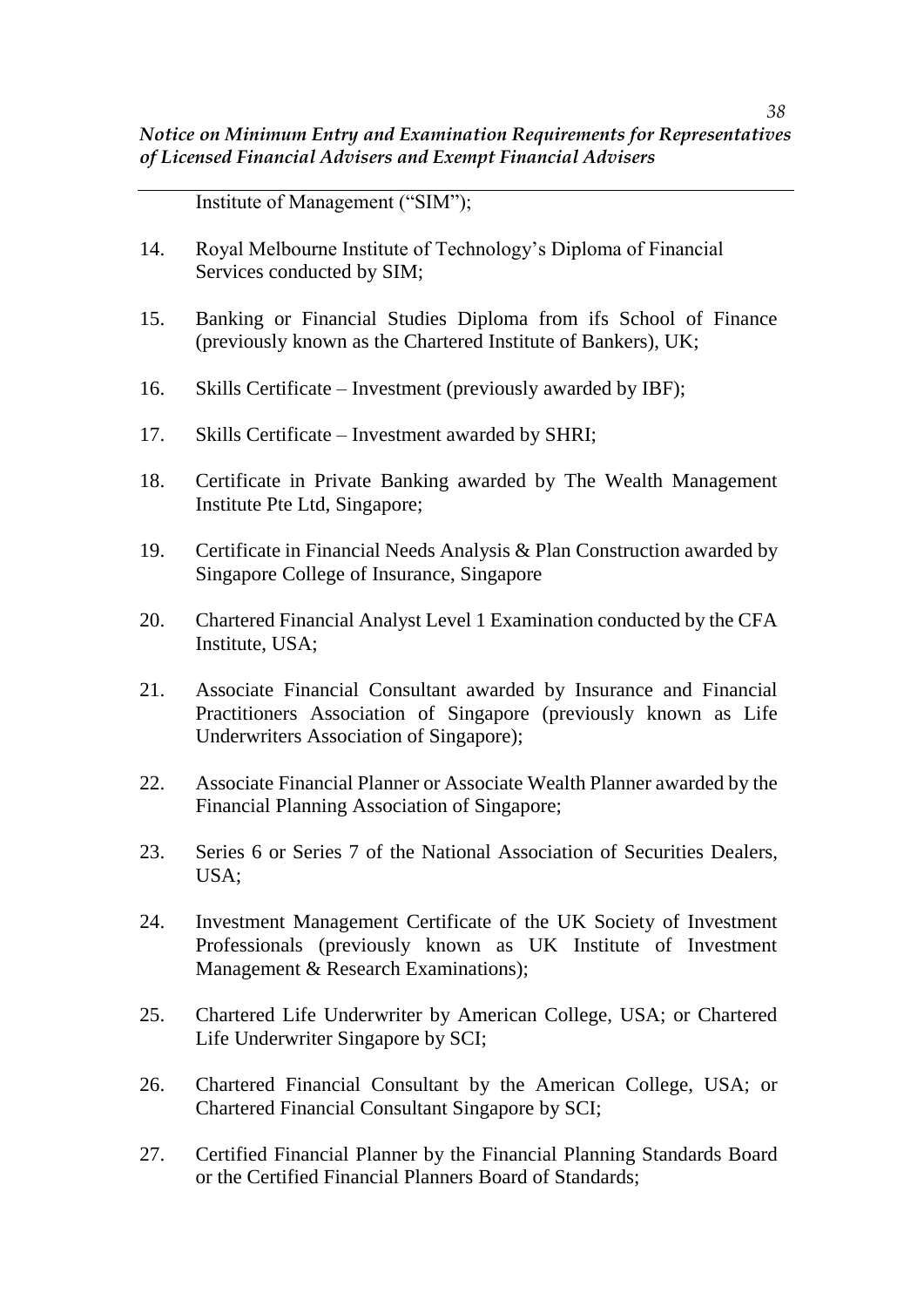28. Certificate in Securities, Derivatives or Securities and Financial Derivatives by the Securities & Investment Institute, recognised by the UK Financial Services Skills Council and Financial Services

Authority (previously known as the Registered Persons Examination by the Financial Services Authority, UK)<sup>6</sup>;

- 29. The Association of Chartered Certified Accountants (ACCA) Qualifications;
- 30. The Chartered Accountant (ACA) Qualifications;
- 31. Associate/Fellow of the Institute of Actuaries, England;
- 32. Associate/Fellow of the Faculty of Actuaries, Scotland;
- 33. Associate/Fellow of the Society of Actuaries, USA;
- 34. Associate/Fellow of the Institute of Actuaries of Australia;
- 35. Associate/Fellow of the Casualty Actuarial Society, USA;
- 36. Associate Member of CPA Australia<sup>7</sup>;
- 37. Module 1 of the Investor Contact Competency Examination (ICCE

Module 1); administered by the Securities and Exchange Commission, Thailand<sup>8</sup>;

38. Three years of relevant and continuous working experience in respect of the financial advisory service to be provided with no break in service of more than 3 years between the individual's last working experience and the date of his application for a representative's licence prior to 26 November 2010, or of commencement of the provision of financial

 $\overline{\phantom{a}}$ 

<sup>6</sup> Persons who possess the qualification of the Registered Persons Examination by the Financial Services Authority, UK, by no later than 1 December 2001, shall be deemed to possess the qualification of the Certificate in Securities, Derivatives or Securities and Financial Derivatives by the Securities & Investment Institute, recognised by the UK Financial Services Skills Council and Financial Services Authority for the purposes of Annex 1 of this Notice.

<sup>&</sup>lt;sup>7</sup> Qualification attained by membership is recognised.

<sup>&</sup>lt;sup>8</sup> Person has to be licensed by the Securities and Exchange Commission of Thailand and needs to submit documentary evidence to his proposed principal certifying his licence or authorisation status in Thailand.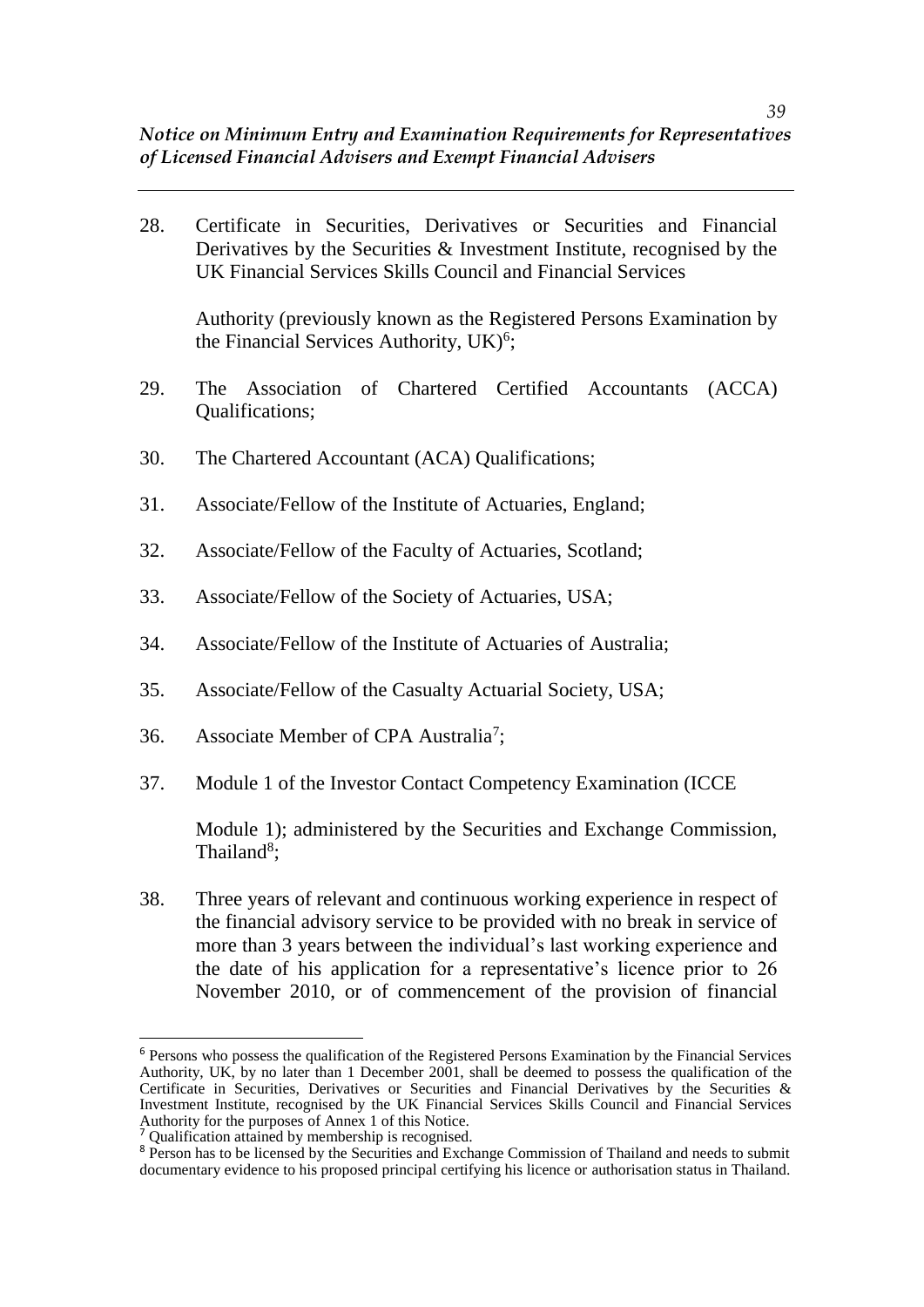advisory services prior to 26 November 2010, or his principal's lodgment with the Authority of documents under section 23F of the Act, in relation to his appointment as an appointed representative, as the case may be.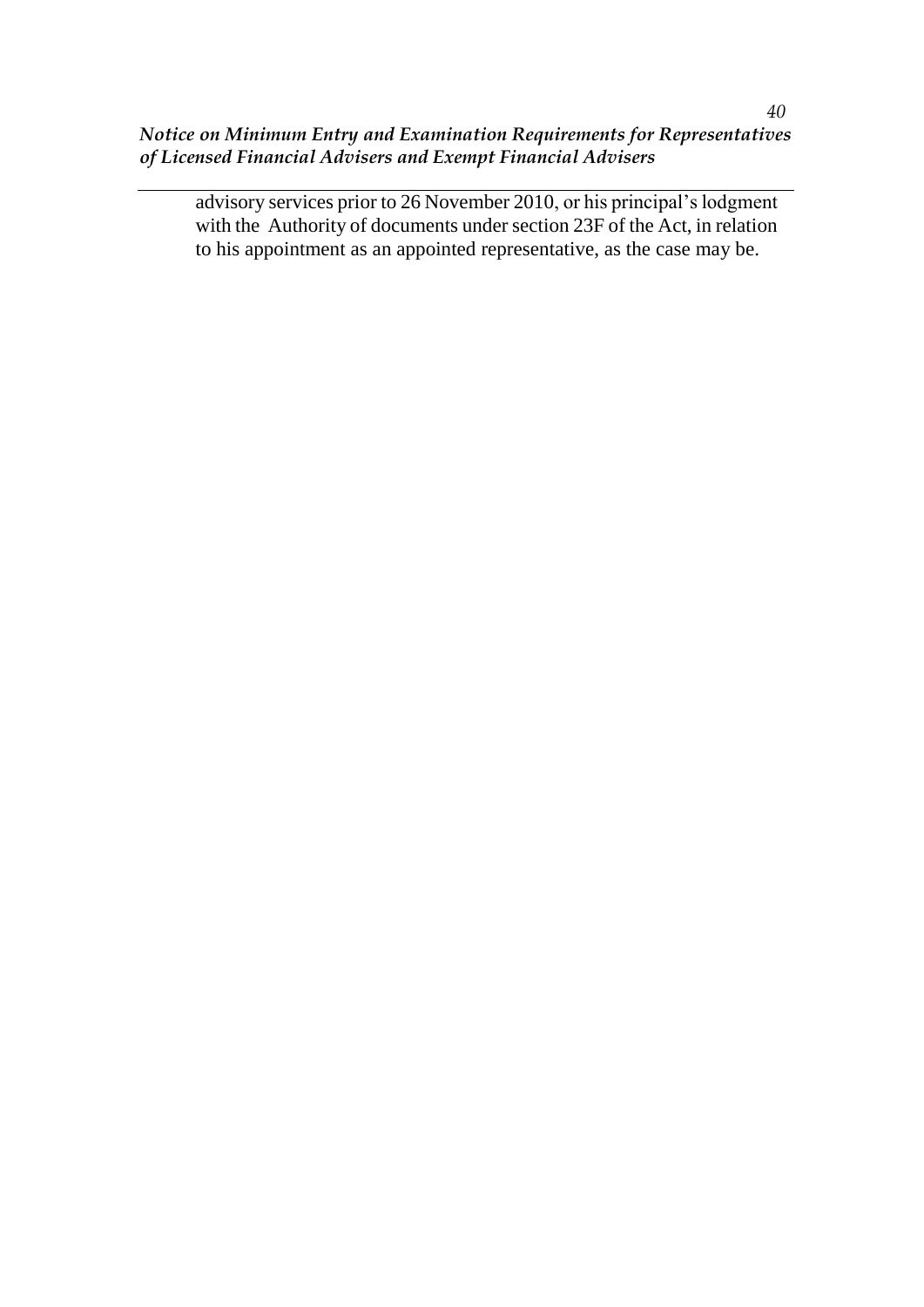# **ANNEX 1A**

### **Persons possessing any of the following qualifications (which must be attained through passing the specific respective examination(s)) or working experience are not required to pass Module 6**

- 1. Degree or higher qualification, with emphasis on accountancy, actuarial science, business/business administration/business management/business studies, capital markets, commerce, economics, finance, financial engineering, financial planning, or computational finance;
- 2. Chartered Financial Analyst (CFA) by the CFA Institute, USA;
- 3. The Association of Chartered Certified Accountants (ACCA) Qualifications;
- 4. Associate Chartered Accountant (ACA) of the Institute of Chartered Accountants in England and Wales<sup>9</sup>;
- 5. Associate/Fellow of the Institute of Actuaries, England;
- 6. Associate/Fellow of the Faculty of Actuaries, Scotland;
- 7. Associate/Fellow of the Society of Actuaries, USA;
- 8. Associate/Fellow of the Institute of Actuaries of Australia;
- 9. Associate/Fellow of the Casualty Actuarial Society, USA;
- 10. Associate/Fellow of CPA Australia<sup>10</sup>;
- 11. Investment Company Products/Variable Contracts Limited Representative Examination (Series 6) or General Securities Representative Examination (Series 7) administered by the Financial Industry Regulatory Authority (FINRA), USA;

 $\overline{a}$ 

<sup>&</sup>lt;sup>9</sup> Qualification attained by membership is recognised.

<sup>&</sup>lt;sup>10</sup> Qualification attained by membership is recognised.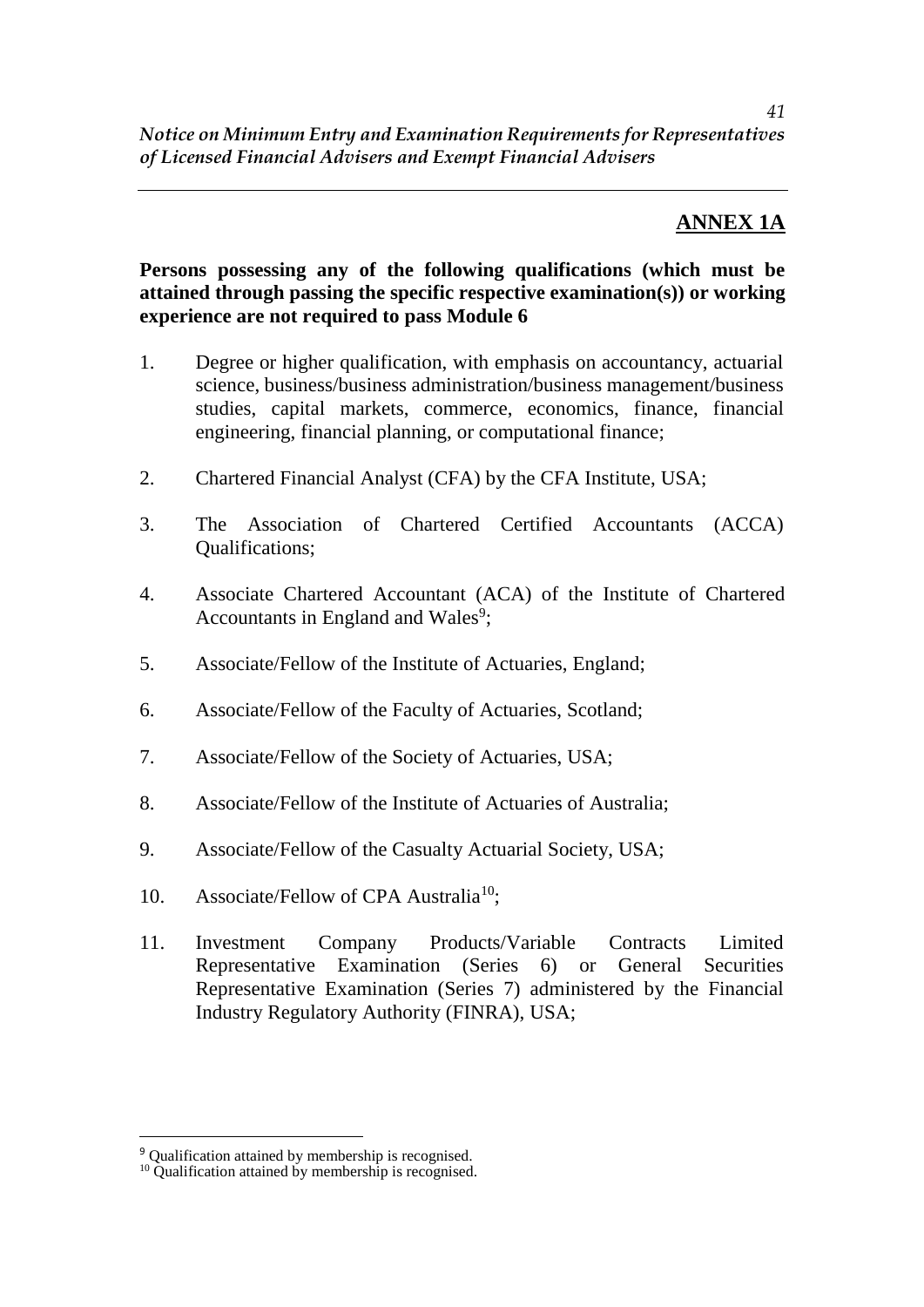12. Module 1 of the Investor Contact Competency Examination (ICCE

Module 1); administered by the Securities and Exchange Commission, Thailand $11$ :

13. Three years of relevant and continuous working experience in respect of the financial advisory service to be provided with no break in service of more than 3 years between the individual's last working experience and the date of his application for a representative's licence prior to 26 November 2010, or commencement of the provision of financial advisory services prior to 26 November 2010, or his principal's lodgment with the Authority of documents under section 23F of the Act, in relation to his appointment as an appointed representative, as the case may be.

[FAA-N13 (Amendment) 2011]

14. Investment Advice Diploma (where candidate holds 3 modules including the securities module) administered by the Chartered Institute for Securities and Investment (CISI);

[FAA-N13 (Amendment) 2014]

15. Investment Advice Diploma (where candidate holds 3 modules including the derivatives module) administered by the Chartered Institute for Securities and Investment (CISI);

[FAA-N13 (Amendment) 2014]

16. Masters in Wealth Management (Post 2010 examination standards) administered by the Chartered Institute for Securities and Investment (CISI).

[FAA-N13 (Amendment) 2014]

 $\overline{\phantom{a}}$ 

<sup>&</sup>lt;sup>11</sup> Person has to be licensed by the Securities and Exchange Commission of Thailand and needs to submit documentary evidence to his proposed principal certifying his licence or authorisation status in Thailand.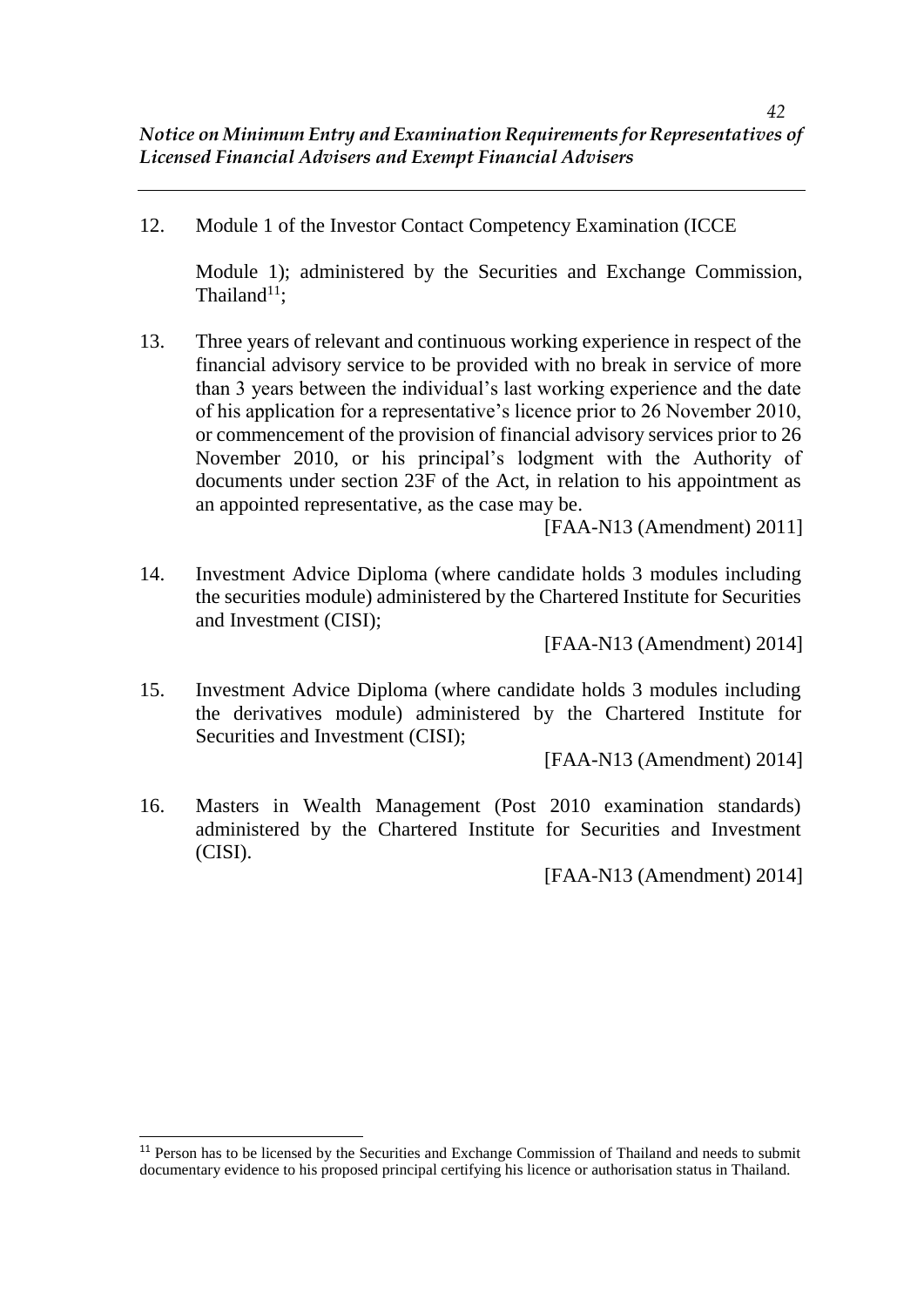### *Deleted.*

**ANNEX 2**

[FAA-N13 (Amendment No.2) 2018]

# **ANNEX 2A**

*Deleted.*

[FAA-N13 (Amendment No.2) 2018]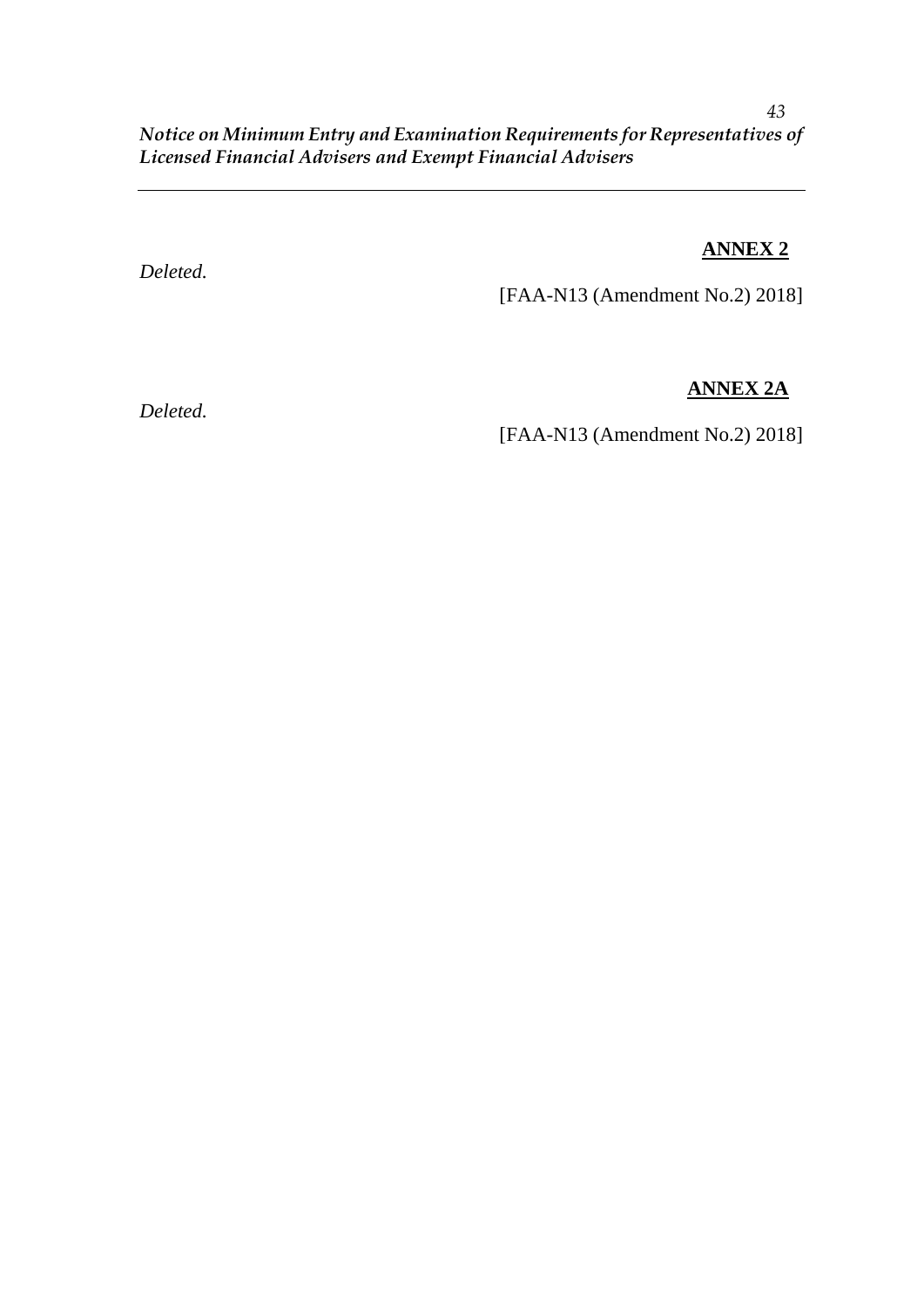# **ANNEX 3**

**Persons possessing any of the following qualifications (which must be attained through passing the specific respective examination(s) or work experience are not required to pass Module 8**

- 1. Degree or higher qualification, with emphasis on accountancy, actuarial science, business/business administration/business management/business studies, capital markets, commerce, economics, finance, financial engineering, financial planning or computational finance;
- 2. Trading Representatives' Examination Paper II (previously conducted by IBF);
- 3. Investment Representatives' Examination Paper II (previously conducted by IBF);
- 4. Diploma in Investment (previously conducted by IBF);
- 5. Diploma in Investment Analysis (previously conducted by the Singapore Securities Research Institute);
- 6. Diploma in Investment conducted by The Singapore Human Resources Institute ("SHRI");
- 7. Diploma in Banking and Finance (previously conducted by IBF);
- 8. Diploma in Banking and Finance from SHRI;
- 9. Diploma in Financial Planning from IBF/Singapore College of Insurance ("SCI");
- 10. Diploma in Financial Planning from the Financial Planning Association of Australia;
- 11. Diploma in banking, finance, accountancy, business or business administration from all polytechnics in Singapore;
- 12. Diploma in Business Administration from the University of Singapore;

*44*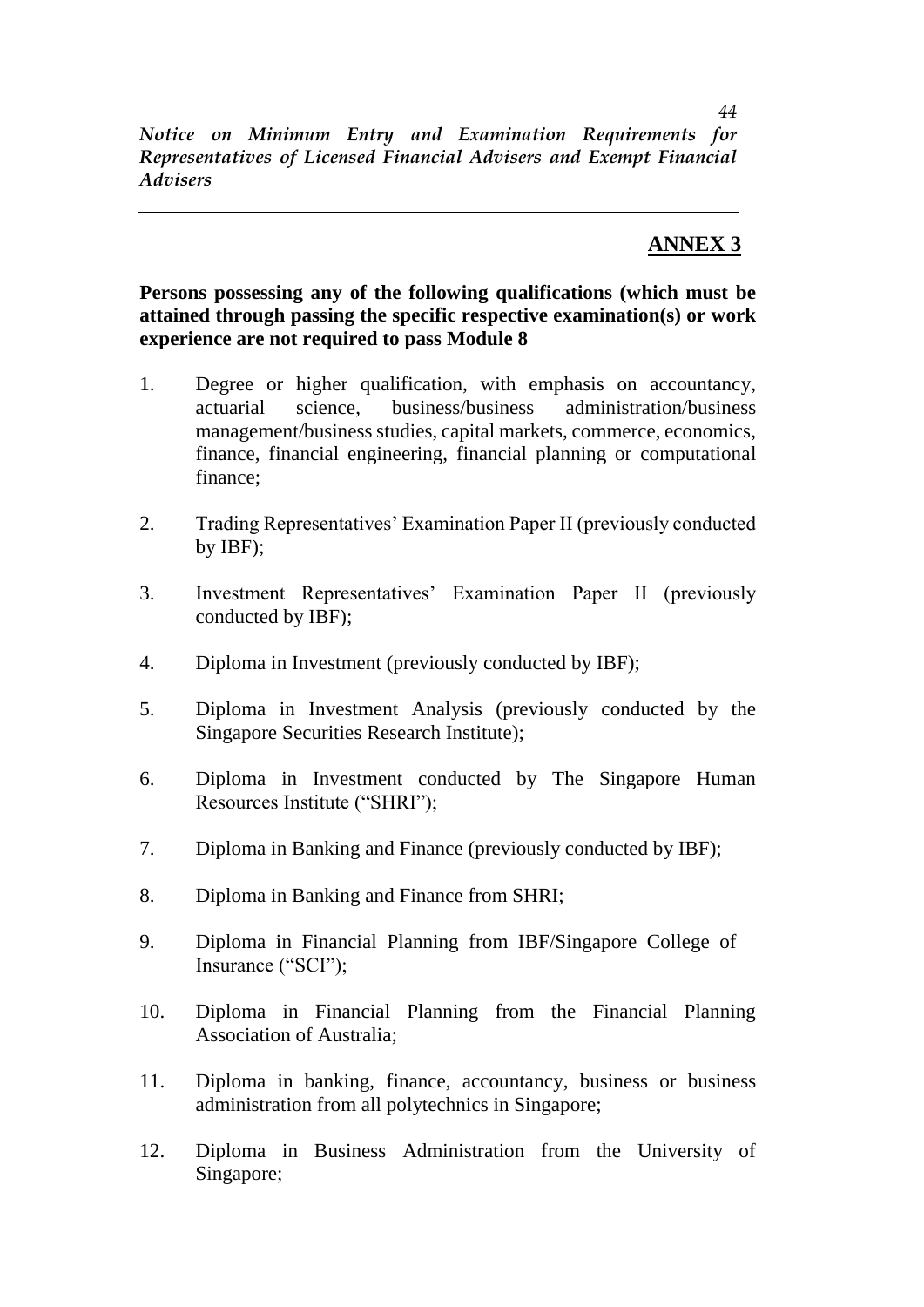- 13. Graduate Diploma in Financial Management from Singapore Institute of Management ("SIM");
- 14. Royal Melbourne Institute of Technology's Diploma of Financial Services conducted by SIM;
- 15. Banking or Financial Studies Diploma from ifs School of Finance previously known as the Chartered Institute of Bankers), UK;
- 16. Skills Certificate Investment (previously awarded by IBF);
- 17. Skills Certificate Investment awarded by SHRI;
- 18. Certificate in Private Banking awarded by The Wealth Management Institute Pte Ltd, Singapore;
- 19. Financial Planning Certificate awarded by UK Chartered Insurance Institute ("UKCII");
- 20. Certificate in Financial Planning awarded by UKCII;
- 21. Certificate in Financial Needs Analysis & Plan Construction awarded by Singapore College of Insurance, Singapore;
- 22. Advanced Financial Planning Certificate awarded by UKCII;
- 23. Diploma in Financial Planning awarded by UKCII;
- 24. Advanced Diploma in Financial Planning awarded by UKCII;
- 25. Chartered Financial Analyst Level 1 Examination conducted by the CFA Institute, USA;
- 26. Associate Financial Consultant awarded by Insurance and Financial Practitioners Association of Singapore (previously known as Life Underwriters Association of Singapore) ("IFPAS");
- 27. Fellow Chartered Financial Practitioner (Modular) awarded by IFPAS;
- 28. Associate Financial Planner or Associate Wealth Planner awarded by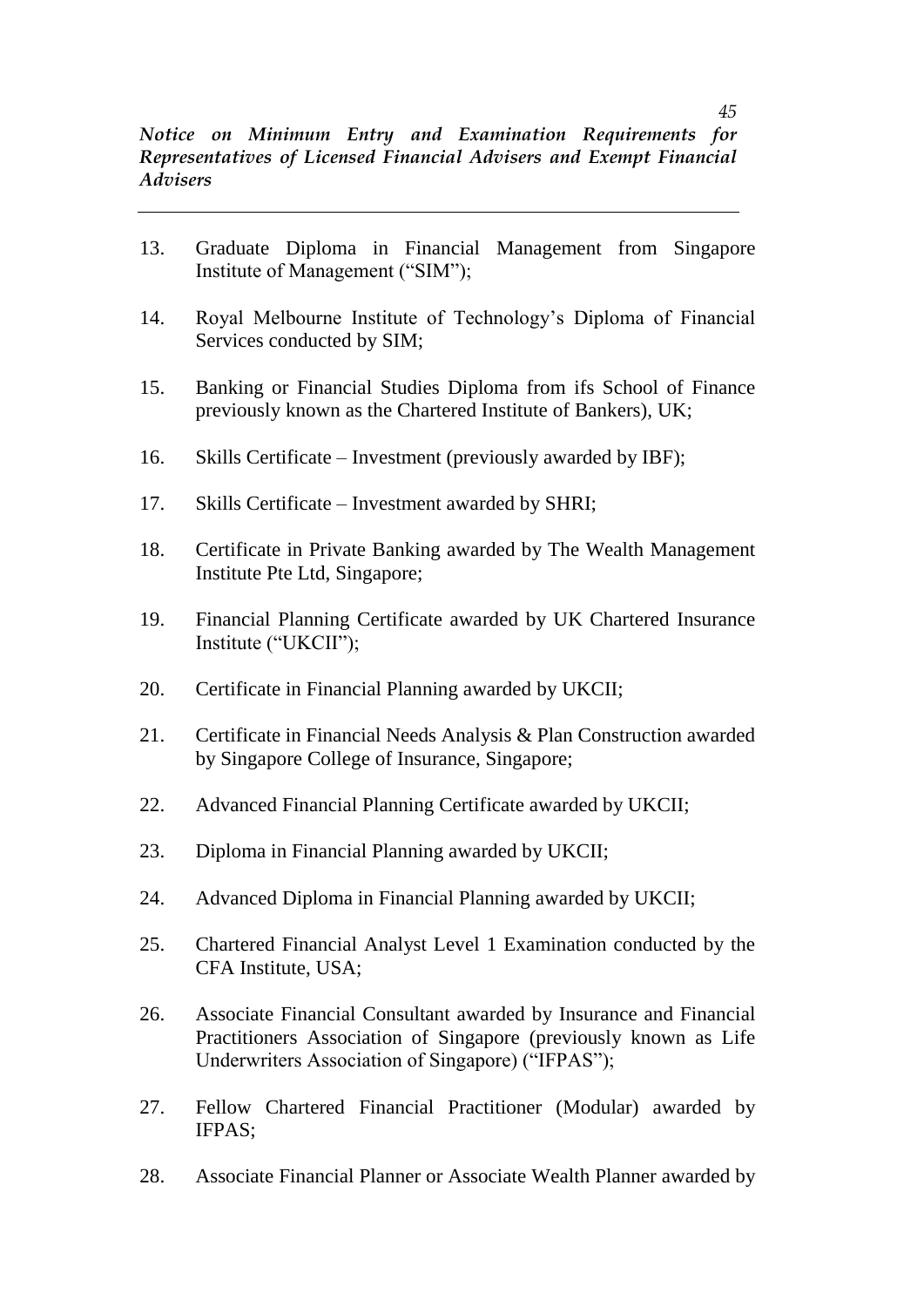the Financial Planning Association of Singapore;

- 29. Series 6 or Series 7 of the National Association of Securities Dealers, USA;
- 30. Investment Management Certificate of the UK Society of Investment Professionals (previously known as UK Institute of Investment Management & Research Examinations);
- 31. Chartered Life Underwriter by American College, USA; or Chartered Life Underwriter Singapore by SCI;
- 32. Chartered Financial Consultant by the American College, USA; or Chartered Financial Consultant Singapore by SCI;
- 33. Certified Financial Planner by the Financial Planning Standards Board or the Certified Financial Planner Board of Standards;
- 34. Certificate in Securities, Derivatives or Securities and Financial Derivatives by the Securities & Investment Institute, recognised by the UK Financial Services Skills Council and Financial Services Authority (previously known as the Registered Persons Examination by the Financial Services Authority,  $UK)^{13}$ ;
- 35. The Association of Chartered Certified Accountants (ACCA) Qualifications;
- 36. The Chartered Accountant (ACA) Qualifications;
- 37. Associate/Fellow of the Institute of Actuaries, England;
- 38. Associate/Fellow of the Faculty of Actuaries, Scotland;
- 39. Associate/Fellow of the Society of Actuaries, USA;

 $\overline{\phantom{a}}$ 

<sup>13</sup> Persons who possess the qualification of the Registered Persons Examination by the Financial Services Authority, UK, by no later than 1 December 2001, shall be deemed to possess the qualification of the Certificate in Securities, Derivatives or Securities and Financial Derivatives by the Securities & Investment Institute, recognised by the UK Financial Services Skills Council and Financial Services Authority for the purposes of Annex 3 of this Notice.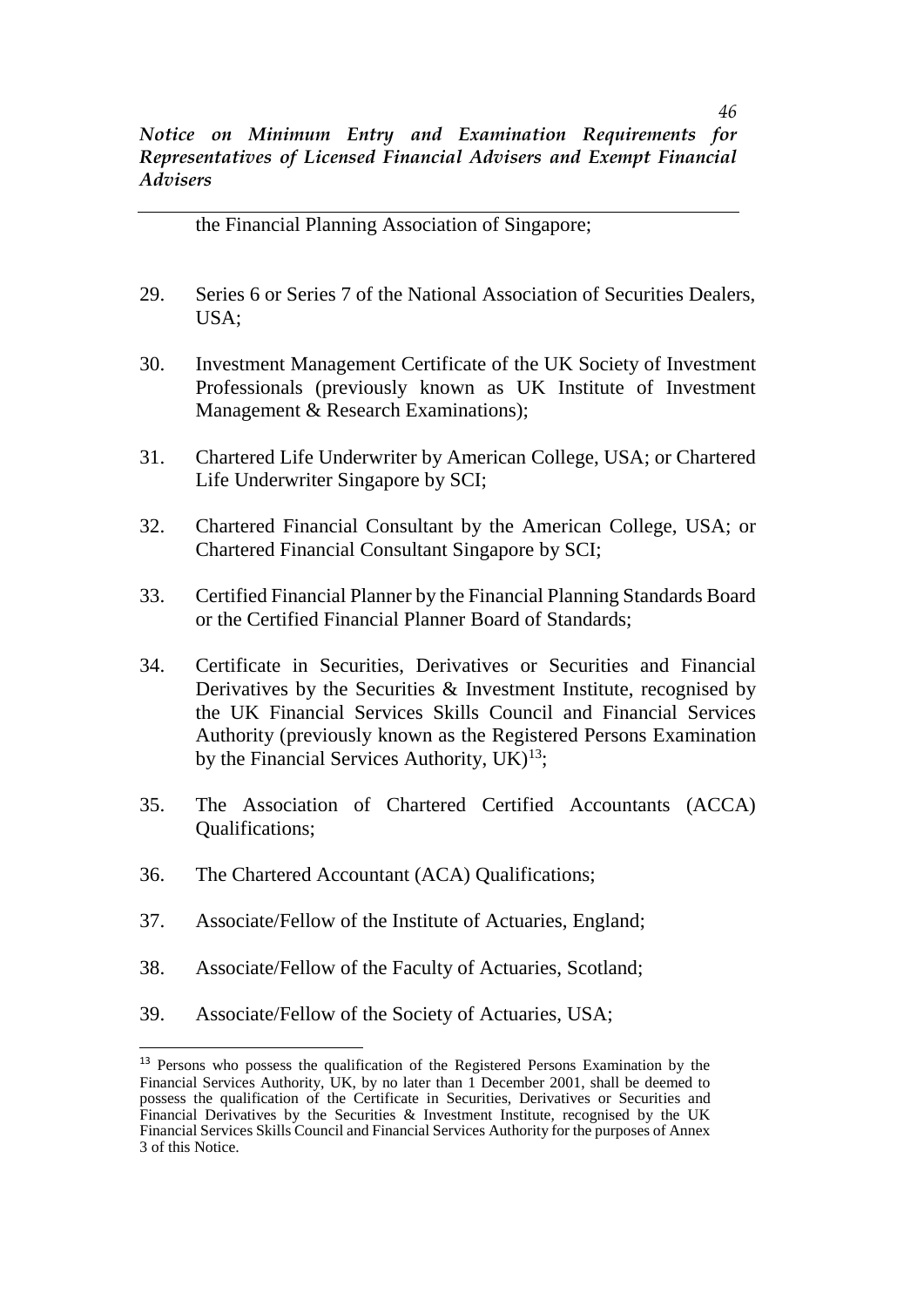- 40. Associate/Fellow of the Institute of Actuaries of Australia;
- 41. Associate/Fellow of the Casualty Actuarial Society, USA;
- 42. Associate Member of CPA Australia<sup>14</sup>;
- 43. Module 1 of the Investor Contact Competency Examination (ICCE Module 1); administered by the Securities and Exchange Commission, Thailand $15$ :
- 44. Three years of relevant and continuous working experience in respect of the financial advisory service to be provided with no break in service of more than 3 years between the individual's last working experience and the date of his application for a representative's licence prior to 26 November 2010, or of commencement of the provision of financial advisory services prior to 26 November 2010, or his principal's lodgement with the Authority of documents under section 23F of the Act, in relation to his appointment as an appointed representative, as the case may be.

[FAA-N13 (Amendment) 2011]

 $\overline{a}$ 

<sup>14</sup> Qualification attained by membership is recognised.

<sup>15</sup> Person has to be licensed by the Securities and Exchange Commission of Thailand. His/her principal company in Singapore shall maintain proper records of documentary evidence certifying his licence or authorisation status in Thailand.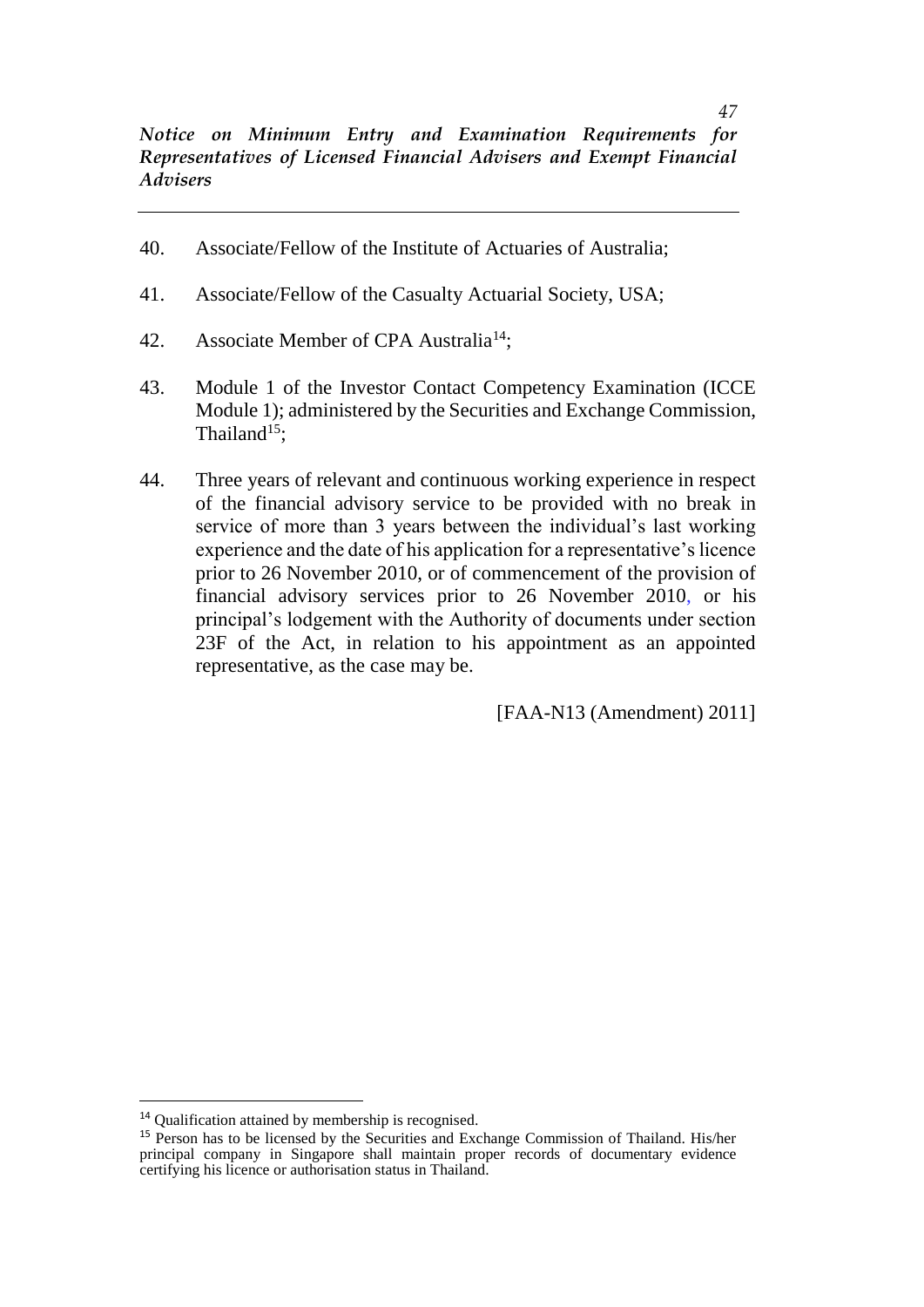### **ANNEX 3A**

### **Persons possessing any of the following qualifications (which must be attained through passing the specific respective examination(s)) or work experience are not required to pass Module 8**

- 1. Degree or higher qualification, with emphasis on accountancy, actuarial science, business/business administration/business management/business studies, capital markets, commerce, economics, finance, financial engineering, financial planning or computational finance;
- 2. Chartered Financial Analyst (CFA) by the CFA Institute, USA;
- 3. Chartered Financial Consultant by the American College, USA; or Chartered Financial Consultant Singapore by SCI;
- 4. Certified Financial Planner by the Financial Planning Standards Board or the Certified Financial Planner Board of Standards;
- 5. The Association of Chartered Certified Accountants (ACCA) Qualifications;
- 6. Associate Chartered Accountant (ACA) of the Institute of Chartered Accountants in England and Wales<sup>16</sup>;
- 7. Associate/Fellow of the Institute of Actuaries, England;
- 8. Associate/Fellow of the Faculty of Actuaries, Scotland;
- 9. Associate/Fellow of the Society of Actuaries, USA;
- 10. Associate/Fellow of the Institute of Actuaries of Australia;
- 11. Associate/Fellow of the Casualty Actuarial Society, USA;
- 12. Associate/Fellow of CPA Australia<sup>17</sup>;

 $\overline{a}$ 

<sup>16</sup> Qualification attained by membership is recognised.

<sup>17</sup> Qualification attained by membership is recognised.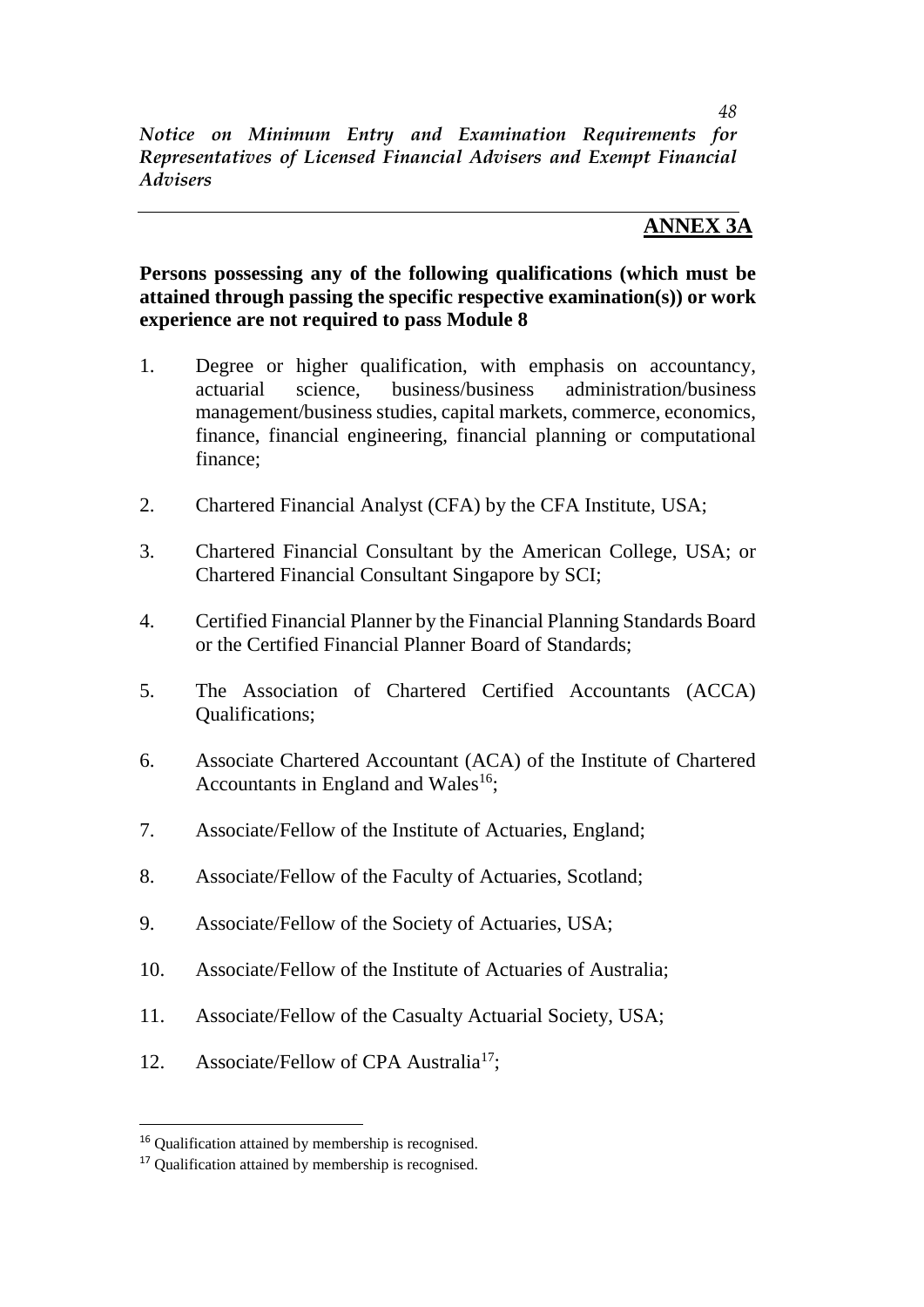- 13. Investment Company Products/Variable Contracts Limited Representative Examination (Series 6) or General Securities Representative Examination (Series 7) administered by the Financial Industry Regulatory Authority (FINRA), USA;
- 14. Module 1 of the Investor Contact Competency Examination (ICCE

Module 1); administered by the Securities and Exchange Commission, Thailand $18$ :

15. Three years of relevant and continuous working experience in respect of the financial advisory service to be provided with no break in service of more than 3 years between the individual's last working experience and the date of his application for a representative's licence prior to 26 November 2010, or of commencement of the provision of financial advisory services prior to 26 November 2010, or his principal's lodgment with the Authority of documents under section 23F of the Act, in relation to his appointment as an appointed representative, as the case may be.

[FAA-N13 (Amendment) 2011]

 $\overline{\phantom{a}}$ 

<sup>&</sup>lt;sup>18</sup> Person has to be licensed by the Securities and Exchange Commission of Thailand. His/her principal company in Singapore shall maintain proper records of documentary evidence certifying his licence or authorisation status in Thailand.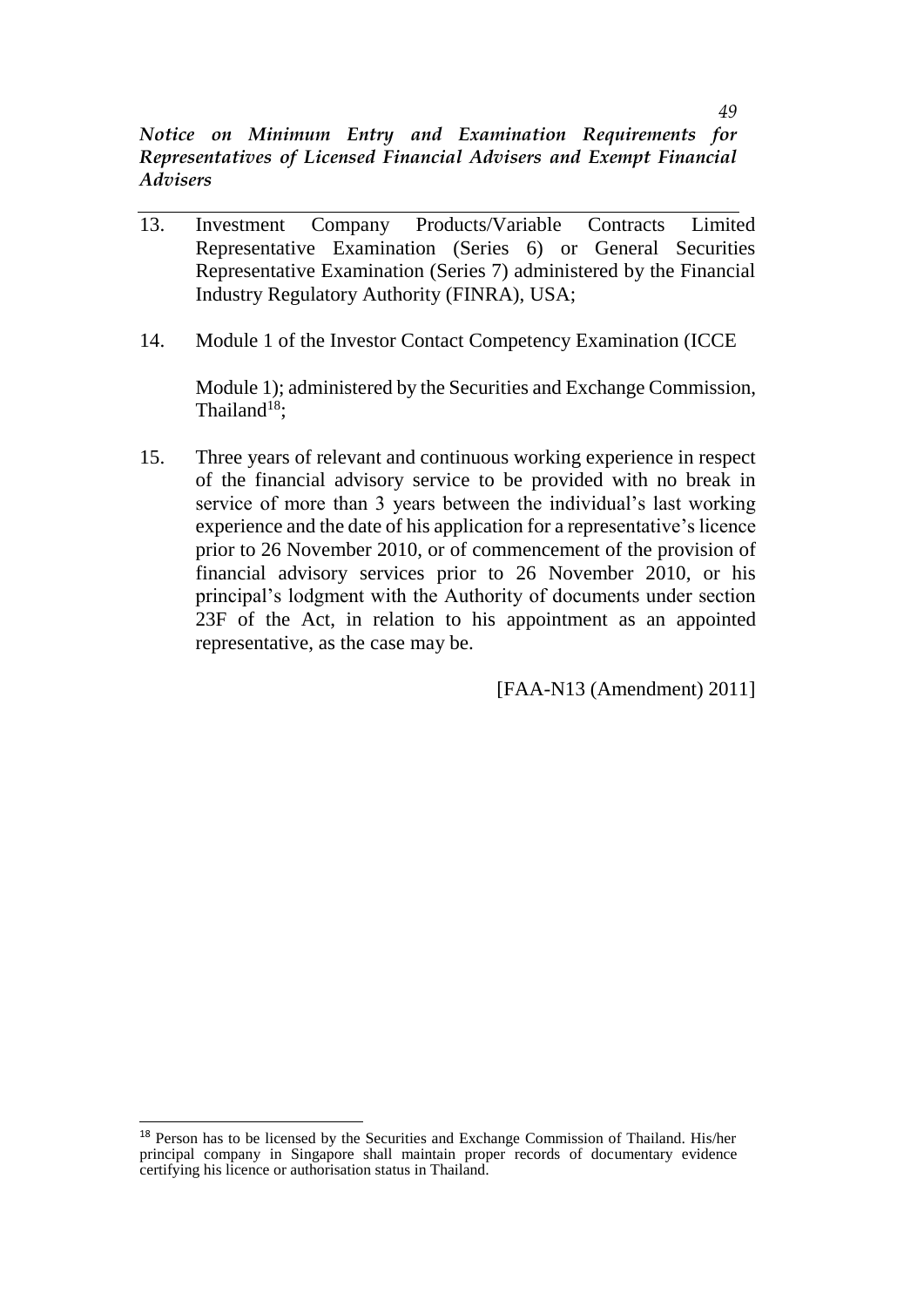# **ANNEX 4**

**Persons possessing any of the following qualifications (which must be attained through passing the specific respective examination(s)) or work experience are not required to pass Module 9**

- 1. Degree in actuarial science or insurance;
- 2. Chartered Life Underwriter\* (CLU) by the American College,

USA; or Chartered Life Underwriter Singapore\* (CLU/S) by SCI;

- 3. Chartered Financial Consultant\* (CHFC) by the American College, USA; or Chartered Financial Consultant Singapore\* (CHFC/S) by SCI;
- 4. Certified Financial Planner by the Financial Planning Standards Board or the Certified Financial Planners Board of Standards;
- 5. Associate/Fellow of the Institute of Actuaries, England;
- 6. Associate/Fellow of the Faculty of Actuaries, Scotland;
- 7. Associate/Fellow of the Society of Actuaries, USA;
- 8. Associate/Fellow of the Institute of Actuaries of Australia;
- 9. Associate/Fellow of the Casualty Actuarial Society, USA;
- 10. Certificate in Life Insurance (Investment-Linked Policies) by SCI and any of the following:
	- (a) Life Insurance Agents Certificate/Pre-contract Examination/Certificate in Life Insurance/Diploma in Life Insurance awarded by SCI;
	- (b) Associate/Fellow of the Chartered Insurance Institute (Life), UK;
	- (c) Senior Associate/Fellow of the Australian & New Zealand Institute of Insurance and Finance (Life);
	- (d) Fellow of Life Management Institute, USA; [FAA-N13 (Amendment) 2013]
- 11. Three years of relevant and continuous working experience in respect of the financial advisory service to be provided with no break in service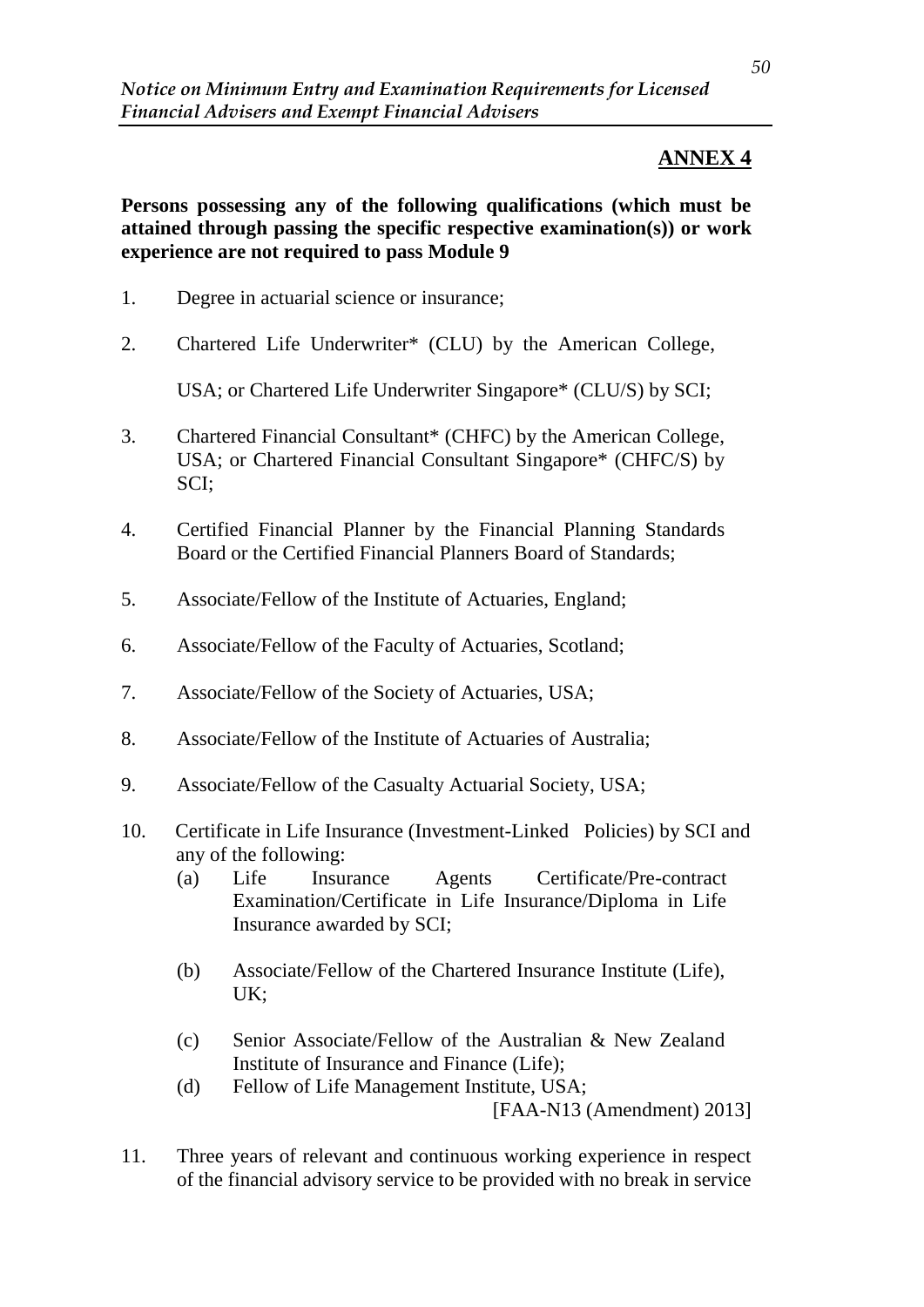of more than 3 years between the individual's last working experience and the date of his application for a representative's licence prior to 26 November 2010, or of commencement of the provision of financial advisory services prior to 26 November 2010, or his principal's lodgment with the Authority of documents under section 23F of the Act, in relation to his appointment as an appointed representative, as the case may be. The working experience may be from UK, USA, Canada or Australia.

- \* The applicant must have covered, under CLU (or CLU/S) and CHFC (or CHFC/S), the following two specific subjects -
	- (i) Fundamentals of financial planning or Insurance and financial planning; and
	- (ii) Investments.